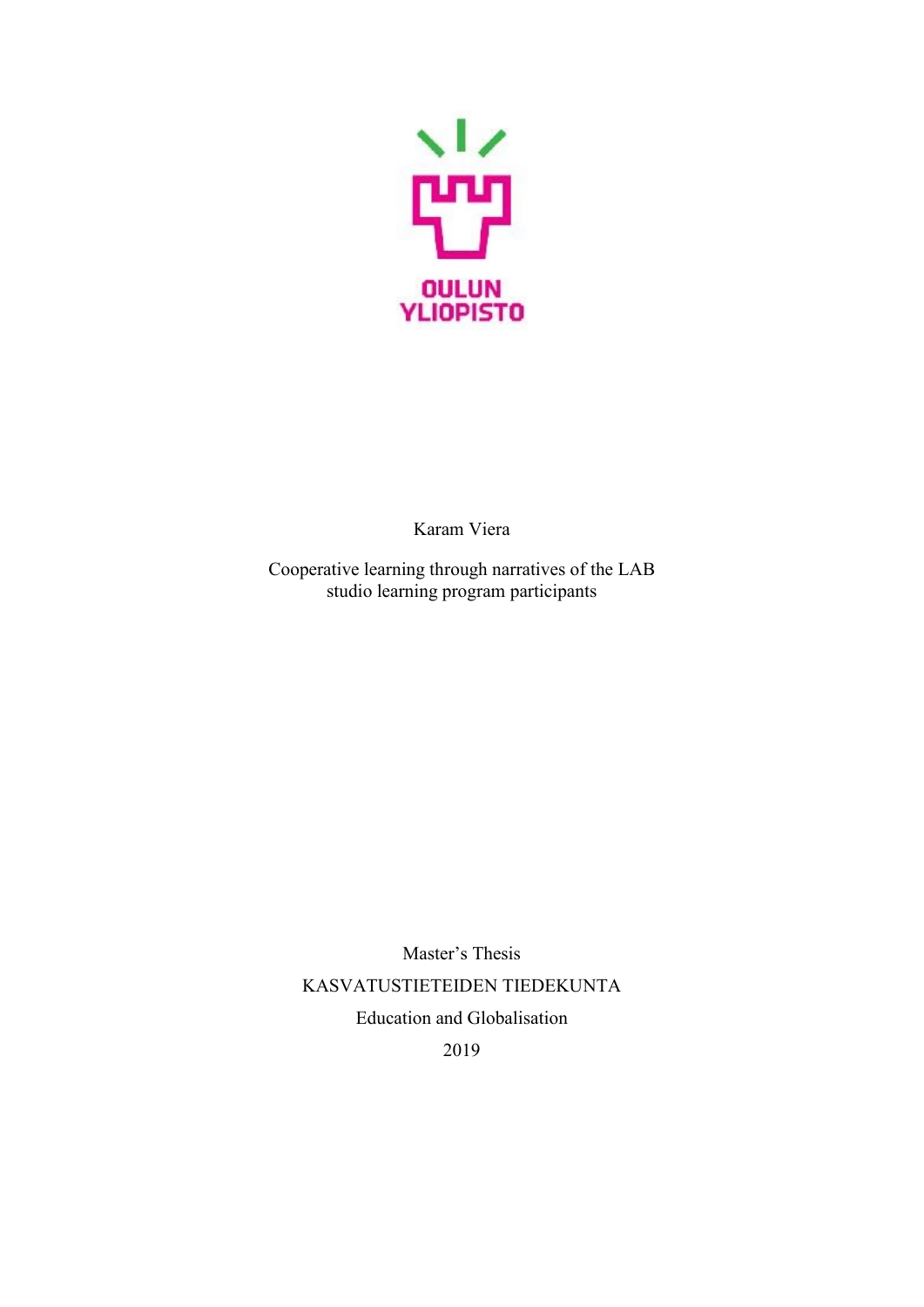In 2012, Oulu University of Applied Sciences established non-degree training programs called 'Oamk LABs', which practice a new form of studio-based model of learning, they called the LAB studio model. Such model includes basic elements of traditional studio-based learning model (practice and reflection-in-action, solving real-life problems, active collaboration with peers and experts of the industry, as well as the learning space) and adds two more features of the multidisciplinary and international environment. This is maintained by keeping the application process open for Finnish and international students from various disciplines, as well as professionals for retraining and unemployed specialists.

Since LAB studio learning model is new and evolving phenomena, there is a continuous need to conduct research and contribute to its development. This study has looked at the students' perspective on the learning process by conducting narrative inquiry research in collaboration with two participants enrolled in one of the Oamk LABs programs. The primary research question for the study is: 'How do different participants experience the LAB studio learning model?' The answer to this is presented in the form of two stories placed in the Findings section. The stories were written using narrative analysis of the collected data (narrative interviews, sketched journeys and email conversations) and co-edited together with participants during the research process. The stories reveal two unique journeys reflecting various opinions on the learning model. Those opinions are shaped by the personal and professional background of the participants, as well as the unique circumstances under which each one has studied for the semester. Despite the differences both stories highlight various aspects of cooperative learning during the LAB studies. Thus, the second research question was formed: 'How do participants experience cooperative learning as a part of the LAB studio learning model?' The answer to this question is placed in the Discussion part of the research. Narratives revealed three main themes related to the challenges of cooperative learning in the LAB studies: communication issues, expectation gaps, as well as complications caused by the multidisciplinary and international environment*.* 

Keywords: cooperative learning, LAB studio learning model, multidisciplinary and international environment, narrative inquiry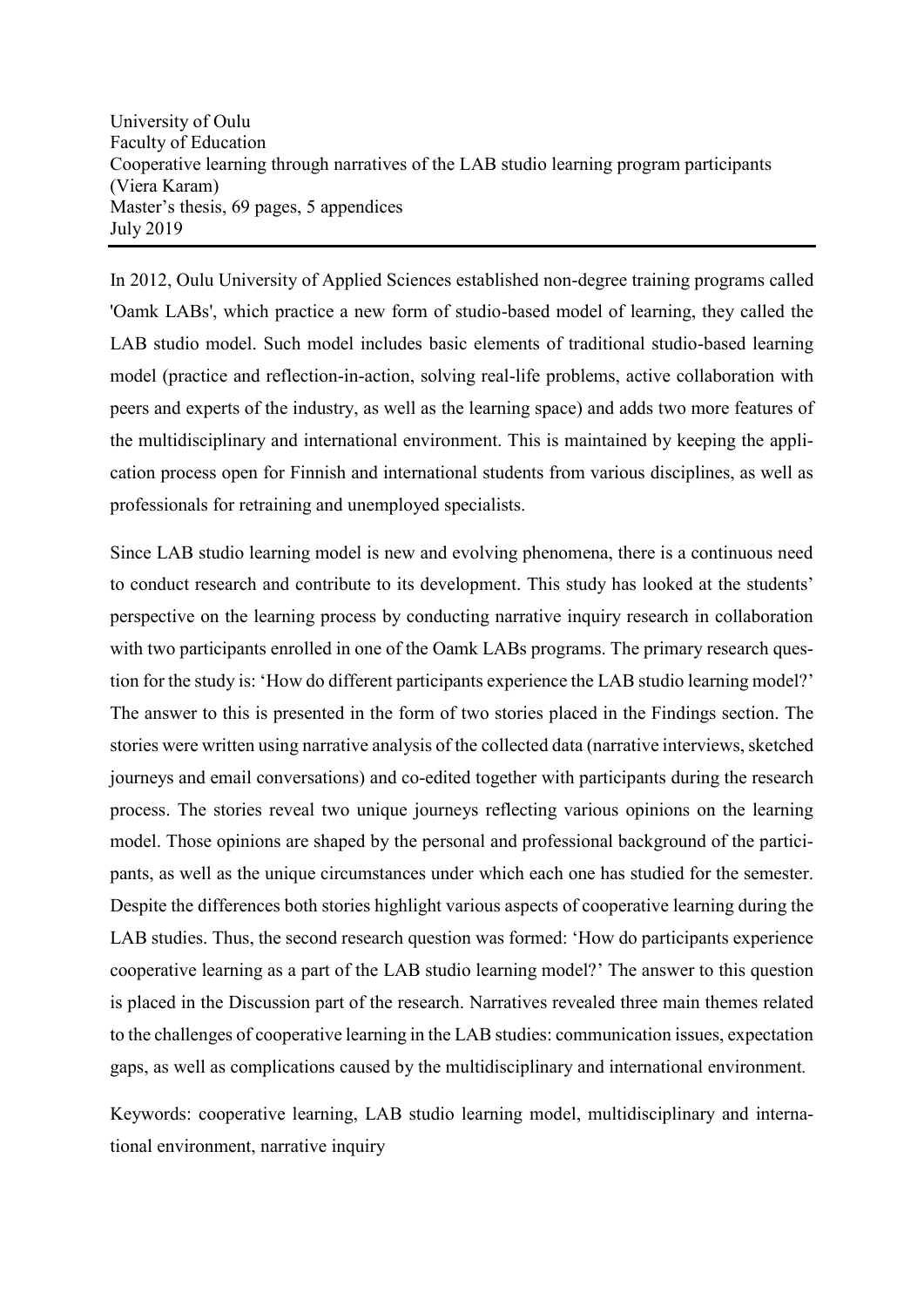# **Contents**

| 1                       |              |  |  |  |
|-------------------------|--------------|--|--|--|
|                         | 1.1          |  |  |  |
|                         | 1.2          |  |  |  |
|                         | 1.3          |  |  |  |
|                         | 1.4          |  |  |  |
| $\boldsymbol{2}$        |              |  |  |  |
|                         | 2.1          |  |  |  |
|                         | 2.2          |  |  |  |
|                         | 2.3          |  |  |  |
| $\mathbf{3}$            |              |  |  |  |
|                         | 3.1          |  |  |  |
|                         | 3.2          |  |  |  |
|                         | 3.2.1        |  |  |  |
|                         | 3.2.2        |  |  |  |
|                         | 3.3          |  |  |  |
|                         | 3.3.1        |  |  |  |
|                         | 3.3.2        |  |  |  |
|                         | 3.3.3        |  |  |  |
| $\overline{\mathbf{4}}$ |              |  |  |  |
|                         | 4.1          |  |  |  |
|                         | 4.1.1        |  |  |  |
|                         | 4.1.2        |  |  |  |
|                         | 4.2          |  |  |  |
| 5                       | $\mathbf{r}$ |  |  |  |
|                         | 5.1          |  |  |  |
|                         | 5.1.1        |  |  |  |
|                         | 5.2          |  |  |  |
|                         | 5.2.1        |  |  |  |
| 6                       |              |  |  |  |
|                         | 6.1          |  |  |  |
|                         | 6.2          |  |  |  |
|                         | 6.3          |  |  |  |
|                         |              |  |  |  |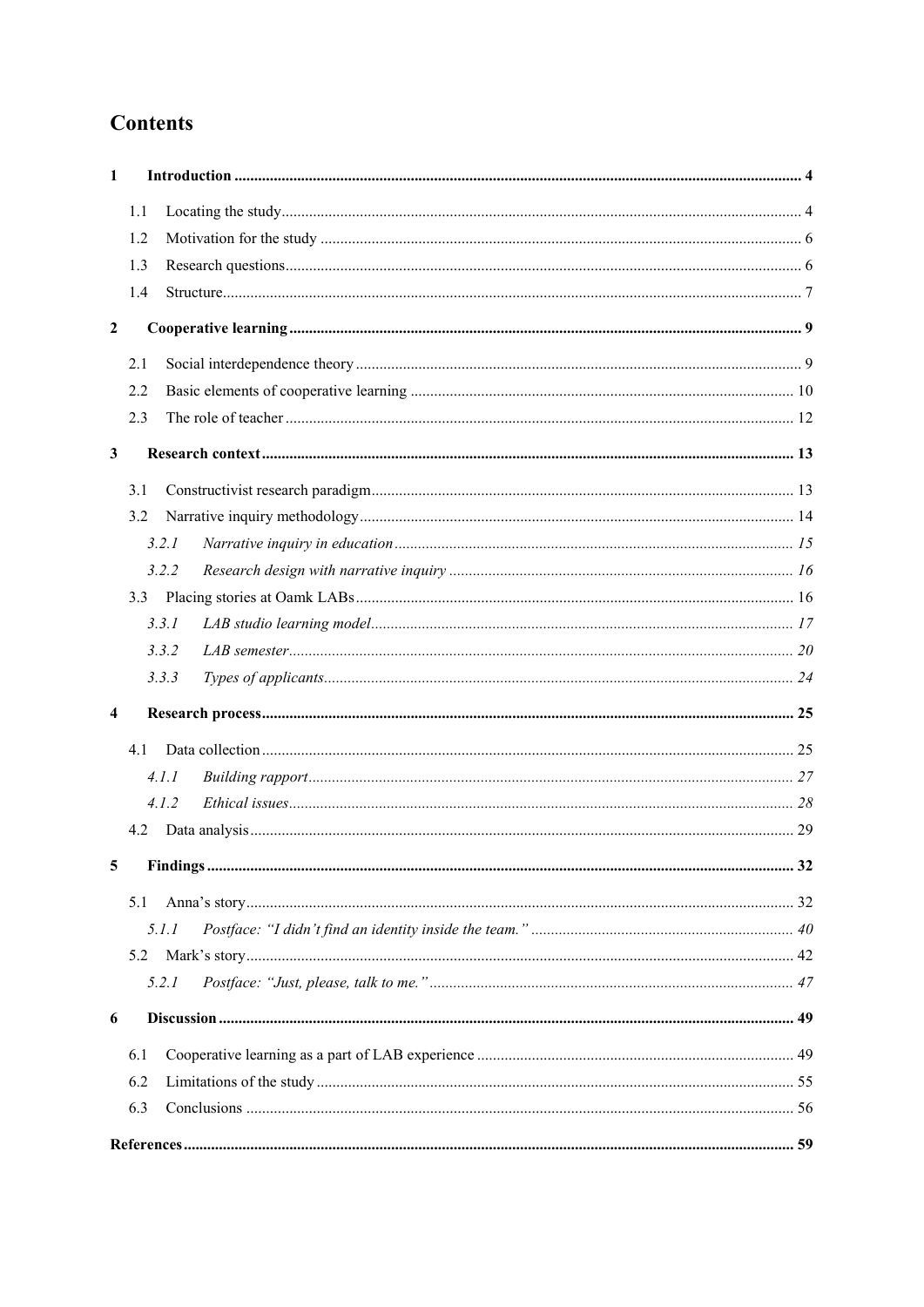## <span id="page-3-0"></span>**1 Introduction**

Recent changes to the modern economy, caused by urbanization, globalization, and technological development have influenced all aspects of modern life (Heikkinen & Räisänen, 2015, p.160). This has led to increased demand in the labor market for knowledge workers. Workers, who are able to operate within ever-changing "societal structures and organisations that are constantly changing, while being able to solve challenges, which are characterised by confusing data, multiple users with differing values, and not having a right or wrong answer" (Heikkinen, 2018, p.17). There is an increasing need for new solutions corresponding to the complexity of modern problems, which require co-creation in environments comprised of multiple stakeholders: people of different ages, cultures and professional specialties (Heikkinen & Räisänen, 2015, p.160). Yet, performing successfully in similar settings requires from knowledge workers not only the deep knowledge of their own field, but also cross-boundary skills, which implies the knowledge of the ways their discipline interacts with others and the ability to communicate across the borders of disciplines, generations, social and cultural backgrounds (Heikkinen, 2018, p.18).

## <span id="page-3-1"></span>**1.1 Locating the study**

In 2012, Oulu University of Applied Sciences established non-degree training programs called 'Oamk LABs', which practice a new form of studio-based model of learning, they called the LAB studio model. According to one of the processes founding researchers, Kari-Pekka Heikkinen (2018, p.33), studio-based models of learning were introduced into higher education as a teaching methodology for art, design, and architecture students. The studio-based model of learning is characterized by the four following features aiming to create a strong learning practice community (Brandt et al., 2013). First refers to high focus on practice and reflection-inaction. Second, implies solving real-life problems, which add complexity and uniqueness of individual cases to the problem-based learning. Third includes active interaction and collaboration with peers and experts from the industry and fourth is the learning space, which is an essential part of studio learning experience (Heikkinen, 2018, pp.33-34).

The traditional studio model of learning is designed to develop experts with a deep knowledge of a specific industry and its tools, referred to as 'I-shaped specialists'. In contrast, the new LAB studio model created by Oulu University of Applied Sciences focuses on developing more well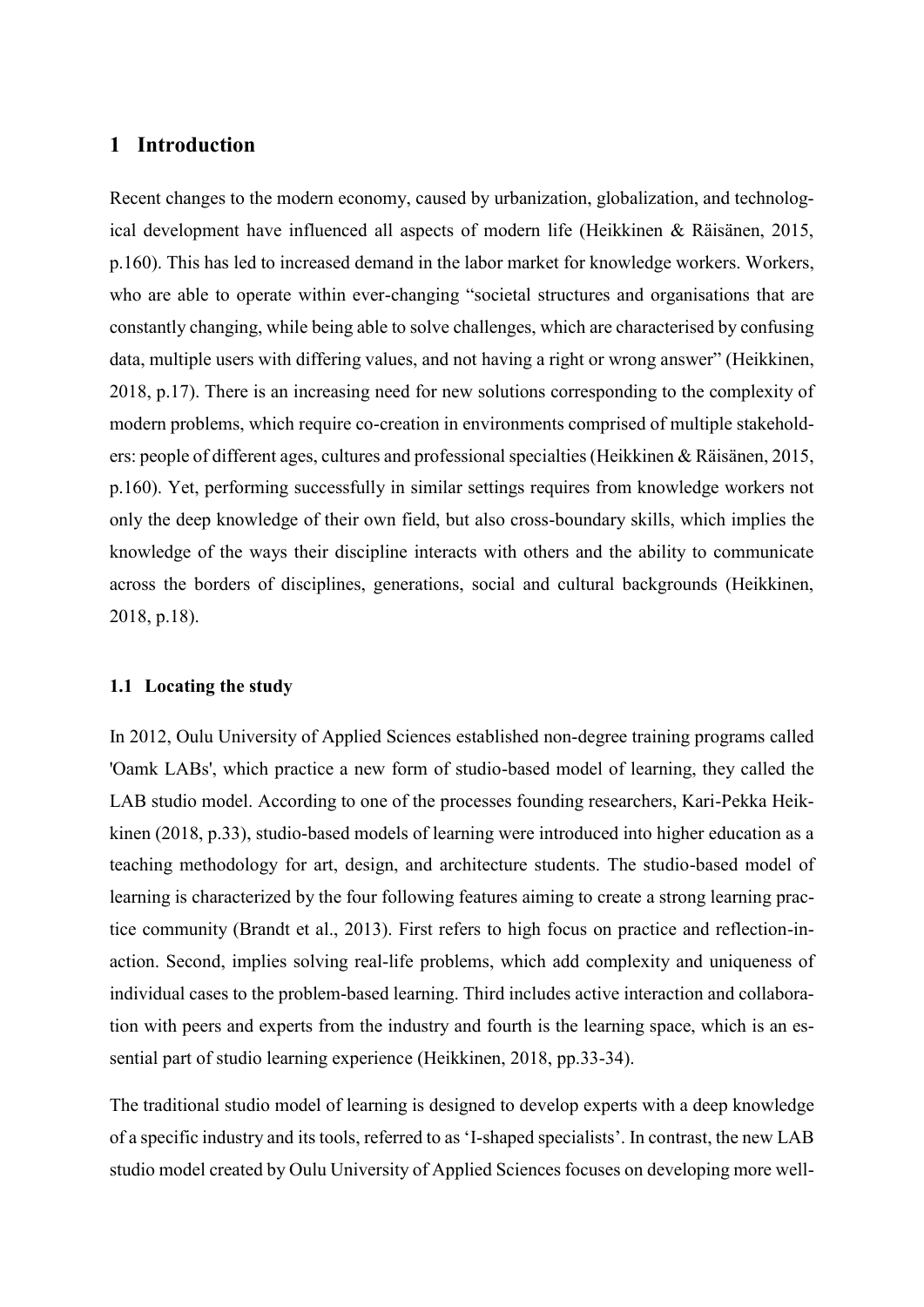rounded individuals also known as T-shaped specialists. These specialists would have all the knowledge of I-shaped professionals as well as cross-boundary skills and competencies. As described by Heikkinen (2018):

These so called T-shaped professionals are characterised by their deep disciplinary knowledge and understanding of systems in at least one area, and their ability to function as adaptive innovators and cross the boundaries between disciplines. … T-shaped persons are experts in specific areas (T's vertical stroke), called as I-Shaped Professionals (I- SP) and know how their discipline interacts with others (horizontal stroke). (p.18)

In order to fulfil the need for cross-boundary training, LAB studio model adds two more features to the traditional studio-model learning process, multidisciplinary and international environment.

In order to create such environment Oamk LABs strongly focuses on openness of the participants selection process. Program enrolls people from different disciplines including software development, graphic design, business, marketing, as well as health, education, journalism, and other professional fields. In addition, Oamk LABs application process is open for students from Oulu University of Applied Sciences, Finnish and foreign students of other Finnish universities. international exchange students, high-school graduates, professionals for retraining, and unemployed professionals.

Semester in Oamk LABs is organized in the form of a business pre-incubator, where most of the learning process is based on independent teamwork on a project. The self-guided work is supported by regular individual and group meetings, workshops from mentors, as well as lectures from university professors, invited experts, company visits and industry-related events. In addition, semester in Oamk LABs includes three main milestones referred to as 'Gates', where students present their project's progress. At the Gates, students are either allowed to proceed with the project or are advised to stop and join one of the other teams, who have passed through that Gate. Therefore, learning in the LAB environment happens through reaching milestones in the process of product development and involves various pedagogical practices, including project-based learning, problem-based learning, cooperative learning and master-apprentice (Heikkinen, 2014, p.4).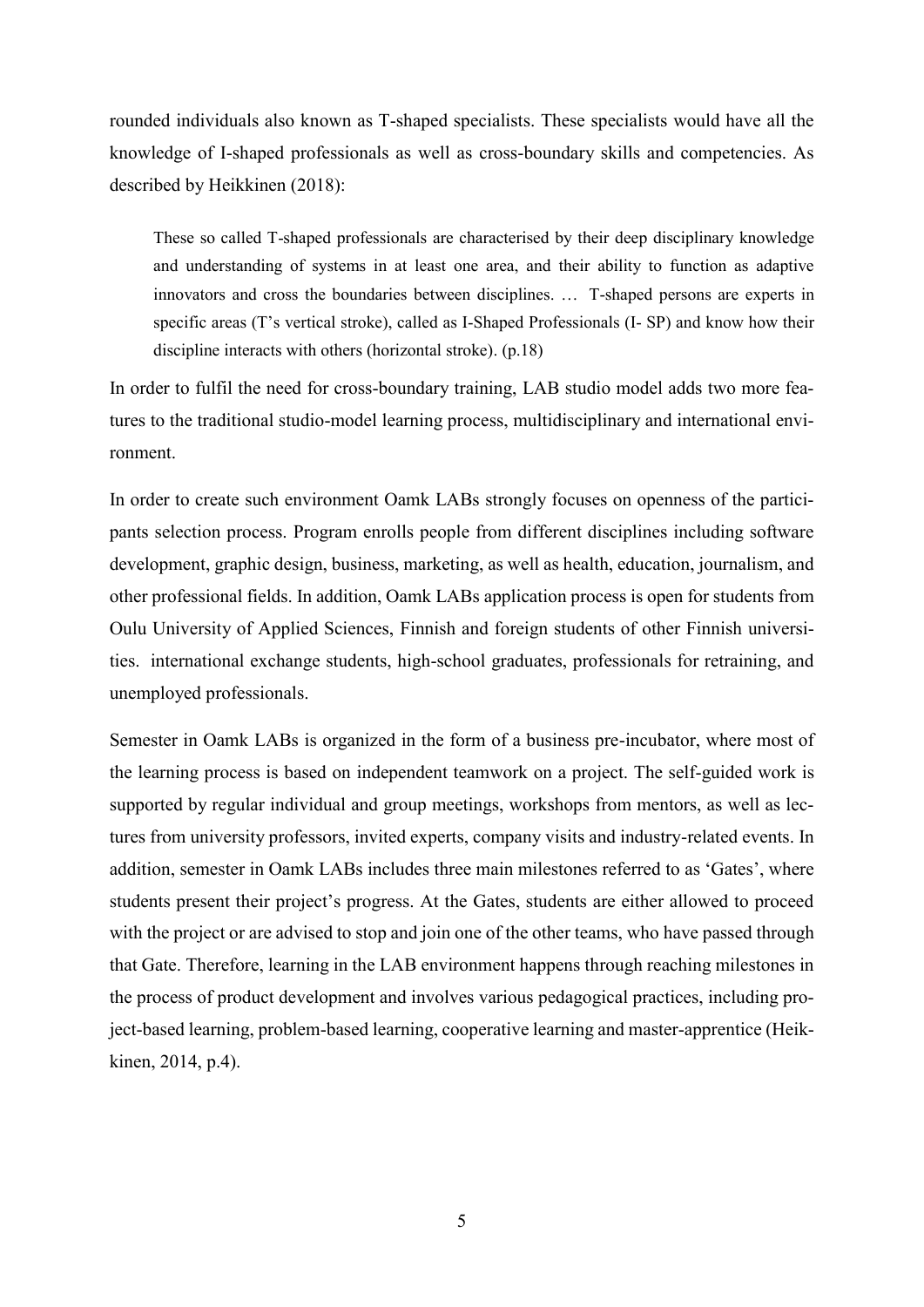#### <span id="page-5-0"></span>**1.2 Motivation for the study**

As a part of my master's degree program I have passed a three-months internship at one of the Oamk LABs at the position of a program assistant. This was a primary reason for my interest in the research matter. Some of my tasks, included contacting LAB alumni to collect feedback about their learning experience with the program and gather information about the current state of their projects and their professional development. During the whole internship period, I have been able to conduct over twenty individual interviews and receive three written responses to my questions. Collected data has been used solemnly for marketing purposes and has not been analysed in this study. However, the complexity of student opinions about their LAB experiences has assisted me in forming a better understanding of the context for my future research. It has also further narrowed my interest to exploring the student's perspective on the subject.

Together with the creation of the first LAB studio learning program in 2012, researchers from Oulu University of Applied sciences have also established LAB research group with the purpose of exploration and further development of the learning model. As this topic is relatively new, the list of published academic works is short and little research has been done on the student's perception of the model, as well as their experience in the program. The list includes a P.h.D. dissertation written by Kari-Pekka Heikkinen (see Heikkinen, 2018), who has done mixed method research with action research features on the LAB studio model of learning and its contribution to T-shaped knowledge of the bachelor's level students. The work profoundly uncovers the LAB studio model and will be often referred to in the following contextual framework for this paper. However, it needs to be acknowledged, that K.-P. Heikkinen was one of the main actors during their establishment and is currently a staff member at Oamk LABs. Therefore, a one-sided viewpoint on the matter is possible, causing a gap in the research covering the students' perspective on the LAB studio learning model.

#### <span id="page-5-1"></span>**1.3 Research questions**

Narrative inquiry was considered as a suitable methodology that would be able to meet the need for studies discussing student experiences of the LAB program and, thus, contribute to the ongoing development of the phenomena. In the field of education, narrative inquiry has gained popularity as a deep qualitative methodology that helps better understand perspectives in a complex process of teaching and learning (Kim, 2015, p.18). Narrative inquirers collect stories about lived experiences of people, that are ought to uncover insightful nuances about the subject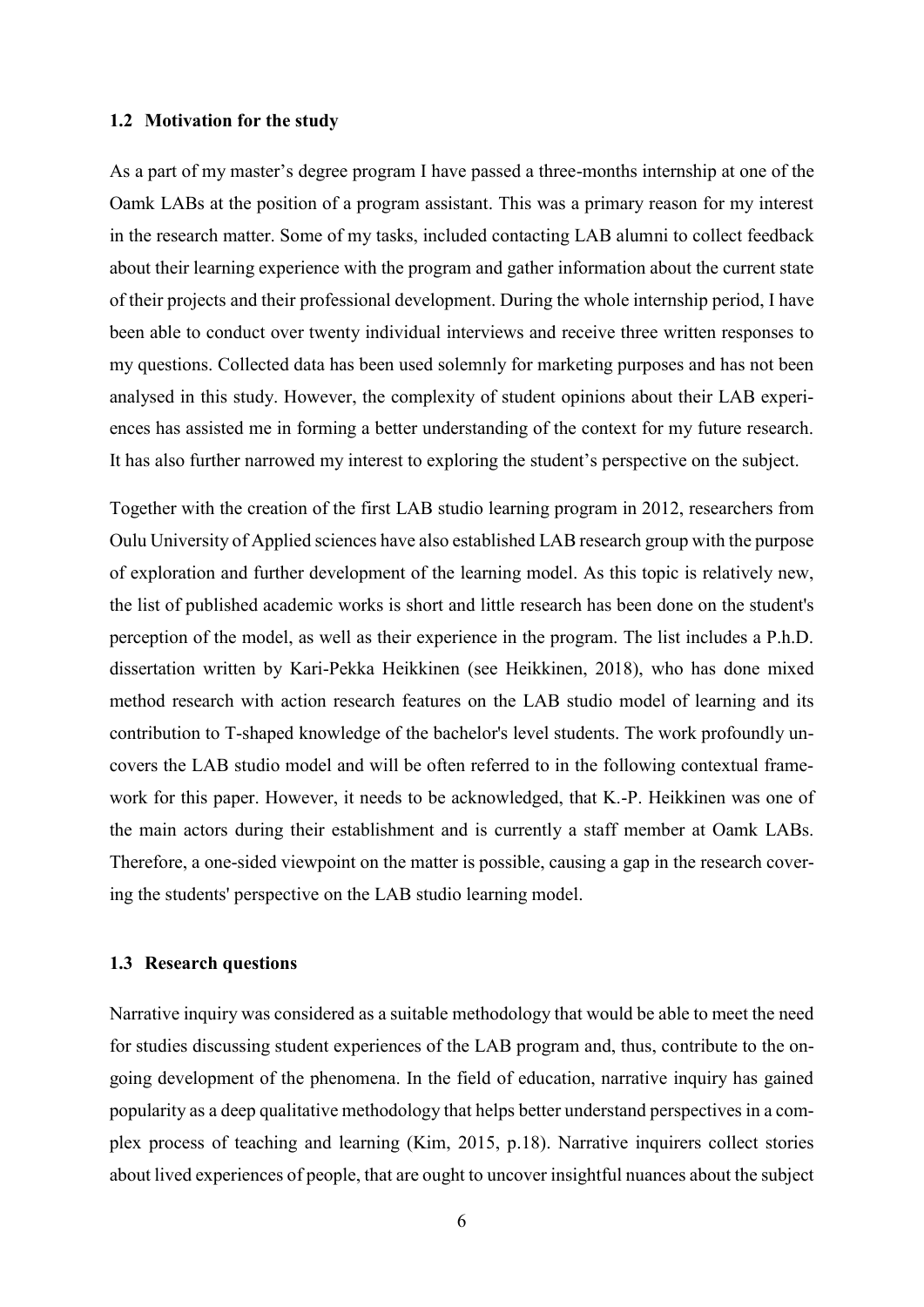of interest. Stories are created from various forms of data, which is later assembled by a researcher it in a chronology of events (Creswell, 2013, p.71). Thus, concepts of time and space in the collected narratives play an important role in the research process. Similarly, the educational setting of Oamk LABs program features both concepts. Being a form of studio-based model, the LAB studies take place in a shared space, while the learning itself is happening through reaching milestone in project development in forms of 'Gates' and 'Cycles'.

Therefore, guided by narrative inquiry methodology the given research was primarily aimed to answer following research question:

1. How do different participants experience the LAB studio learning model?

In many cases of narrative studies, this work including, the research process is guided not by a theory, but rather by experiences that emerge in the narratives (Clandinin & Conelly, 2002, p.40). This is true for the given study, were the first question was formed broadly enough, to allow the participants of the story chose what they want to tell, instead of me as researcher guiding them (Kim, 2016). When conducting the data analysis, the main highlight of the narratives appeared to be cooperative learning. This has shaped the second research question:

2. How do participants experience cooperative learning as a part of LAB studio learning model?

#### <span id="page-6-0"></span>**1.4 Structure**

As explained above, the theoretical framework of cooperative learning was shaped by the data collected during the research. Therefore, the next chapter of the paper will discuss the notion of Johnson and Johnson's (2008, 2009) framework of cooperative learning theory developed from social interdependence theory. In the third chapter of this paper I provide the context under which the research was conducted. This includes defining the constructivist research paradigm together with the narrative inquiry methodology that have guided me as a researcher. There I also provide information about Oamk LABs in order to describe the context under which the research process occurred, as well as to define temporal and spatial frames of the presented stories. In the fourth chapter I provide step-by-step description of the research process conducted for this paper, including choosing research participants, data collection, and data analysis. Fifth chapter aims to answer the first research question by presenting the stories of two LAB participants, with a small researcher's reflection at the end of each. Chapter six discusses how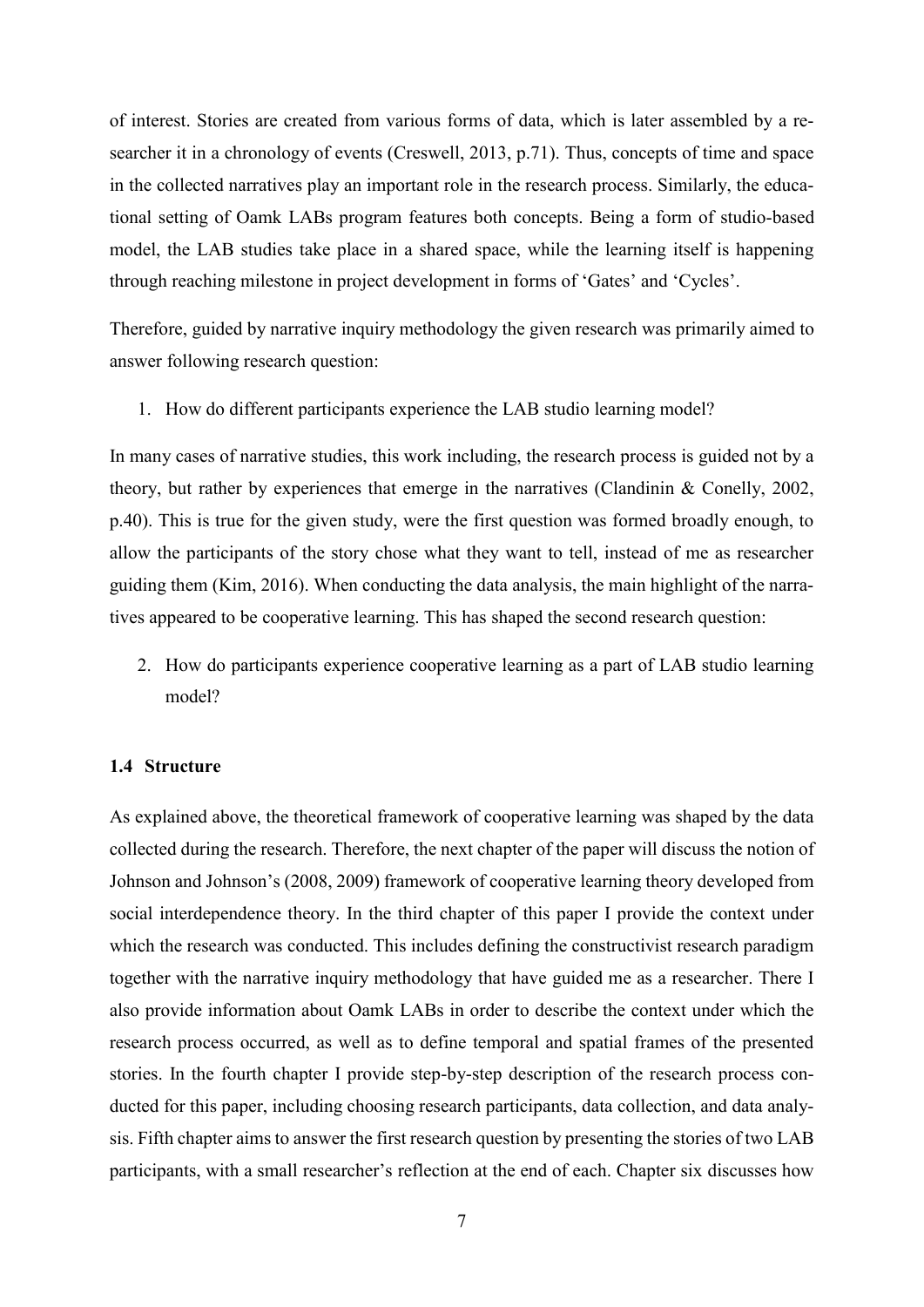participants' experiences relate to the theoretical framework of cooperative, as well as provides the limitations and conclusions of this study.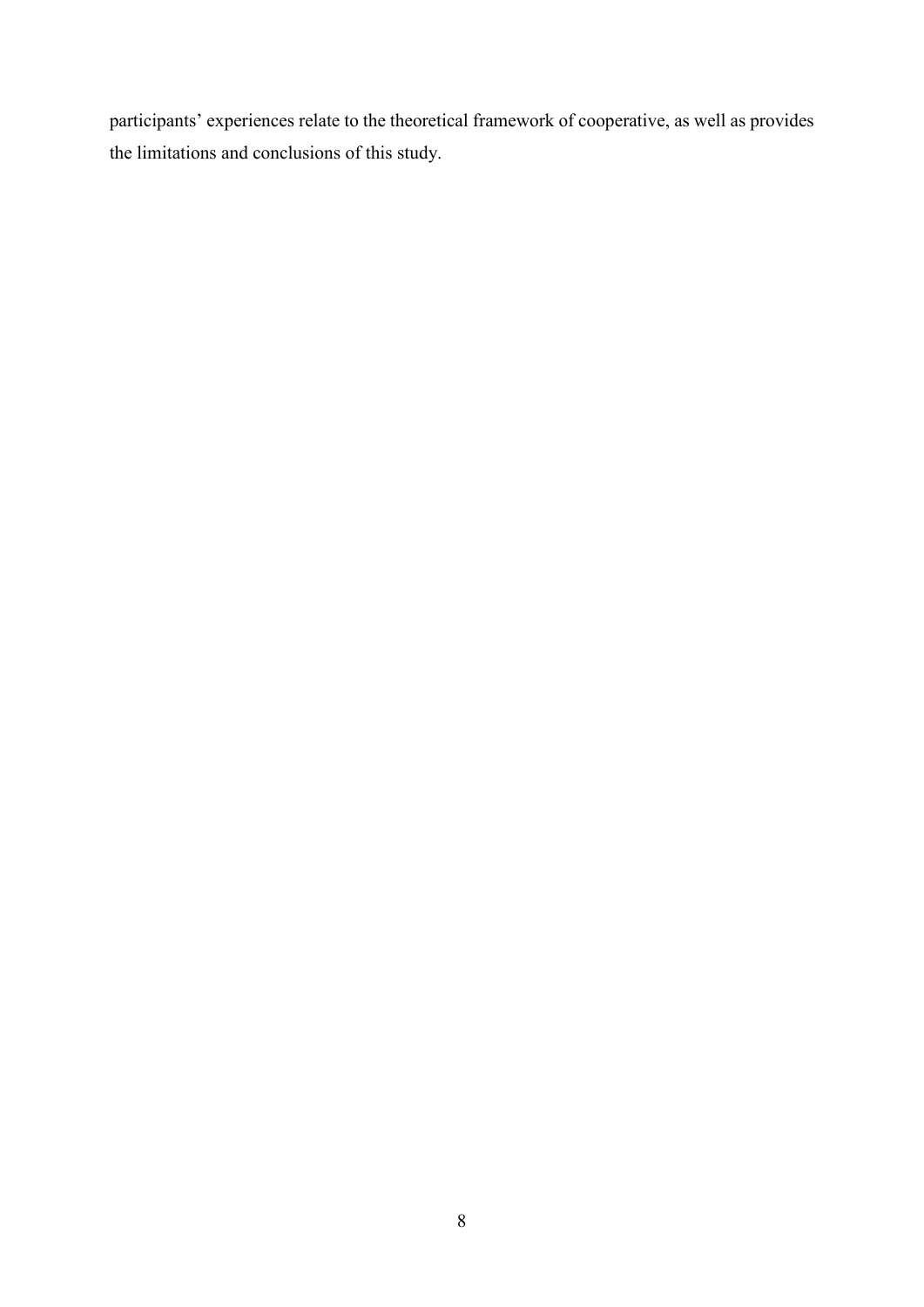## <span id="page-8-0"></span>**2 Cooperative learning**

As suggested by Clandinin and Conelly (2002, p.40) in the case of narrative inquiry research is not the theory that guides the research but rather the experiences told in stories. Thus, in many cases, narrative inquirers collect the data with an open mind without the influence of a specific theory (Kim, 2016). This has been true for the given study. However, in the process of data analysis, it has been uncovered that the main highlight for both of the participants' experiences during their LAB studies were different aspects of cooperative learning. For this reason, the next section is dedicated to cooperative learning with its roots coming from Deutsch (1949, 1962) social interdependence theory and the five basic elements that defined Johnson and Johnson (2008, 2009).

#### <span id="page-8-1"></span>**2.1 Social interdependence theory**

According to Johnson and Johnson (2008, 2009) in the 1950s and 1960s, Deutsch (1949, 1962) developed a social interdependence theory suggesting three ways social interaction including positive interdependence in a form of cooperation, negative interdependence in a form of competition and no interdependence. Each determines a particular interaction pattern and psychological processes within an individual. Positive interdependence implies promotive interaction where individuals endorse and supplement each other's actions in order to achieve group goals. This suggests psychological processes that include a substitution of one person's action for another person actions (substitutability), an openness to influence and being influenced by others (inducibility) and contribution of positive psychological energy to the external objects (positive cathexis). This way of interdependence leads to a transformation of personal interests into common ones with new objectives taking place. Therefore, "demonstrating the transition from selfinterest to mutual interest is perhaps one of the most important aspects of social interdependence theory" (Johnson & Johnson, 2008, p.12). Negative interdependence implies oppositional interaction where individuals restrain and discourage each other's actions in order to achieve personal goals. This promotes the following psychological processes of non-substitutability, refusal to the influence of others, as well as negative cathexis. Within such interaction, individuals have a double focus with an aim to improve their own productivity while preventing others from generating more results then they do. "Thus, self-interest is strengthened and the motives to win and avoid losing are strengthened" (Johnson & Johnson, 2008, p.12). In the case of no interdependence, the interaction is absent, meaning that a person acts independently towards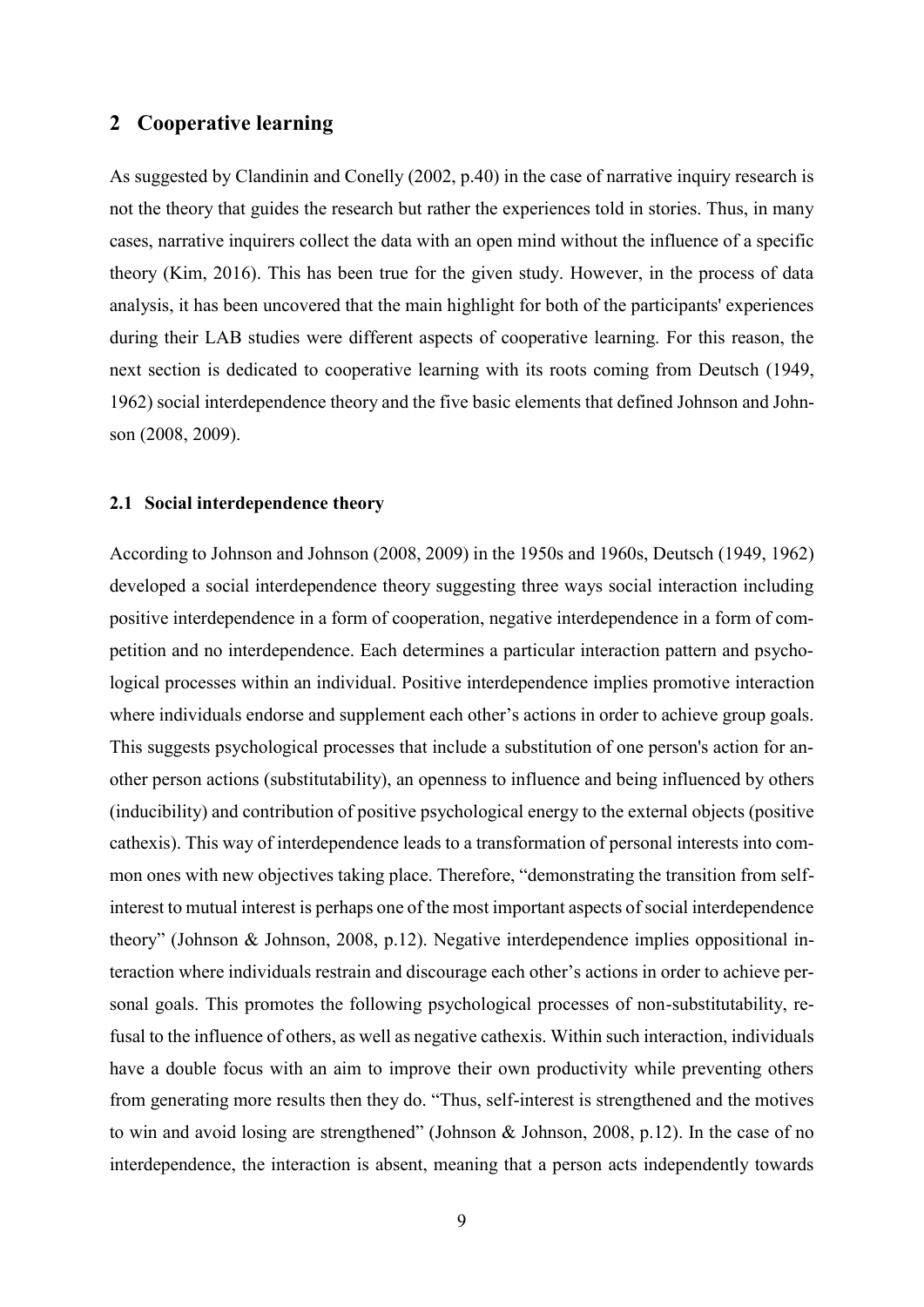achieving personal goals by focusing on their own productivity and disregarding the actions of others (Johnson, Johnson & Smith 2007; Johnson & Johnson, 2008, 2009).

After conducting a meta-study comparing the outcomes of positive interdependence, negative interdependence and individualistic efforts it was uncovered that cooperation leads to better achievement results than competitiveness or individualistic efforts. This is due to the fact that more time is dedicated to tasks with a higher level of involvement. In addition, positive interdependence was also shown to create stronger interpersonal attraction and peer support, as well as lead to better decision making while appropriately interacting with other people's perspectives (Johnson & Johnson, 2008, 2009).

## <span id="page-9-0"></span>**2.2 Basic elements of cooperative learning**

Johnson and Johnson (2008, 2009) actively use social interdependence theory in their studies to define five basic elements of cooperative learning. These five elements draw upon Deutsch's theory (1949, 1962) and include positive interdependence and promotive interaction, as well as individual accountability together with personal responsibility, appropriate use of social skills and group processing.

As suggested by these researchers positive interdependence can be structured into three categories: an outcome interdependence occurs when the group has common goals; a means interdependence implies that group members have complementary resources, roles, and tasks; and a boundary interdependence refers to a group having a common exterior competitor, a uniting identity, and shared environment (Johnson & Johnson, 2008, 2009). Different ways of structuring group work within these categories has shown to lead to different outcomes. Thus, it was noted that goal interdependence leads to better productivity than a resource interdependence. At the same time, a resource interdependence when individuals do not share the same goals with other group members results in a decrease in each other's productivity (Ortiz, Johnson & Johnson, 1996). Although even in cases when the goal and means are interdependent there can still be challenges:

The more complex the procedures involved in interdependence, the longer it will take group members to reach their full levels of productivity (Ortiz et al., 1996). The more complex the teamwork procedures, the more members have to attend to teamwork and the less time they have to attend to taskwork. Once the teamwork procedures are mastered, however, members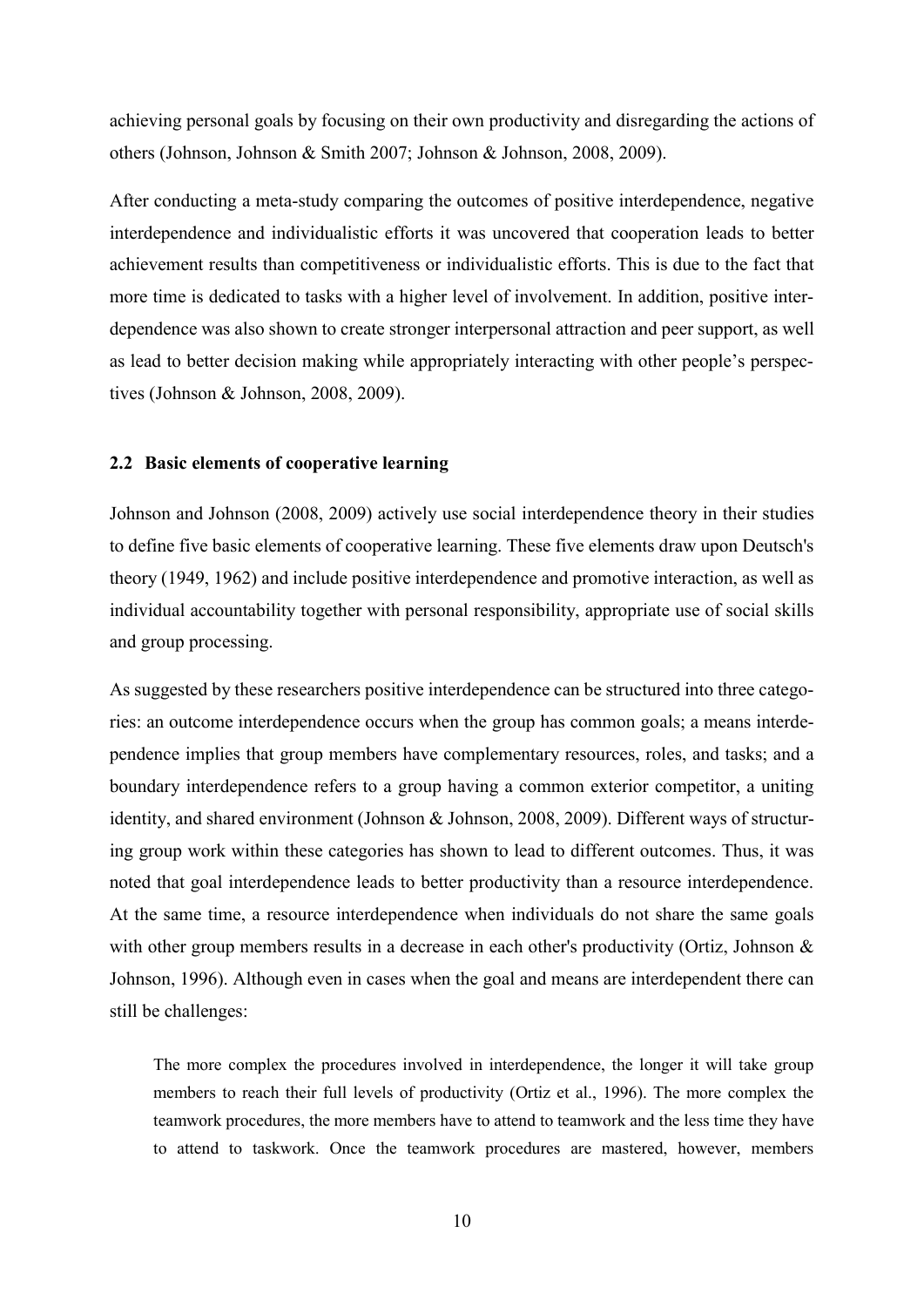concentrate on taskwork and outperform individuals working alone. (Johnson & Johnson, 2008, p.22)

Promotive interaction implies group members endorse and supplement each other's actions toward the shared goal. Those include behavior based on trust, effective exchange with needed information and materials, help and assistance, providing group mates with feedback and confronting other's arguments in order to promote better decision making, as well as openness to other opinions and influence (Johnson et al., 2007; Johnson & Johnson, 2008, 2009).

In order for effective promotive interaction to take place, group members should possess a range of interpersonal and small group skills, which suggest the following actions: getting to know each other, communicating effectively, motivating each other and dealing with conflicts (ibid). "Especially when groups function on a long-term basis and engage in complex, free exploratory activities over a prolonged period, the interpersonal and small group skills of the members may greatly influence the level of members' achievement and productivity" (Johnson & Johnson, 2008, p.24).

Cooperative learning also increases the level of responsibility of an individual compared to an individual work since the focus stays not only on accomplishing personal tasks but in facilitating the actions of others (Johnson et al., 2007; Johnson & Johnson, 2008, 2009). Responsibility grows with the group and individual accountability taking place. The first implies an assessment of the whole group achievements with the results given back to the group to analyse. While second suggests an assessment of every individual in the group with the results given back to the individual and the group as well (ibid). Johnson and Johnson (2008) note that "the lack of individual accountability may reduce feelings of personal responsibility" (p.23), which may lead to the decrease of individual investment in the group work. This may occur on occasions when it is hard to measure the individual contributions of group members, when there is a high possibility of excessive work, when there is a low level of cohesiveness in the group, and when there are low expectations for the final result (Johnson et al., 2007; Johnson & Johnson, 2008, 2009). It has also been shown that in general as the group grows personal contributions seem less valuable to the individual, it becomes harder to keep individual accountability and communication frequency tends to decrease together with individuals tending to restrain their opinion that would oppose to the overall group belief (ibid).

Another aspect of cooperative learning which enhances promotive interaction and support the notion of individual and group accountability is group processing. Johnson and Johnson (2008,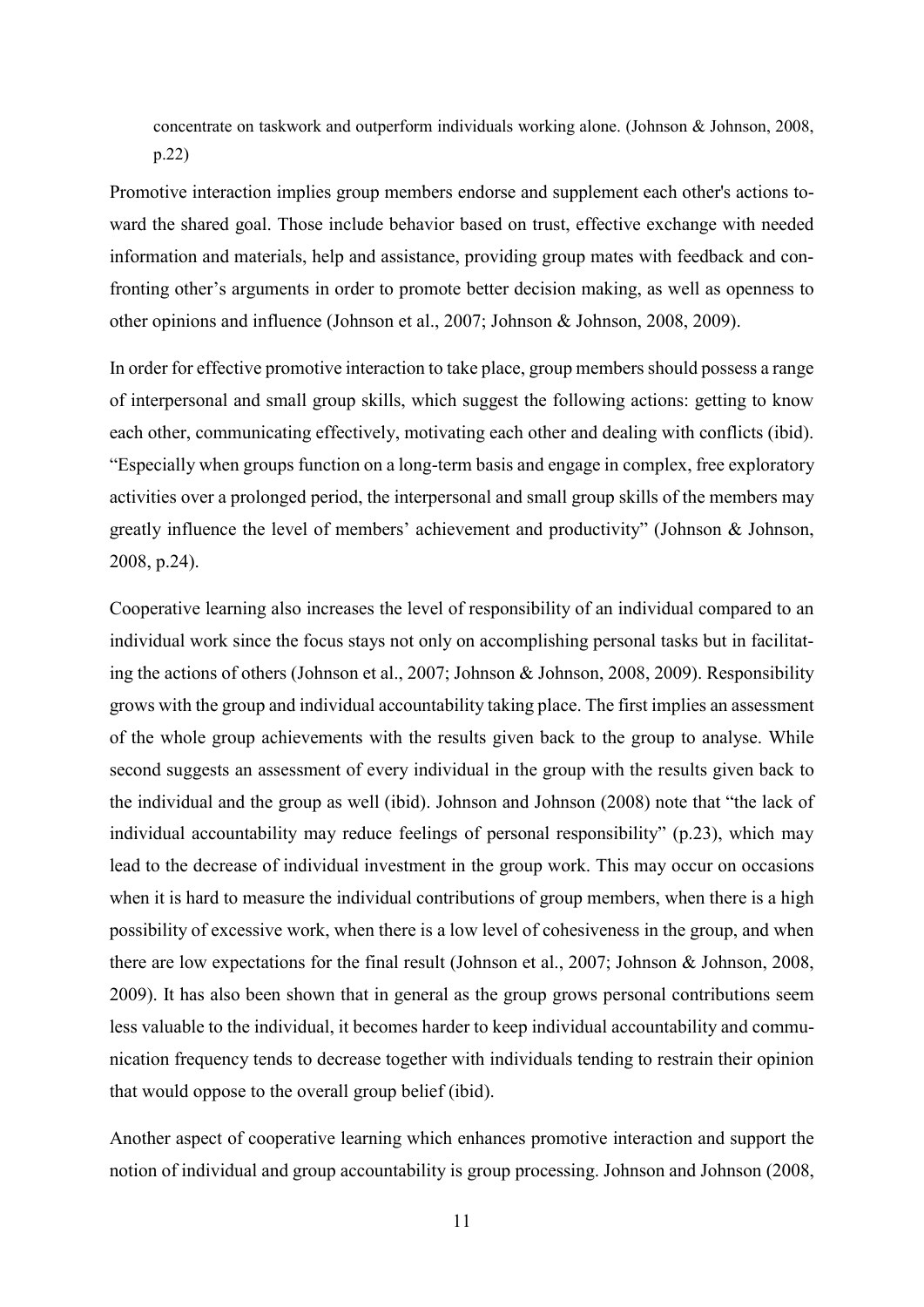2009) define group processing as sessions that help the group to outline which actions were helpful or not and decide on the next steps with which a group shall proceed. This has shown to produce better achievement results than in the case of individualistic effort or group work without group processing (ibid).

## <span id="page-11-0"></span>**2.3 The role of teacher**

Depending organization of the group work, Johnson and Johnson (2008, 2009) define three types of cooperative learning where each has a particular role for teachers. Informal cooperative learning consists of group work targeting that lasts from a few minutes to one class period. Formal cooperative learning implies students working together for one class to several weeks in order to reach a common learning goal. The cooperative base groups are formed for longterm learning with stable membership (Johnson et al., 2007; Johnson & Johnson, 2008, 2009). "Typically, cooperative base groups are heterogeneous in membership (especially in terms of achievement motivation and task orientation), meet regularly (for example, daily or biweekly), and lastly for the duration of the class (a semester or year) or preferably for several years" (Johnson & Johnson, 2008, p.31).

Despite the dynamic evolution of the teams during the LAB semester, the latter form of group work has several similarities to the organization of group work in the LAB studies. The role of teacher in cooperative base groups includes, creation of the groups, providing the tasks and expectations for the group achievement, sustaining the five basic element of cooperation, organization of regular meetings and systematic assessment of the group's progress (Johnson et al., 2007; Johnson & Johnson, 2008, 2009). Similar tasks are supported by the role of the master in the LAB studies of by the organization of the learning process, that be later discussed in the Research context and presenter in Table 3.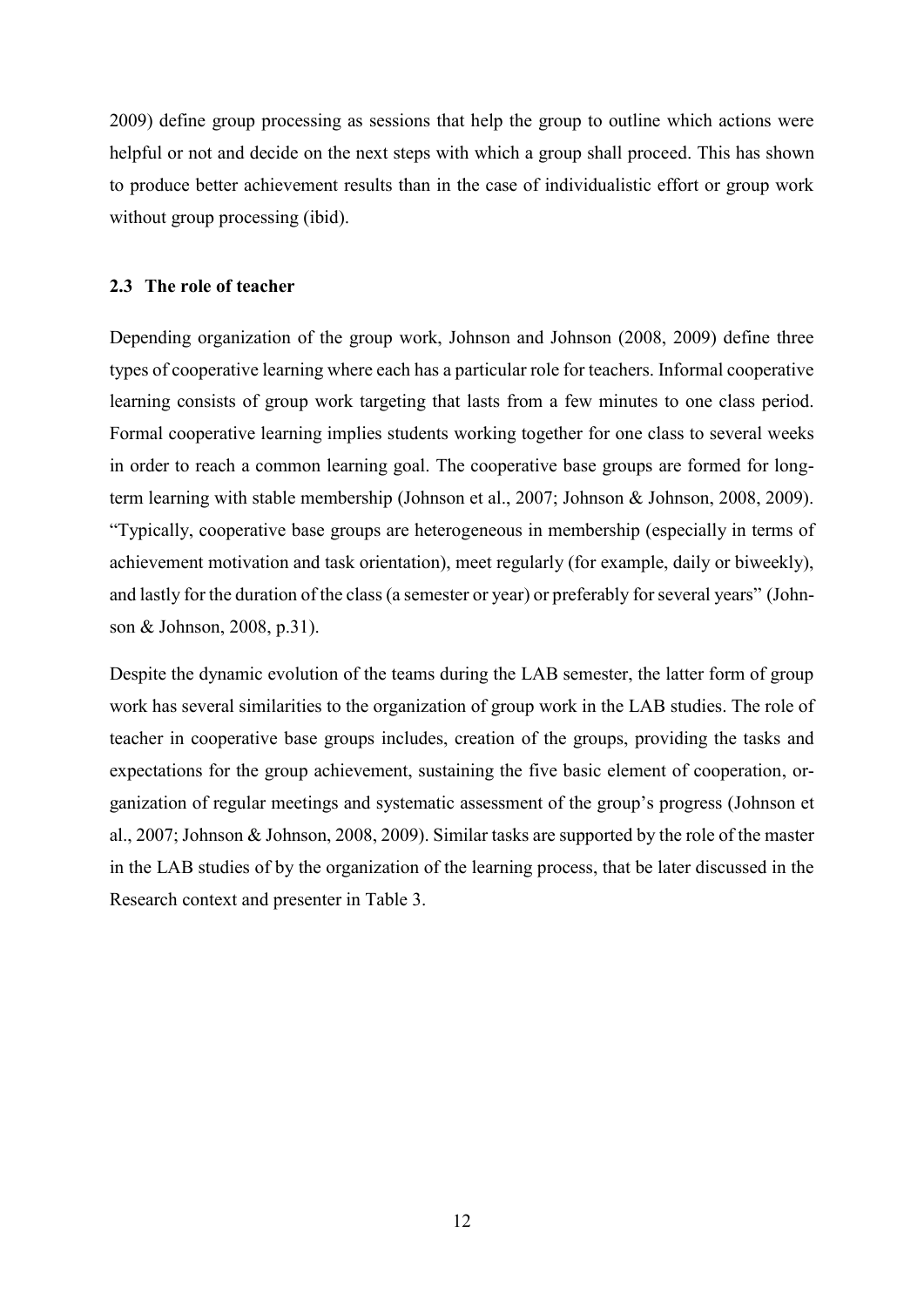## <span id="page-12-0"></span>**3 Research context**

This chapter aims to provide a context under which the research was conducted and explain the non-traditional structure of the paper. First section will place the given research within one of the five existing qualitative research paradigms - constructivism. Second section will provide a piece of theoretical information that justifies the suitability of the narrative inquiry for the given study and provides the main features of the research process in narrative studies. The last section aims to describe the circumstances under which the research process was conducted, as well as to place the readers within the spatial and temporal context of the stories presented in Findings.

#### <span id="page-12-1"></span>**3.1 Constructivist research paradigm**

According to Hatch (2002), modern qualitative studies done in education can be categories within five main research paradigms that shape our assumptions about what is research and how it should be done: positivist, postpositivist, constructivist, critical and poststructuralist. Considering the research context, studied phenomena and methodology chosen for this study, the research paradigm under which this paper is written is constructivism (see Table 1).

As is described in the third section of the Research context the LAB studio learning model is contextual and personal (Heikkinen, 2018, p.25) since the whole educational process is shaped by people and context. At the same time, individual experience and the perspective through which individual reality is built is the central concept of narrative inquiry methodology. Therefore, the studied learning model together with the methodology suggested for this research, places the given paper within the ontological frame of constructivism, which suggests that the reality is created by the subjects, and thus multiple realities exist "in the form of abstract mental constructions that are experientially based, local, and specific" (Hatch, 2002, p.15).

While ontology refers to our understanding of reality, research epistemology refers to our belief of how people acquire knowledge about reality. In the case of constructivist epistemology, constructivists believe that it is impossible for researchers to stay objective and distant, are coconstructing the meanings of their studies. The chosen methodology of narrative inquiry, that is described in the following section of this chapter, fits all of the above features of the constructivist paradigm, with the stories and their meaning being co-constructed with the participants of the research.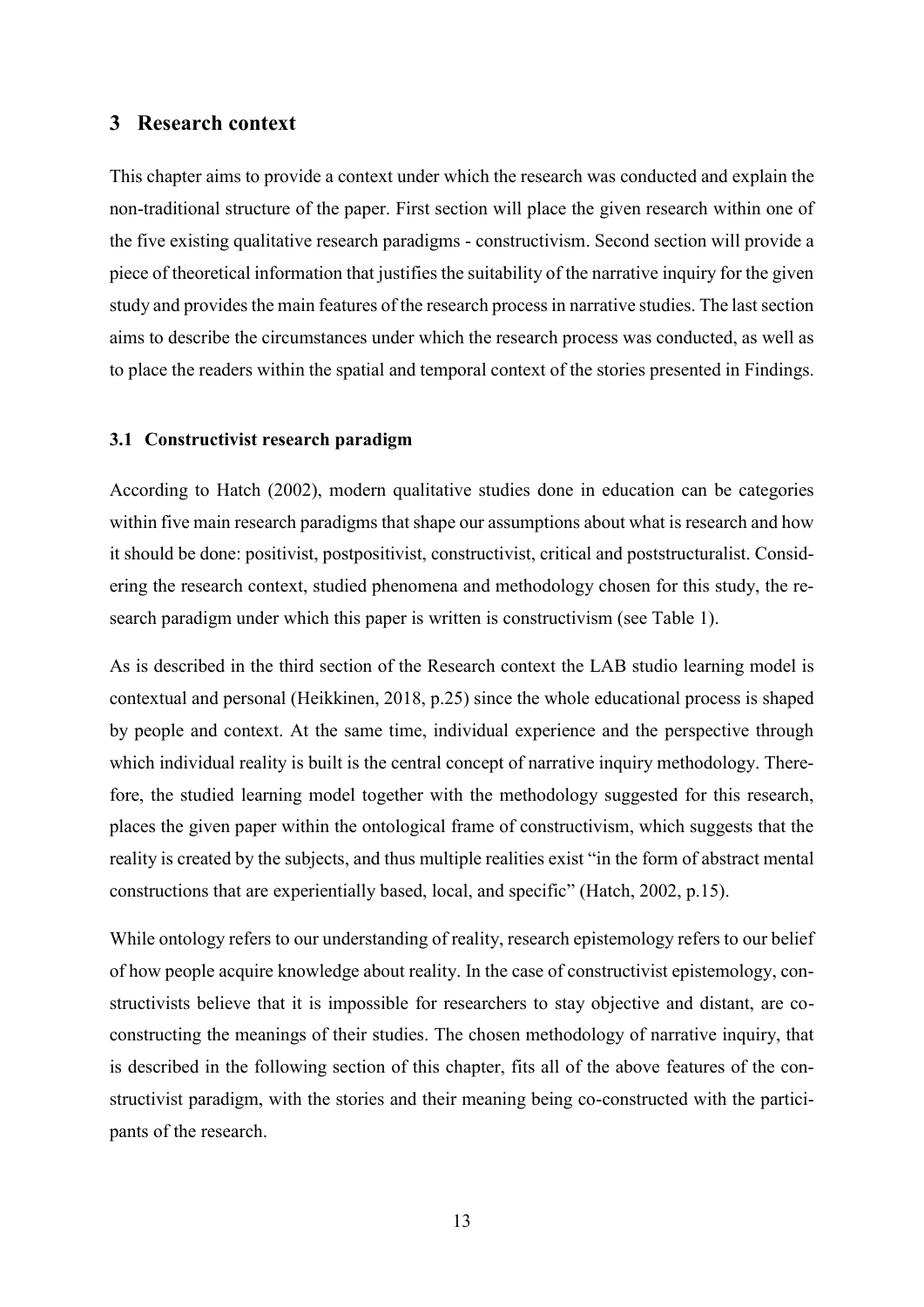| Research paradigm stands                                                 | Constructivism                                                                                |
|--------------------------------------------------------------------------|-----------------------------------------------------------------------------------------------|
| Ontology: nature of reality                                              | Multiple realities are constructed                                                            |
| Epistemology: what can be known; the<br>relationship of knower and known | Knowledge as a human construction; researchers<br>and participants co-construct understanding |
| Methodology: how knowledge is gained                                     | Naturalistic qualitative methods                                                              |
| Products: forms of knowledge produced                                    | Case studies, narratives, interpretations, recon-<br>structions.                              |

**Table 1. Constructivism research paradigm. Adapted from Hatch (2002).** 

#### <span id="page-13-0"></span>**3.2 Narrative inquiry methodology**

"As a method, it begins with experiences as expressed in lived and told stories of individuals."

(Creswell, 2013, p.71)

Research of narrative is not a new approach in the field of literature, linguistics and history (Creswell, 2013, p.70; Kim, 2016), however, the acceptance of narrative inquiry as a common research methodology in other disciplines took a turn in the 1980s. The start of the narrative tradition in academia was signalled by the publication of the two issues of *Critical Inquiry* journal in 1980 and 1981, which in 1981 were compiled in a book On Narrative (Kim, 2016, p.5). Further interdisciplinary development of the narrative inquiry was supported with the launch of the annual series *Narrative Study of Lives* by Josselson and Lieblich, and Narrative Inquiry journal in 1993 (Creswell, 2013, p.71).

Kim (2016, p.10) believes that a big contribution to researchers' attention towards narrative inquiry was done, by an American psychologist Jerome Bruner (1915-2016), who in the 1980s developed the theory of narrative construction of the reality. Bruner believed that there are two modes of thinking and understanding the truth and reality: pragmatic and narrative. The former relies on quantitative research, logic, empirical proof; its main objective is to provide objective truth and definite answer. Whereas the latter "uses stories to understand human actions and experiences … it incorporates the feelings, goals, perceptions, and values of the people whom we want to understand, and thus also lead to ambiguity and complexity" (Kim, 2016, p.11). Denzin and Lincoln (2011), relate the active development of narrative methodology with the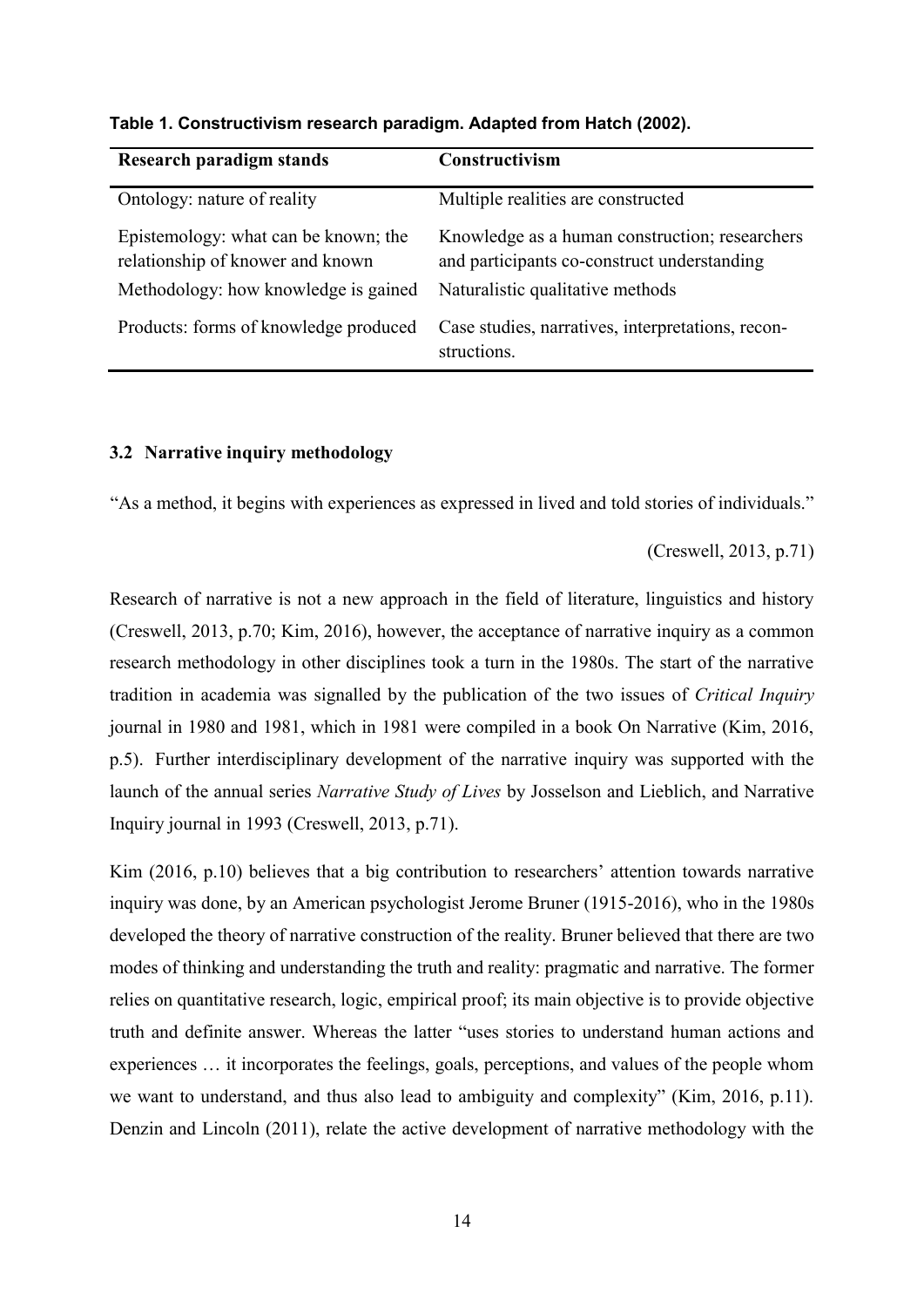period of Experimental and New Ethnographies in 1990-1995, and the period of Postexperimental Inquiry in 1995-2000, which "were defined in part by concern for literary and rhetorical tropes and the narrative turn, a concern for storytelling, for composing ethnographies in new ways" (Denzin & Lincoln, 2011, p.3).

Nowadays, a narrative inquiry has fully developed into an independent qualitative methodology and is actively used in various research fields and approaches, including human developmental perspective, organizational orientation, feminist narratology, philosophy, psychology, sociology, business, economics and education (Creswell, 2013, p.70; Kim, 2016, p.7).

#### <span id="page-14-0"></span>3.2.1 Narrative inquiry in education

"Narrative inquiry is education is grounded in educational philosophy."

#### (Kim, 2016, p.19)

In the field of education, the narrative inquiry has gained popularity as a methodology that allows us better to understand the lived experience of students and teachers in a complex process of teaching and learning in a classroom (Kim, 2016, p.18). Connelly and Clandinin (1990) are the first researchers who used the narrative inquiry in the educational field in their article Educational Researcher. Since "education is a development within, by, and for experience" (Dewey, 1938/1997, p.28, cited in Kim, 2016, p.18), narrative inquiry is a suitable methodology for educational sciences, where a study of narrative is "the study of the ways humans experience the world" (Connelly & Clandinin, 1990, p.2). Stories can represent the experience in the classroom, and therefore have a great contribution to the research in education (Goodson & Gill, 2011). Through their epiphanic power (catharsis) stories have the power of illustrating other settings for people with no teaching experience for example (Kim, 2016, p.19). Hence, in order to engage in a dialogue with all educational stakeholders, and what is more, make sense and correctly interpret what is happening in schools, it is essential for educational researchers to have strong listening and storytelling skills (ibid).

Moreover, according to Kim (2016, p.19) narrative inquiry is no more solemnly used as a research methodology but has a great impact on education as a whole, contributing to the curriculum, teaching, and learning. It is actively used in as a pedagogical strategy teacher education; as a teaching and learning process for educational professionals through reflections; as a part of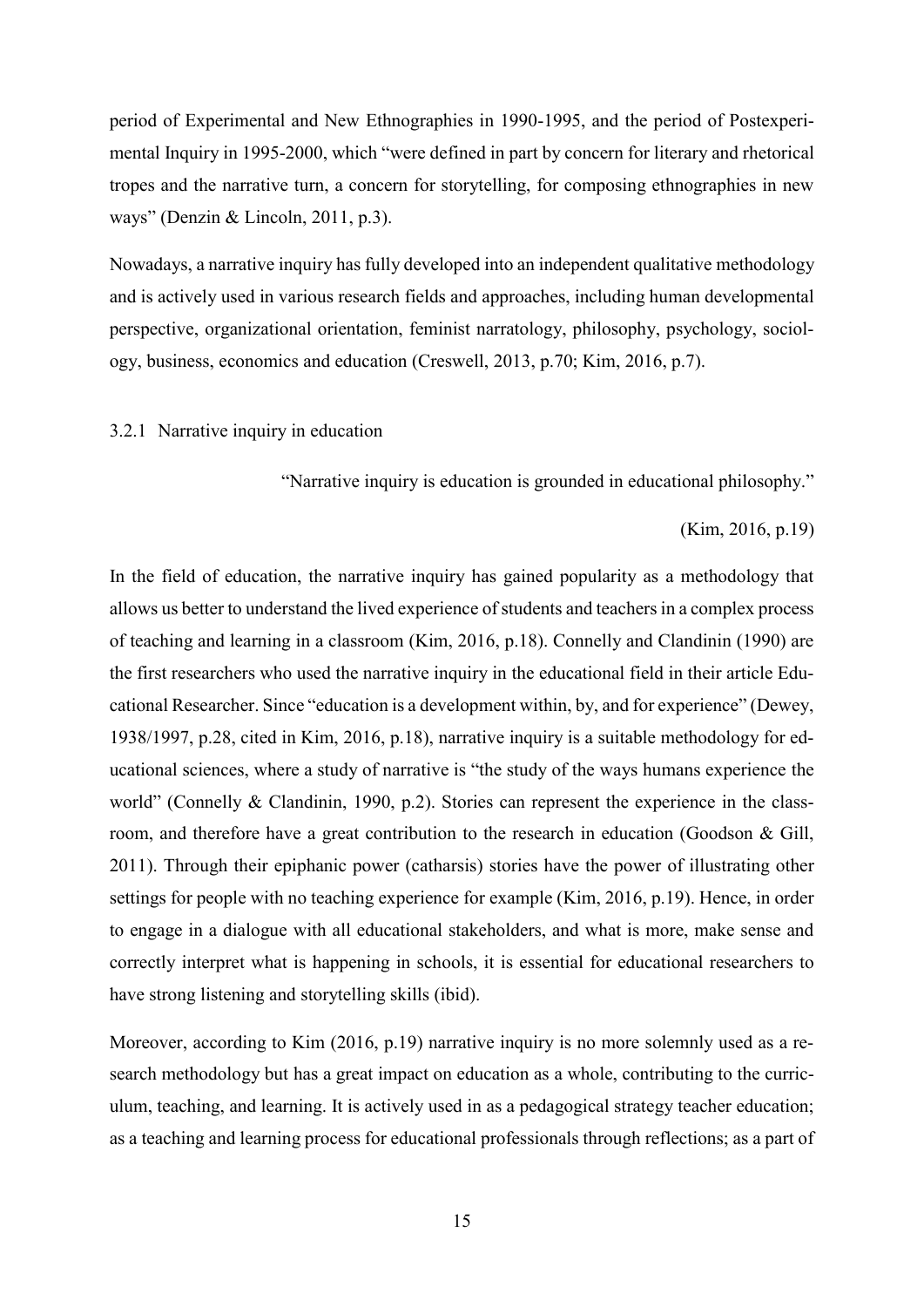professional development for teachers who have not started their practices; as a platform for building networks between literacy, pedagogy, and multiculturalism (Kim, 2016, p.19).

#### <span id="page-15-0"></span>3.2.2 Research design with narrative inquiry

Narrative studies have two different approaches to conducting the research, where one of them focuses on the types of narratives that are central to the research, or what Kim (2016) refers to as narrative 'genres'. Creswell (2013, pp.72-73), for example, outlines four popular types, including biography, in which the researcher writes about experiences of other people; autobiography by Kim (2016), or autoethnography by Creswell (2013), which are written by the subjects of the research; life history that depicts a whole life of an individual; and oral history, that focuses on the personal reflection of one or few individuals about an event, it's causes and effects. However, it is important to emphasize that researchers in narrative inquiry encourage to experiment with forms and be open for other ways of storytelling, including literary-based narratives in a form of fiction, novel, poetry and visual-based narratives, such as photographic narrative, digital storytelling, and others (Clandinin & Connelly, 2000; Creswell, 2013; Kim, 2016).

Creswell (2013) when talking about narrative inquiry as one of the five qualitative approaches in research states that research and structure can vary and is open to the researcher preferences. However, it is still possible to identify several steps that seem to be common among all of the studies done with the narrative inquiry. Those are defining research interest, finding one or more suitable participants for the research, collecting the data in different forms, analyzing the data the collected data by writing the stories, collaborating with the participants of the research in order to discuss and negotiate the meanings behind the stories (Creswell, 2013, pp.74-75).

#### <span id="page-15-1"></span>**3.3 Placing stories at Oamk LABs**

Oamk LABs are non-degree educational programs at Oulu University of Applied Sciences, that offer full-time LAB studio-model of learning for students. During their studies participants create multidisciplinary teams and develop projects, products, and services that target one of the three global industries: games in Game LAB, health and wellbeing in DevLAB, and education technology in EduLAB.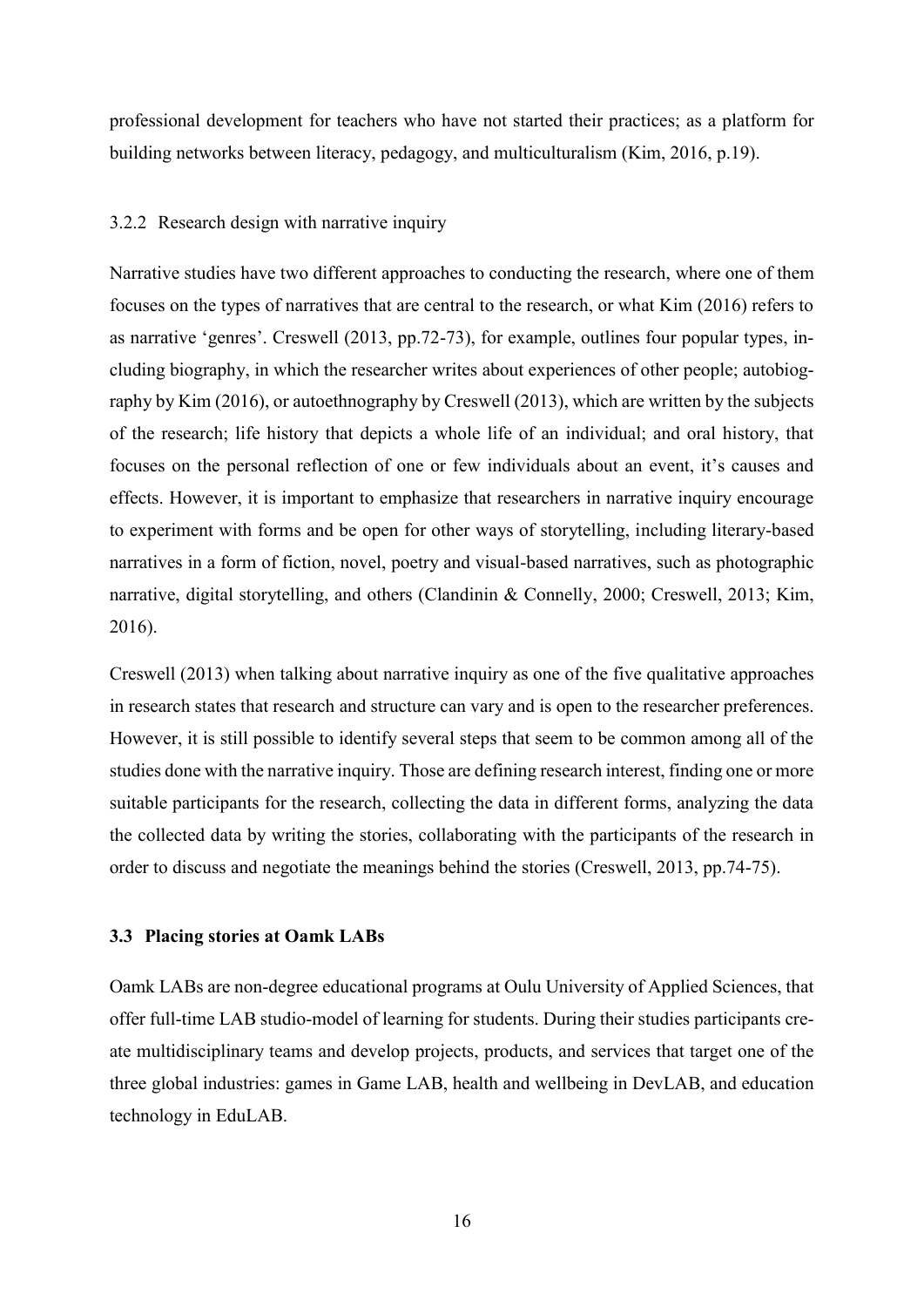As a part of my master's degree program, I have passed my internship at Oamk LABs, in Oulu University of Applied Science, where I was part-time employed as a program assistant at one of the LABs. One of the main tasks I have received from my work supervisor was to update information about the LAB's alumni and the current state of the projects they developed during their LAB semester. In order to accomplish this task, I managed to get in touch via email with 24 LAB graduates, and gradually conduct 21 individual interviews. Other three students have answered my questions in written form by email. The data collected for the interviews is not analyzed for this research, however, it provided me with strong insights about Oamk LABs and their learning model, which will be presented in the following section.

Another task I was assigned to accomplish during my internship was updating and improving Oamk LABs website content and portfolio of their students' projects. I have analyzed all of the existing information on the website and some of the research available from the LAB research group. Therefore, the following description of the LAB studies is based on my personal observations during the four months of the internship, and is supported by the current content of Oamk LABs webpage (Oamk LABs, n.d.), research done by LAB research group (see Heikkinen 2014, 2018; Heikkinen & Räisänen, 2016, 2018; Heikkinen & Stevenson, 2016; Heikkinen, Seppänen, & Isokangas, 2015; Karjalainen, Seppänen, & Heikkinen, 2016), and data collected from individual interviews with previous EduLAB.

#### <span id="page-16-0"></span>3.3.1 LAB studio learning model

The recent changes of the modern economy caused by the rapid globalization, urbanization and technology development, in particular the ICT that is influencing all industries and spects of modern life (Heikkinen & Räisänen, 2015, p.160), has led to the increase of the labor market's demand for the knowledge workers, who are able to operate within the 'societal structures and organisations that are constantly changing, while being able to solve challenges, which are characterised by confusing data, multiple users with differing values, and not having a right or wrong answer' (Heikkinen, 2018, p.17). New solutions corresponding to the complexity of the modern problems require co-creation in the environments comprised of multiple stakeholders: people of different ages, cultures and professional specialties (Heikkinen & Räisänen, 2015, p.160). Yet, performing successfully in the similar settings requires from knowledge workers not only the deep knowledge of their own field, but also cross-boundary skills, which implies the knowledge of the ways their discipline interact with others and the ability to communicate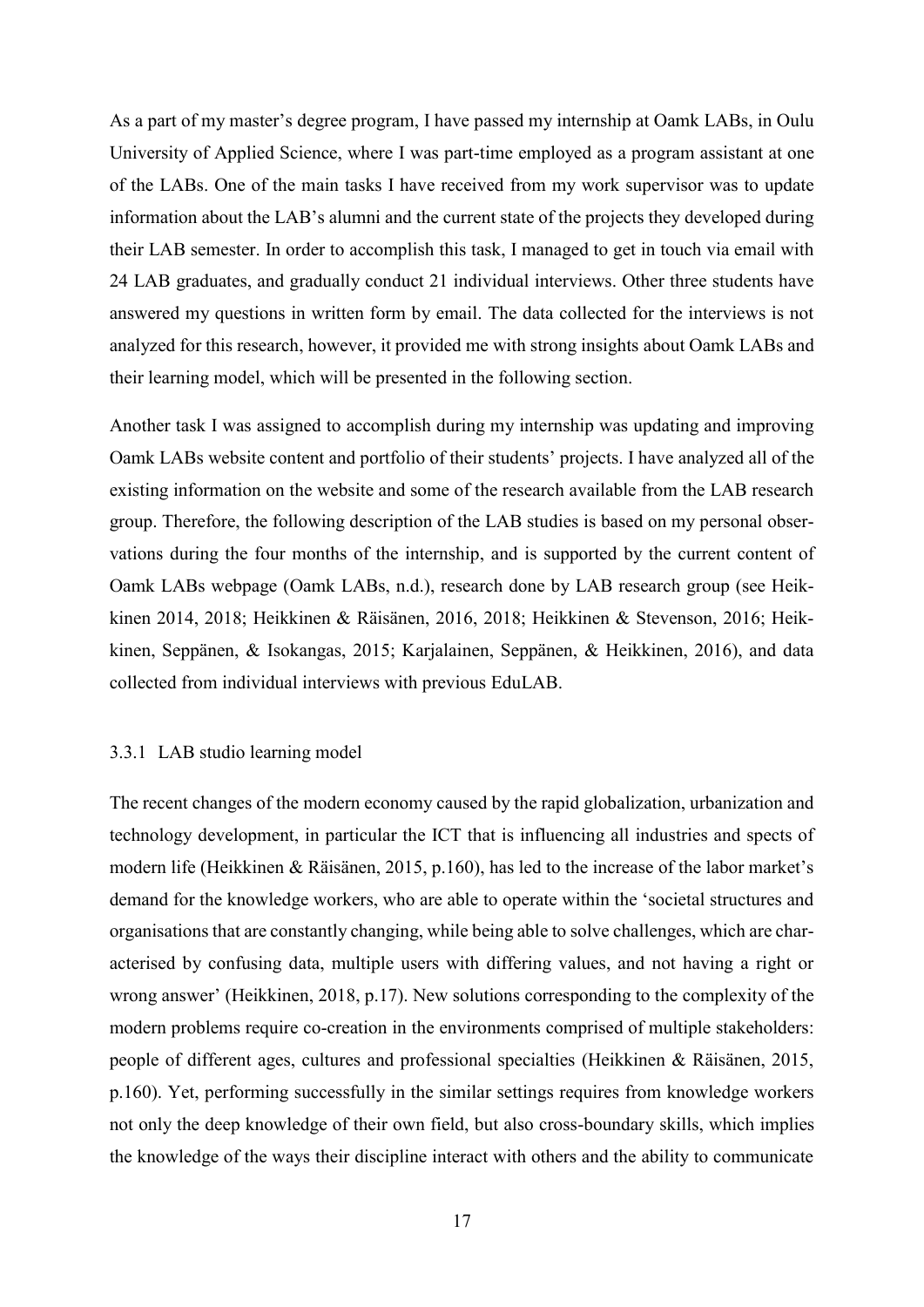across the borders of disciplines, generations, social and cultural backgrounds (Heikkinen, 2018, p.18). This combination of skills constitutes the so-called 'T-shaped professionals', where the vertical stroke stands for the deep knowledge of one discipline and horizontal stroke stands for the cross-boundary skills (see Figure 1).



#### **Figure 1. T-shaped professionals. Adopted from Heikkinen (2018).**

According to Heikkinen (2018) LAB studio model is a studio-based model of learning called to provide the modern knowledge workers with mentioned above skills of the T-shaped professionals. Studio-based models of learning were introduced into higher education as a teaching methodology for the students from industries of art, design and architecture (Heikkinen, 2018, p.33). Existing research defines four main features of studio-based model, including high focus on practice- and reflection-in-action; solving real-life problems, which add complexity and uniqueness of individual cases to the problem-based learning; active interaction and collaboration with peers and experts from the industry; as well as, learning space, which is an essential part of studio learning experience (Heikkinen, 2018, pp.33-34). As a form of studio-based models, LAB studio model has all of the four listed features adding to them multidisciplinary and international settings in order to create an environment suitable to train the cross-boundary skills, demand for the T-shaped skills in their graduates.

The establishment of the first LAB studio learning model took place at the Oulu University of Applied between years of 2012-2014 and was caused by the radical changes in the ICT field of Oulu business environment in 2011, with hundreds of products development employees losing their jobs (Heikkinen, 2014, p.5). Gaming industry was considered to be a solution for the problem, which gradually led to a study conducted in 2012 by Eeva Kangas and Jussi Autio with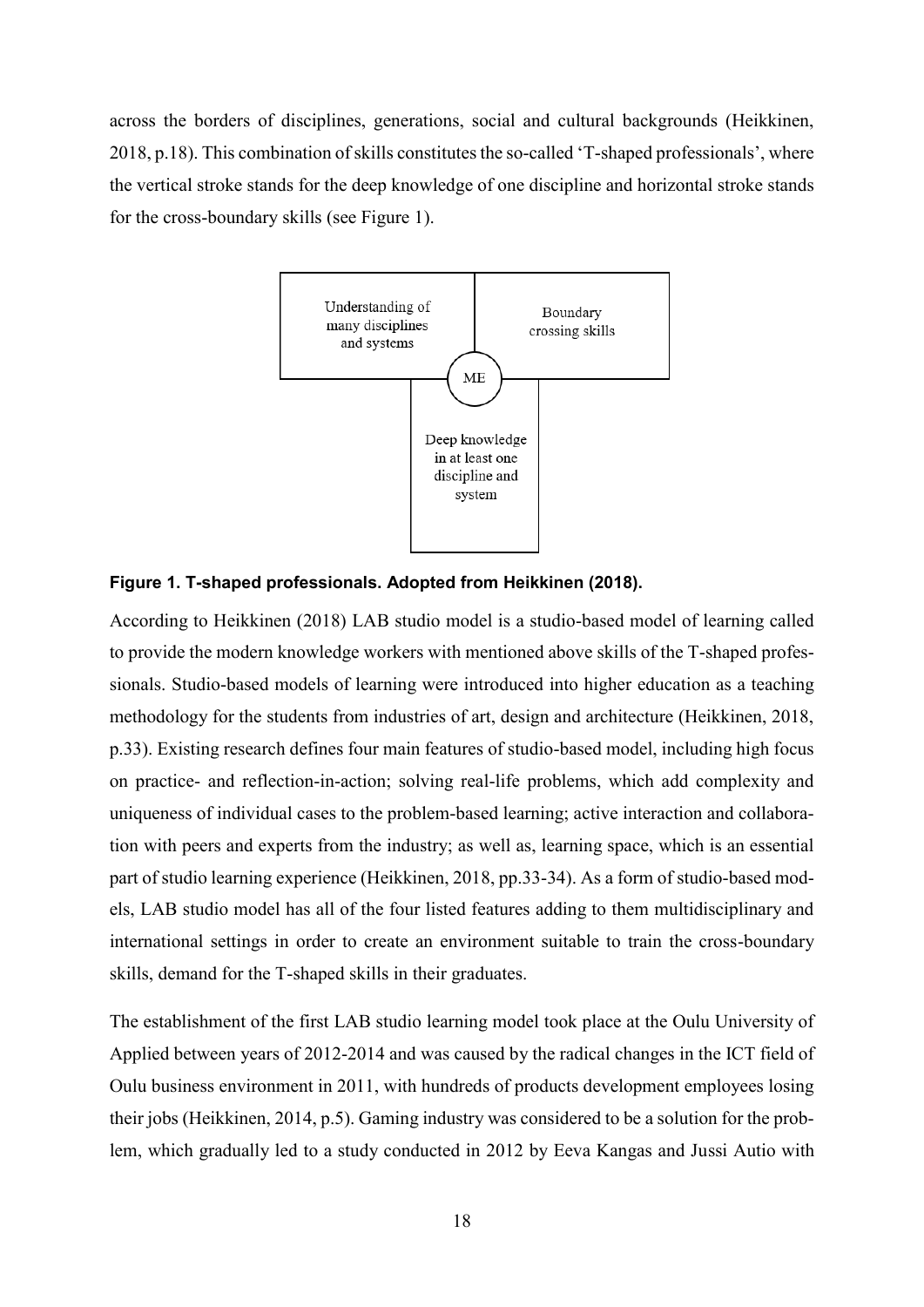Oulu gaming companies with the aim of exploring educational need for industry. In the conclusions of the study, researchers stated the following:

...most companies stated that the education should focus on specialised expertise, which would help to generate a variety of specialists for the field. For this reason, the companies hoped that the education would not be general in nature, offering something for everyone. Instead, the education should enable each participant to focus on strengthening their own skills and special expertise. As a whole, however, the education should be based on a multi-disciplinary foundation, meaning that experts from a variety of fields should meet during their studies instead having to wait until actual employment. (Kangas & Autio, 2012, cited in Heikkinen, 2014, p. 5)

For this reason, Oulu Game LAB was the first LAB developed by Jussi Autiona and Kari-Pekka Heikkinen in 2012 at Oulu University of Applied Sciences with multidisciplinary environment, problem- and project-based learning, concept development and internationality as the main cornerstones of the environment (Heikkinen, 2014, p. 5). In addition to that, the two main purposes of the for the development of LAB learning environment was to assist students with employment and encourage establishment of new businesses in different industries (Heikkinen, 2014, p.4). After continuous implementation of the model in different fields Oulu University of Applied Sciences has expanded their focus into on three global industries: games in Game LAB, health and wellbeing in DevLAB and education technology in EduLAB, brought together under one umbrella of Oamk LABs. At the moment of the research every LAB enrolled around 30-40 participants per cohort.

The interest of academia in the LAB studio learning concept has led to the establishment of the LAB research group at Oulu University of Applied Sciences in 2012 with the purpose of exploration and further development of the learning model. At the same time, this interest has encouraged the development of international LAB network with similar university programs all over the world. In 2014 Oulu University of Applied Sciences have published a handbook (see Heikkinen, 2014) defining common features of the LABs, including 'an approach focused on business, learning by doing, teamwork, leadership and solution development through creative and multidisciplinary processes' (Heikkinen, 2014, p.4). At the same time, every LAB studio can have an emphasis on their aspect or field of learning, as well as teaching methods, which is why the environment of every LAB is dynamic and varies according to the needs of the local economies (Heikkinen, 2014, p.5).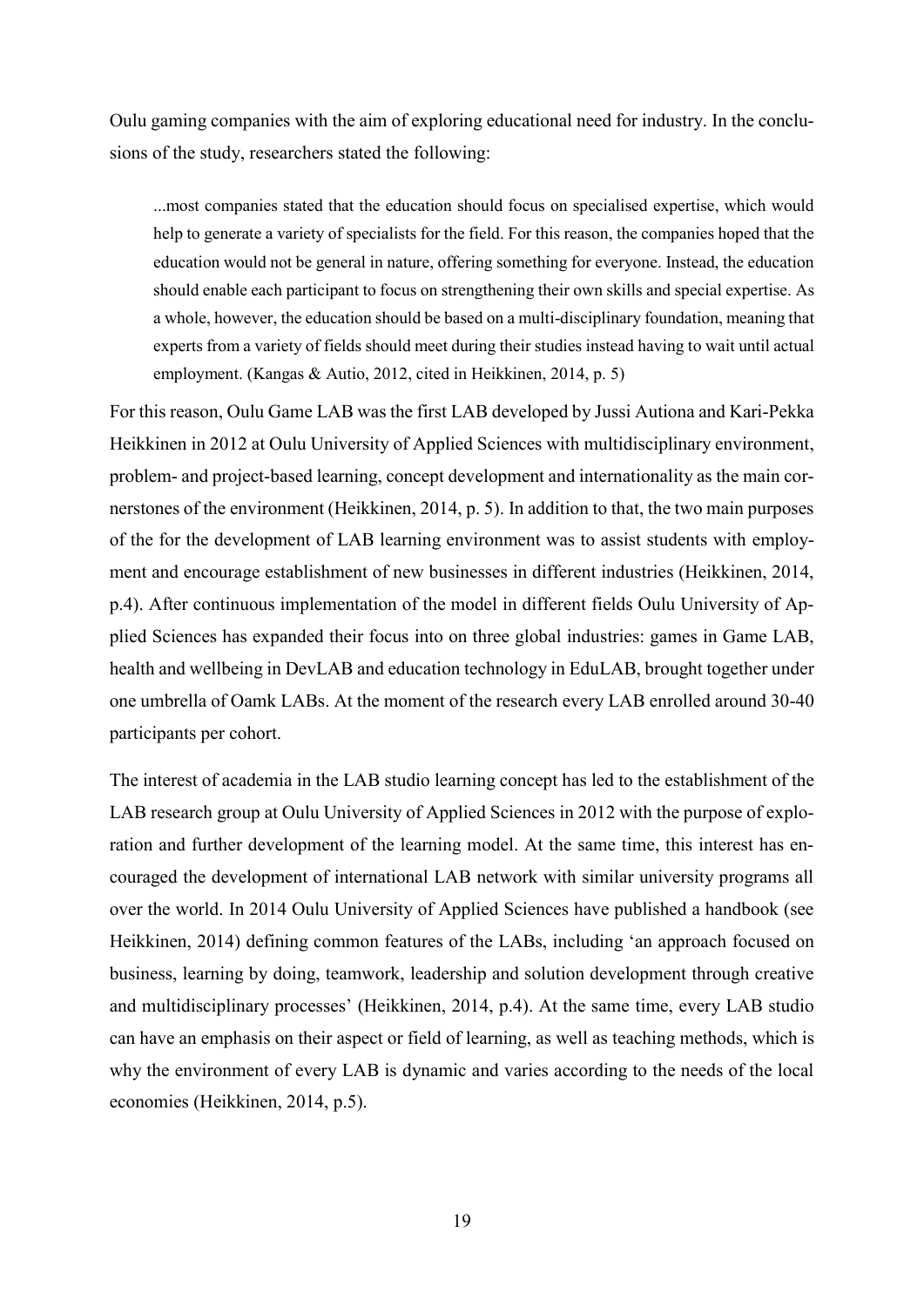#### <span id="page-19-0"></span>3.3.2 LAB semester

As mentioned above, the industry emphasis and pedagogical practices in every LAB studio may differ, which is why describing the distinctive organizational features of Oamk LABs studies, that I observed during my internship are crucial for understanding the context of the research and the stories of the participants analyzed in this study in particular.

Studies at Oamk LABs are full-time and cover one or two semesters, by the end of which LAB graduates receive 30 or 60 ECTS credits respectively. Therefore, on a regular basis students are not enrolled in any other courses during the semester. However, it is possible to participate in the program according to one's study plan, e.g. as an internship, thesis research, optional studies, minor etc.

LAB studies are organized in a form of a business pre-incubator, where most of the learning process is based on the independent team work. The main pedagogical practices that are covered in the LAB learning environment are project-based learning, problem-based learning and cooperative learning (Heikkinen, 2014, p.4). At the beginning of the semester students receive a problem based on which they collaboratively have to develop the concept of the future solution in a form of a service or a product. Students may choose problem out of the ones provided by the LAB, by the partnering companies or organizations, or suggest one themselves.

Participants are also guided that all following steps of the semester are based fully on the independent decisions of the team: the roles of the team members, their tasks and deadlines, work schedule and organization of the working space etc. The LAB staff is willing to create an environment as close as possible to the environment of the young startup companies. Therefore, among other things that, participants have to deal with is to learn how to organize their team working while sharing it with other teams.

Being a studio-based model, a big focus at the LABs is dedicated to their space. In case of Oamk Labs, Game LAB has grown and moved into a separate building located in Oulu downtown, next to the office building of the Finnish game company 'Fingersoft'. While DevLAB and EduLAB share the space at the Kotkantie Campus of the University of Applied Sciences. This includes three main rooms (one for DevLAB, two for EduLAB) designated for the working spaces that can be transformed according to teams' needs, one room for lectures and workshops, one kitchen space and few other open spaces for staff and research team. All places are free for the use of students.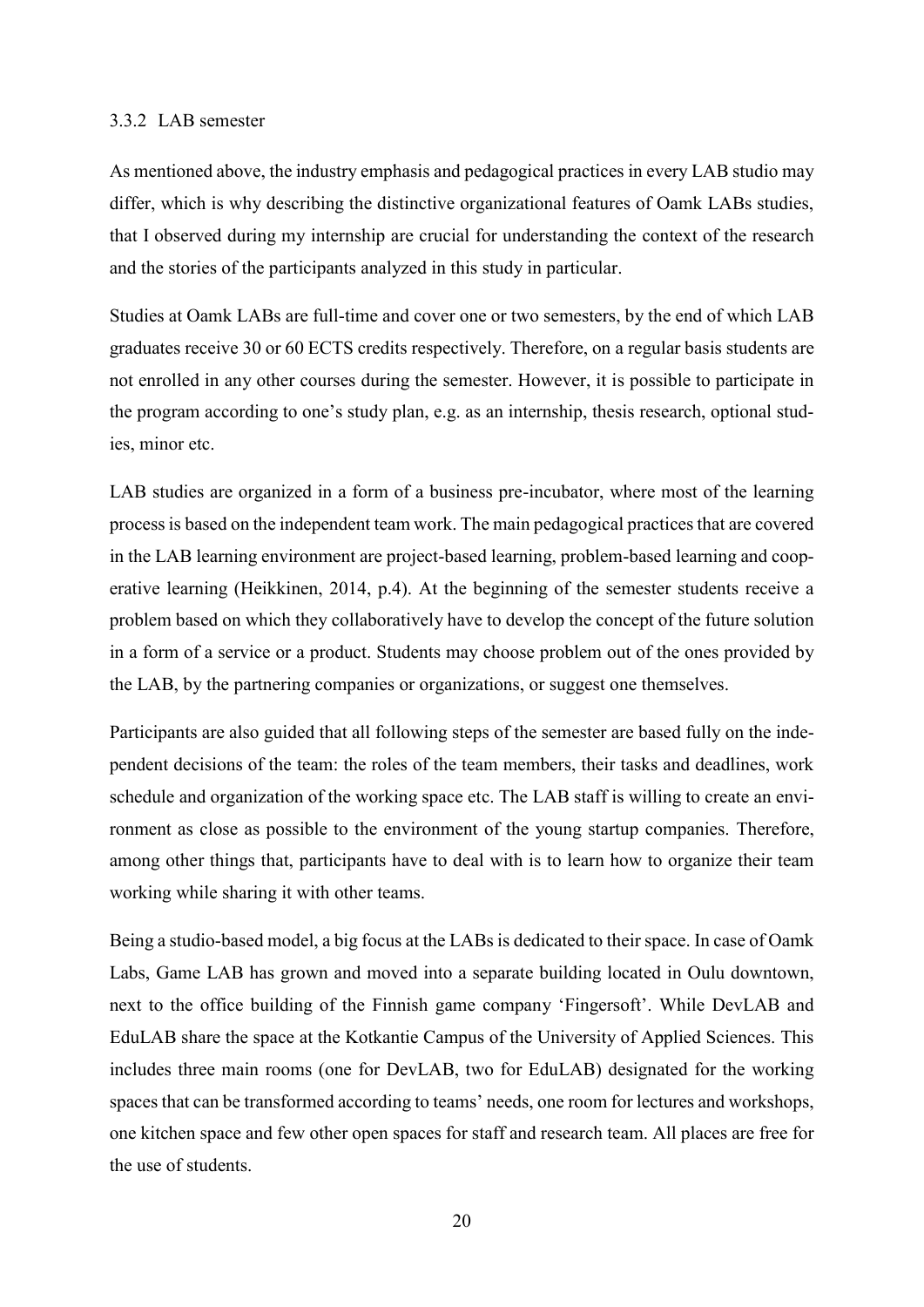Semester has a linear chronological structure (see Table 2; Appendix 1), where the learning is happening through reaching milestones in the process of product development (Heikkinen, 2014, p.4). In case of Oamk LABs, there are three main milestones which LAB staff and students refer to as 'Gates'. Gates are organized pitching events, where teams have to present project progress to the LAB masters, mentors and invited experts of the industry. After their presentations students receive feedback according to which the concept is either allowed to pass the Gates and team may continue the development or is being cut. Teams, whose concepts have not passed the Gates are then reformed through redistribution of the team-members into the groups that have passed the Gates (see Appendix 1). Thus, students start the LAB semester working in pairs on the initial concept of the project and, gradually, teams grow into groups of 5-6 people formed after Gate 2. After the Gate 2 team compositions generally does not change. Before the Final Gates team progress is assessed three times at the 'check-in' project presentations for the mentors and other teams, which LAB staff and students refer to as 'Cycles'. At the Cycles teams receive feedback, without any of them being eliminated. The Final Gate symbolizes the end of the LAB semester. Students are free to choose whether to continue with the project development or stop.

All of the three Oamk LABs share the similar chronological structure, however the duration of the stages and project evaluation criteria at the Gates and Cycles may differ depending on the LAB.

Such structure promotes two types of interdependence involved in the learning process (Johnson et al., 2007; Johnson & Johnson, 2008, 2009). In the period between the start of the semester students engage in the positive interdependence having to work with other participants in team, while at the same time competing with other team for continuation of their project (see Figure 2).



**Figure 2. The double level of interdependence in the LAB studies.**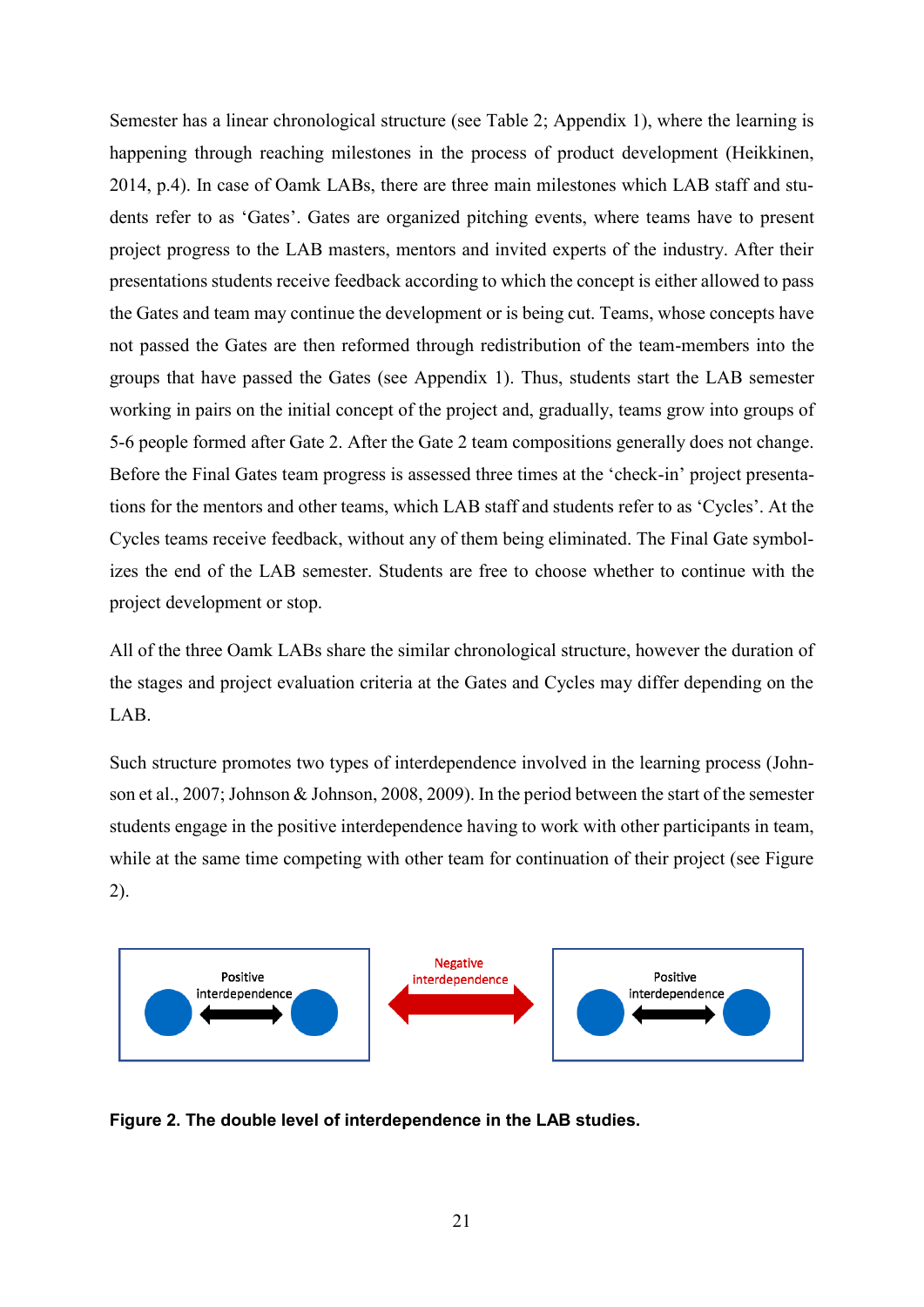Before starting the work, pairs sign the LAB Team Agreement, which is then regularly resigned by the newly formed teams throughout the LAB semester. The main aim of this procedure is to define the ownership over the work of the team, as well as ensure the transferring of Intellectual Property Rights (IPR) from Oamk to the after the end of the program (see Appendix 2).

| <b>Stage</b>                  | <b>Description</b>                                                                                                                                                                                                                                                                                                                                                              |
|-------------------------------|---------------------------------------------------------------------------------------------------------------------------------------------------------------------------------------------------------------------------------------------------------------------------------------------------------------------------------------------------------------------------------|
| <b>Start</b>                  | At the first stage students are divided into pairs to work on the concept of the<br>product for 2-3 weeks. Pairs sign the LAB Team Agreement (see Appendix 2).                                                                                                                                                                                                                  |
| Gate 1                        | Pairs present their preliminary ideas to the jury. All of the teams receive feed-<br>back and the best ideas are chosen to continue working on product concept for<br>the next 3-4 weeks. Participants from the ideas that were cut join the teams that<br>have passed the gates. New teams sign the LAB Team Agreement (see Appen-<br>$\operatorname{dix}$ 2).                 |
| Gate 2                        | Teams present their validated concept to the jury. All of the teams receive feed-<br>back and the best ideas are chosen to continue working on product demo for<br>the last 2 months. Participants from the ideas that were cut join the teams that<br>have passed the gates. The final composition of teams is formed, teams signs<br>the LAB Team Agreement (see Appendix 2). |
| Cycle 1-3                     | Regular check-in presentations with LAB master's and other teams. Teams re-<br>ceive the feedback about the level of their progress, none of the teams are elim-<br>inated.                                                                                                                                                                                                     |
| Gate 3 /<br><b>Final Gate</b> | Final presentation of the product demo, where all of the teams receive feedback.<br>Team can choose to stop working on the project and receive 30 ECTS or con-<br>tinue to the product path.                                                                                                                                                                                    |
| Product<br>Path               | An optional semester of LAB studies, worth of additional 30 ECTS. During the<br>product path teams continue to work on their project and aim for finished prod-<br>uct, service or startup.                                                                                                                                                                                     |

|  |  |  |  | Table 2. Stages of the LAB semester. |
|--|--|--|--|--------------------------------------|
|--|--|--|--|--------------------------------------|

LAB learning environment also includes master-apprentice model with guidance from 'LAB masters' - people 'responsible for the operational activities of the LAB environment' (Heikkinen, 2014, p.4). Hence, the self-directed team work is supported by individual and group meetings with mentors. This encourages student independence, as well as allows the teacher to break "free from the traditional mould and becomes a facilitator of learning, a coach for teams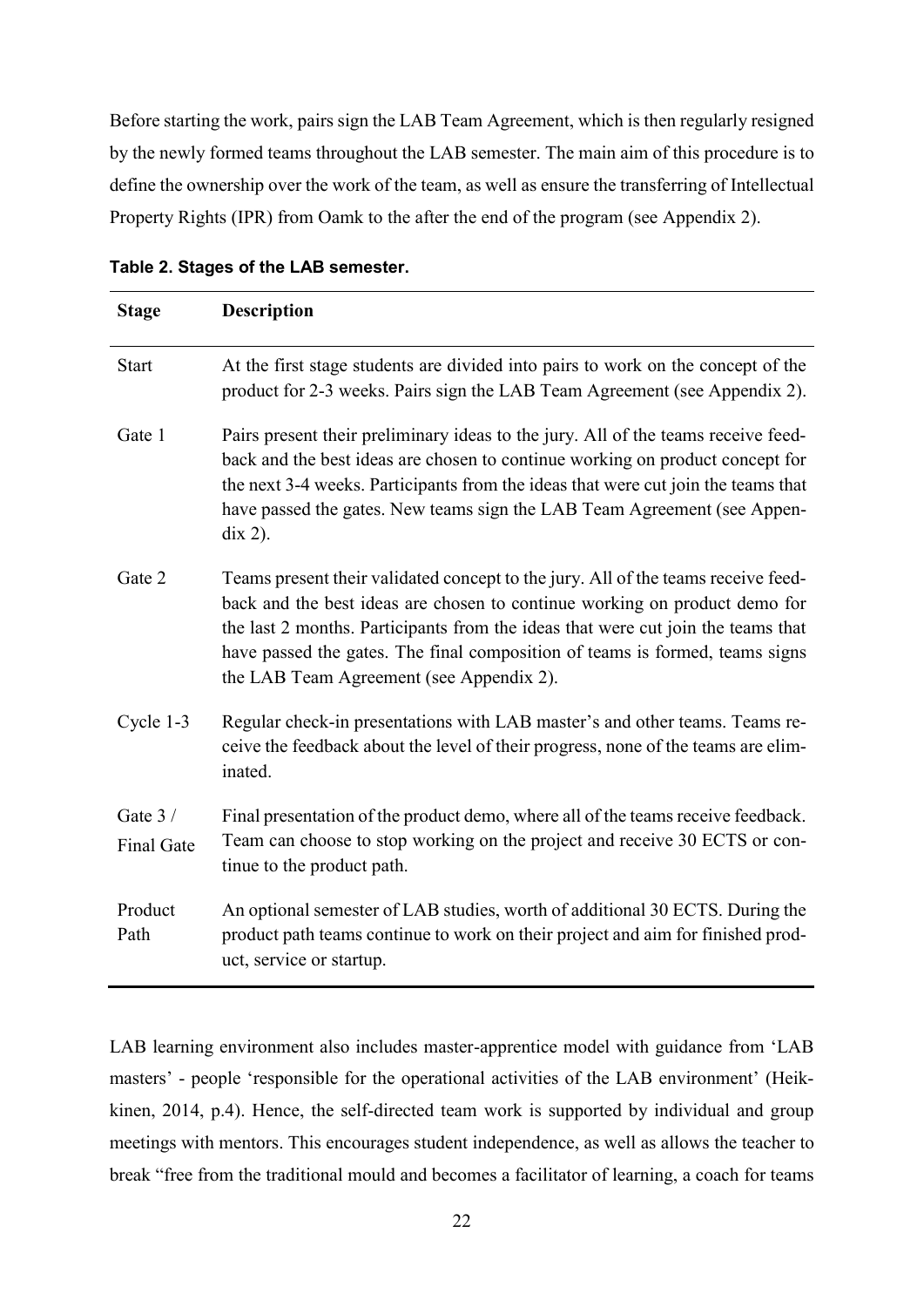and individual learners, and a project consultant" (Heikkinen, 2014, p.4). In addition, studies are combined with obligatory and non-obligatory workshops and lectures from mentors, university professors and invited field experts, and includes company visits and industry-related events in Oulu or other Finnish cities. For better understanding the implementation of masterapprentice model in the LAB studies, Table 3 illustrates the comparison of LAB master's role to teacher's role in cooperative learning by Johnson and Johnson (2008, 2009).

| Role of teacher in cooperative learning                                                                                                                                                   | <b>LAB</b> master role                                                                                 |
|-------------------------------------------------------------------------------------------------------------------------------------------------------------------------------------------|--------------------------------------------------------------------------------------------------------|
| Form heterogeneous groups of four (or three).                                                                                                                                             | Groups are formed at the beginning of the<br>semester by interest; groups grow during the<br>semester. |
| Schedule a time when they will regularly meet Regular individuals and team meetings.<br>(such as the beginning and end of each class ses-<br>sion or the beginning and end of each week). |                                                                                                        |
| Create specific agendas with concrete tasks that                                                                                                                                          | General guidelines and Gates expectations                                                              |
| provide a routine for base groups to follow when                                                                                                                                          | are given to the team; routine and tasks are                                                           |
| they meet.                                                                                                                                                                                | created by the group.                                                                                  |
| Ensure the five basic elements of effective coop-                                                                                                                                         | Supports the five basic elements of effective                                                          |
| erative groups are implemented.                                                                                                                                                           | cooperative groups in the teamwork.                                                                    |
| Have students periodically process the effective-                                                                                                                                         | Gates with feedback from masters, mentors                                                              |
| ness of their base groups.                                                                                                                                                                | and invited guests.                                                                                    |

**Table 3. LAB master role compared to role of teacher in cooperative learning by Johnson & Johnson (2008, 2009)** 

The combination of the pedagogical models involved in the LAB studies is believed to lead to the obtainment of the entrepreneurship skills together with the growth of the network beneficial for future learning and employment (Heikkinen, Seppänen & Isokangas, 2015). In addition, some of the LAB alumni have outlined their learning outcomes from LAB in a form of improvement of English level proficiency, deepening the theoretical knowledge of participants' own discipline by practicing, discovering the insights of the professional fields from other team members and the experts of the industries involved in the studies, as well as experiencing the real-life working environment.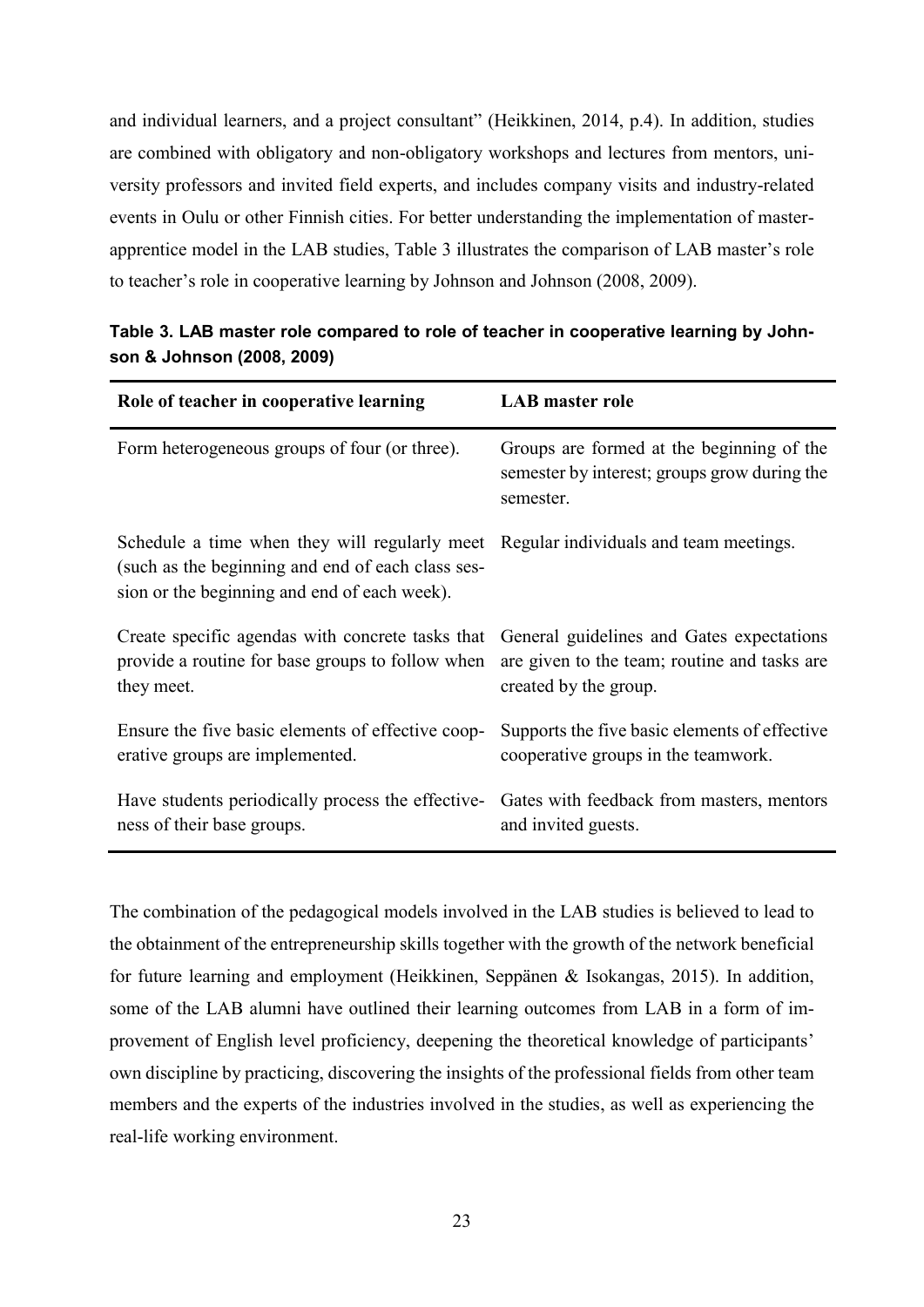#### <span id="page-23-0"></span>3.3.3 Types of applicants

As mentioned above the main two features that distinguish LAB studio learning model from other studio-based models are multidisciplinary and international environment. Being both the settings that are fully created by the human factor, there is a great emphasis on the selection of the students enrolled in the LAB programs. The multidisciplinary environment is created by enrolling students and professionals from different fields and industries. Whereas the international environment is created by enrolling local and international students and professionals.

In case of Oamk LABs, the application process has been structured into three main channels of enrollment allowing people of different status and age to participate in the LAB semester. First channel is open for all of those who study at the Oulu University of Applied Sciences, including Finnish and international degree students. Second channel of application allows students from international universities partnering with Oulu University of Applied Sciences through the Erasmus program to enroll in Oamk Labs as their exchange studies. Third channel is designed for anybody interested in the program to enroll through Open University of Applied Sciences, including Finnish and international degree students from other Finnish universities, secondary school graduates, employed and unemployed professionals etc.

At the same time, the application for the LABs is open to students and professionals of different levels from various fields, including software development, graphic design, business, marketing, as well as medical studies, education, journalism etc. This allows participants to create multidisciplinary teams with a variety of different expertise covered in one group to work on a project.

Throughout the enrollment process all applicants are interviewed by masters of the LAB of applicant's choice via Skype or in person. During these interviews both parties have a chance to get familiar with each other, define applicant's interests and needs, adjust student's study plans etc.

Considering the different backgrounds of the applicants it is important to emphasize, that after enrolling in the program all participants receive a 'student' status. Therefore, in this research word 'student' does not refer to any age frame nor to the level of participants' education and is applied to people enrolled in the program.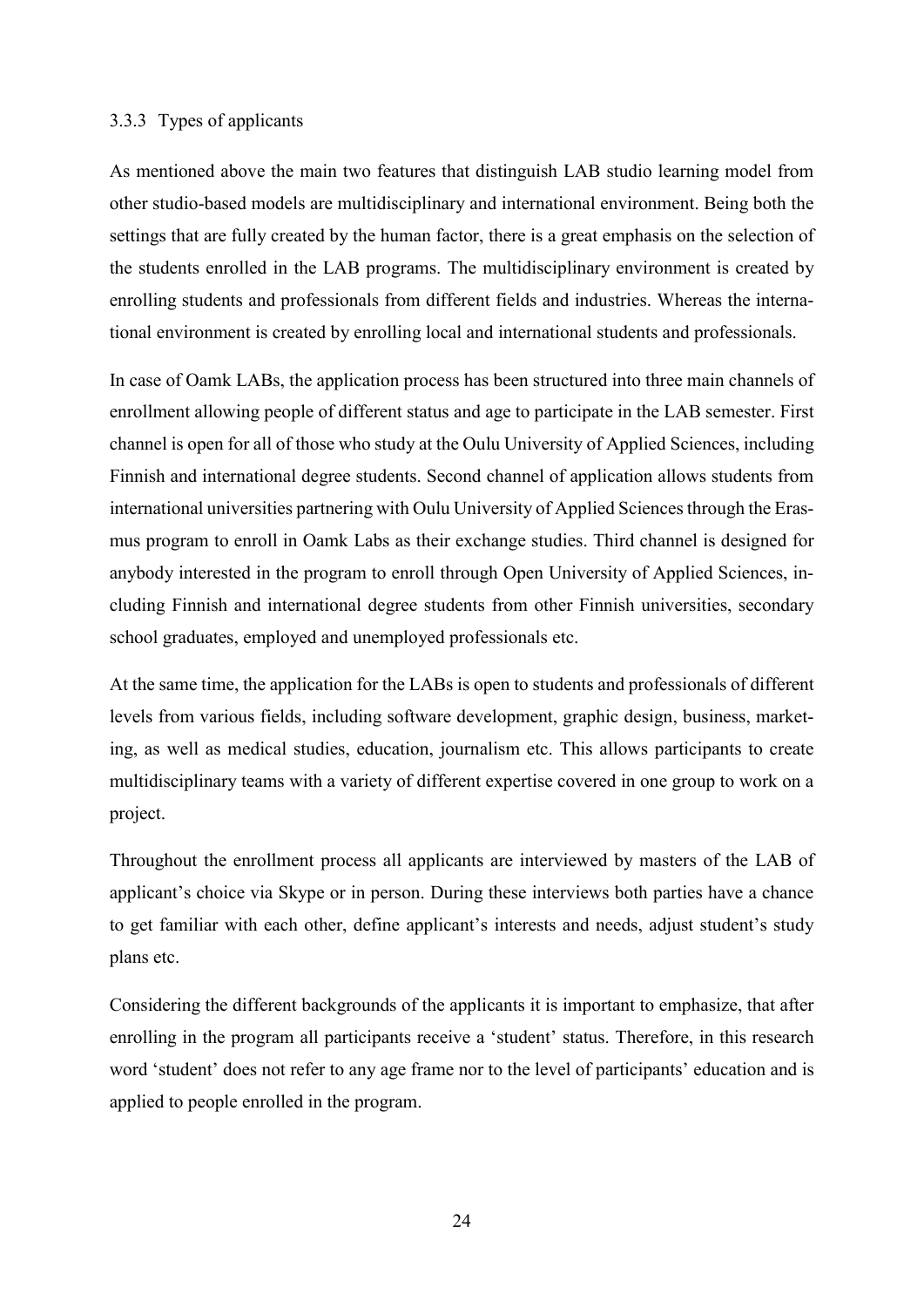## <span id="page-24-0"></span>**4 Research process**

Taking into account the discussed-above features of narrative inquiry methodology in qualitative studies, this section will be dedicated to the step-by-step description of the research process conducted for this paper, including choosing research participants, data collection, and analysis.

#### <span id="page-24-1"></span>**4.1 Data collection**

Narrative inquiry approves different forms of qualitative data collection, including narrative interviews, photographs, documents, letters from research participants (Creswell, 2013, p.71). In the case of this research, I have selected a narrative interview as main form data believing that this will both provide me with a sufficient volume of data to uncover a learning experience of a 4-months-long program, as well as fit conveniently into the tight schedule of the program participants. Moreover, I have already had experience in conducting more than twenty interviews with LAB alumni during my internship and felt comfortable having live communication with the participants. In fact, those interviews, in particular, was one of the primary reasons to consider narrative inquiry as a suitable methodology for my study.

Among three broad groups of qualitative interviews based on the degree of the researcher's control over the process: structured, semi-structured and unstructured interviews, narrative researchers tend to choose the latter one, where: "It is the interviewee, not you, who controls the content, including where to begin the narrative, what will and will not be disclosed, the scope of the interview, the order in which topics are introduced, the passing of the interview, and the amount of detail" (Kim, 2016, p. 163). In order to stay loyal to the narrative principles and not suppress the process of sharing and storytelling from the research participant, it is advised not to conduct a structured interview or a survey that would frame the responses into the needed frame of the social context of the study (Kim, 2016, p. 165). However, it is still possible to apply the external structure on the discussion guided by research objectives or theoretical frames, as long as we stay adaptable to the circumstances and give the respondents freedom of choice and expression (ibid).

While choosing a narrative interview for my data collection, it has been clear that my interest lies in a specific period of participants' life related to their experience with the LAB program. Therefore, despite keeping the process as open for the storytelling as possible I have prepared a list of possible questions, topics, events that took place during the semester (see Appendix 3).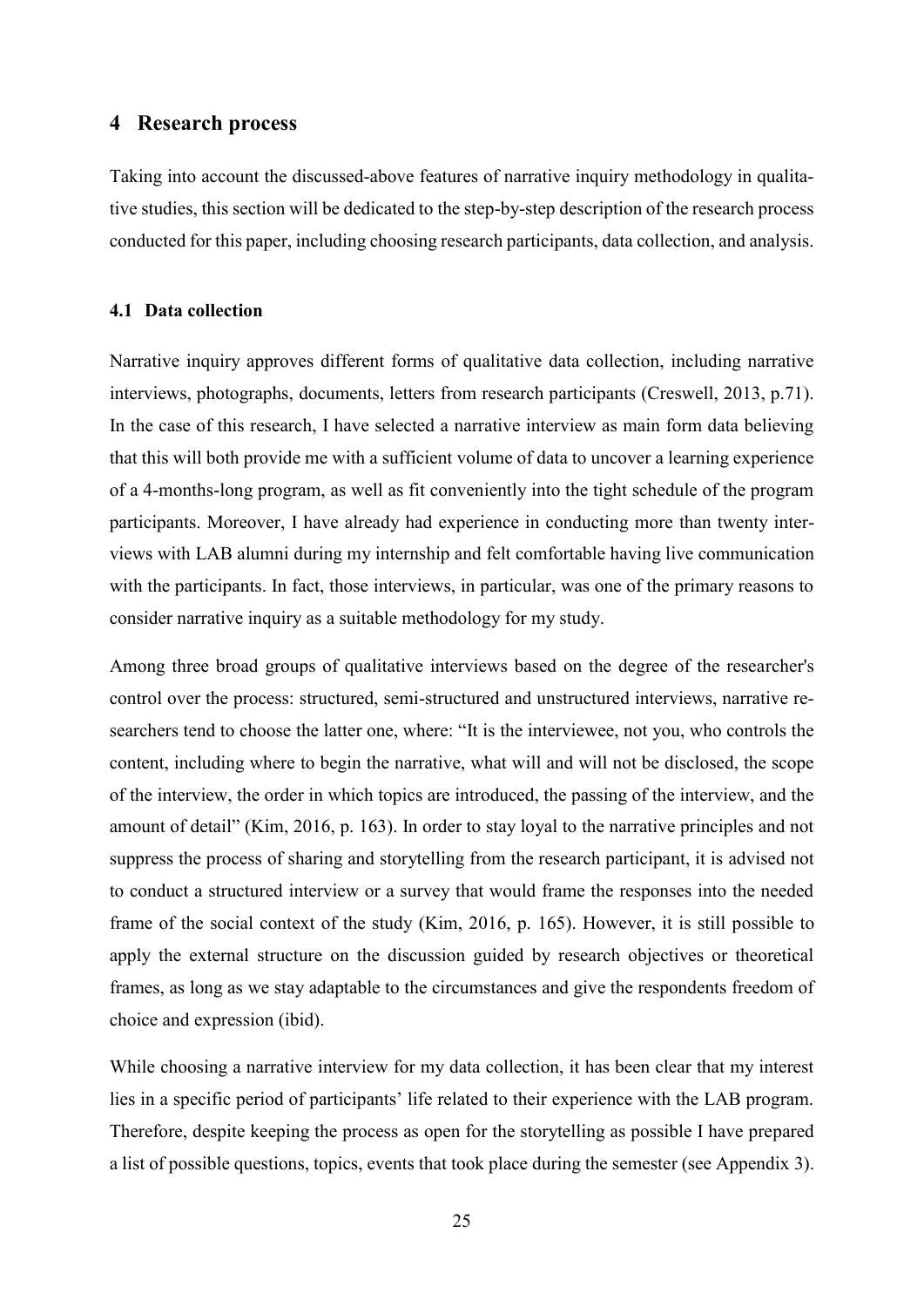During the interviews, I have chosen to either include or not include them in the discussion depending on the specific context of an individual case. This, in my opinion, has kept the limits of the interview within the frames of the research objective, but also helped participants not to get overwhelmed by the pressure of telling me something "interesting", encouraging the discussion and boosting their creative process of storytelling.

In fact, Kim (2016, p. 170) suggests several techniques of the narrative interview that help bring out the valuable data for the storytelling process. Those include replacing the 'yes-no' questions, with descriptive, exploratory and open-ended questions, as well as following-up with clarifying questions, asking for examples and using a two-sentence format technique and clearly stating the methodology features:

Life history researchers Goodson and Gill (2011) advise that it is crucial for us to share our research intentions and our methodology with the participants, sharing the importance of the narrative inquiry methodology and our research purpose helps our participants understand and be aware of the value of their own voice and the importance of sharing their own experiences and stories. (Kim, 2016, p. 170)

Therefore, a description of my research purpose and methodology had not only prevented me from possible ethical issues related to 'human research' during data collection but also encouraged my interviewees to be more proactive during our conversation. When explaining to the participants the feature and aims of narrative inquiry methodology, as well as narrative interview techniques, I mentioned following phrases "You are free to choose and in charge of what to tell me and what not to tell me", "When talking about any of your experiences, try to remember specific situations or examples of what had happened".

Taking all of this into account, the process of the interview has been divided into following steps: providing a person with a pre-interview research consent form and signing it; a description of the research objective together with a thorough explanation of the narrative inquiry methodology and techniques; sketching participant's journey at the program; and finally, the interview itself which included narrative question and clarifying questions (see Appendix 3).

Together with the interviews, I have also collected 'respondent-generated' visual data (Kim, 2016, p.178) in a form a journey that participants sketch on top of the line aiming to represent the LAB semester (see Appendix 4). This has, on the one hand, assisted the interviewees to answer my questions in a profound way, as well as was a useful tool in the following process of story creation. During the data analysis, I have additionally used 'digitally archived data'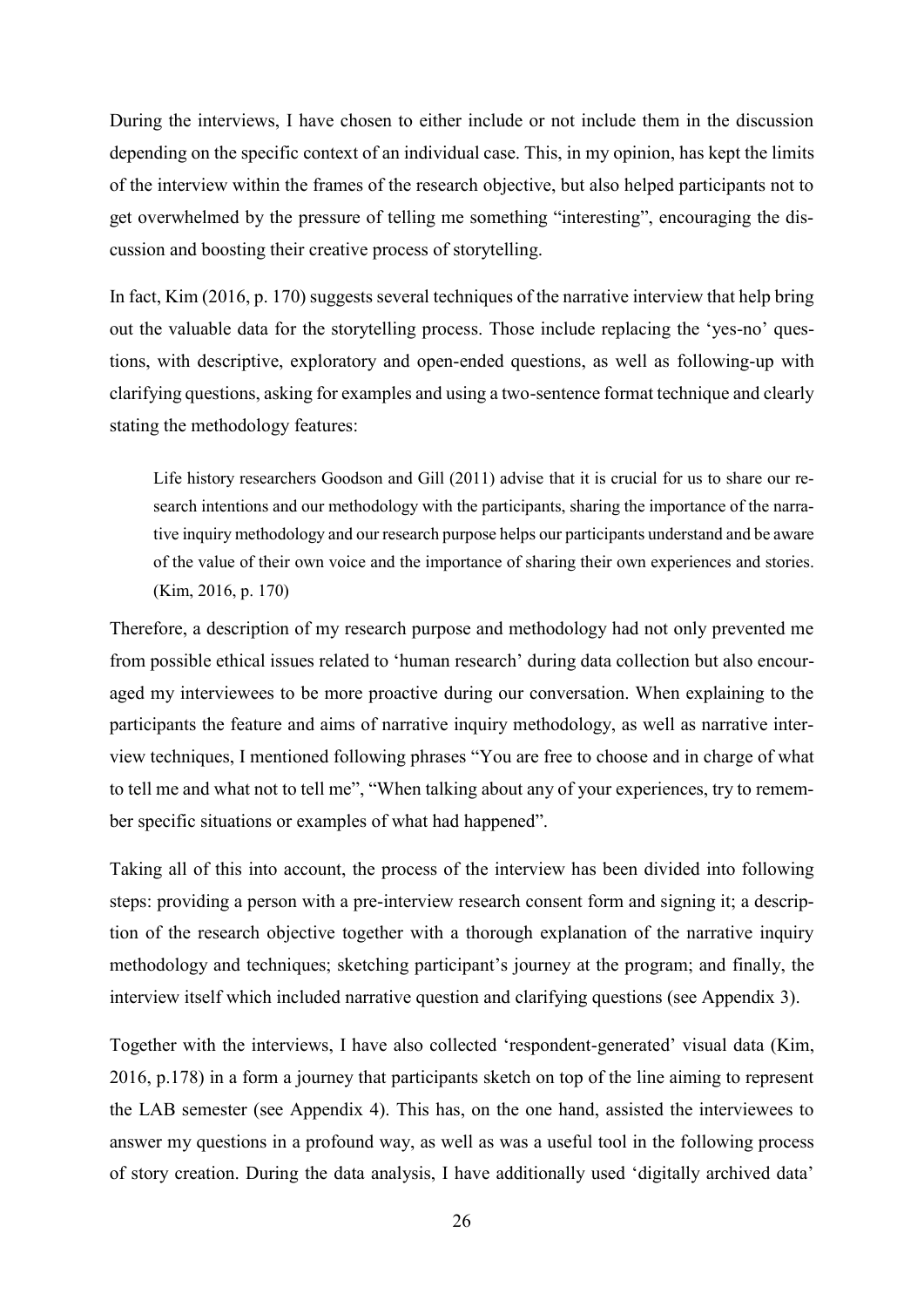(Kim, 2016, p.179) in a form of email texts generated in the process of co-editing the stories with the participants.

Since there has been no agreed consensus among the qualitative researchers on the optimal sample size, the quantity of the participants has always been the main criticism of a narrative inquiry methodology (Kim, 2016, p.161). Number can vary from 1 to more than 15 people depending on the research objectives, resources, depth of collected data and genre of the stories chosen for the study (ibid). In the case of this study, I have selected five possible candidates for participation in this research and conducted five interviews. However, due to the time frames of the research, as well as inappropriateness of some of the collected data for conducting narrative research I have selected two most suitable and sufficiently profound interviews for the analysis. The chosen participants belonged to the same cohort in one of the three programs included in Oamk LABs, however, belonged to different project groups. Both of the chosen interviews took place two weeks prior to the final presentation of the projects and the end of their students' LAB experiences (see Appendix 1). The interview with male research participant Mark was conducted on the 29th of November, whereas an interview with female research participant Anna was conducted the next day on the 30th of November. An issue of saturation of the study due to the number of selected interviews for the research will be further discussed in the Limitations of the study.

#### <span id="page-26-0"></span>4.1.1 Building rapport

Narrative inquiry researchers deny the notion of 'objectivity'. On the contrary, they encourage a co-creative relationship with the research participant (Clandinin & Murphy, 2009). "Narrative inquiry, open-ended, emergent, and evolving, allows narrative inquirers to invite participants to become co-researchers, co-constructors, co-narrators, and co-storytellers. It gives us a possibility to embrace a relational understanding of the roles and interaction of the researcher and the researched" (Kim, 2015, p.99). This approach calls for the creation of trust, and belief in the value, of what the participant is sharing with the researcher.

In my case, the fact that during the first stages of my internship at one of the LABs I have still not decided on the research I would be doing for my master's thesis was helpful in the process of building a close relationship in general with the cohort of the program. At the beginning of the semester, I was introduced to the students, not as a research, but as a program assistant, who they could approach for any questions about the equipment, facilities, schedule, etc. At that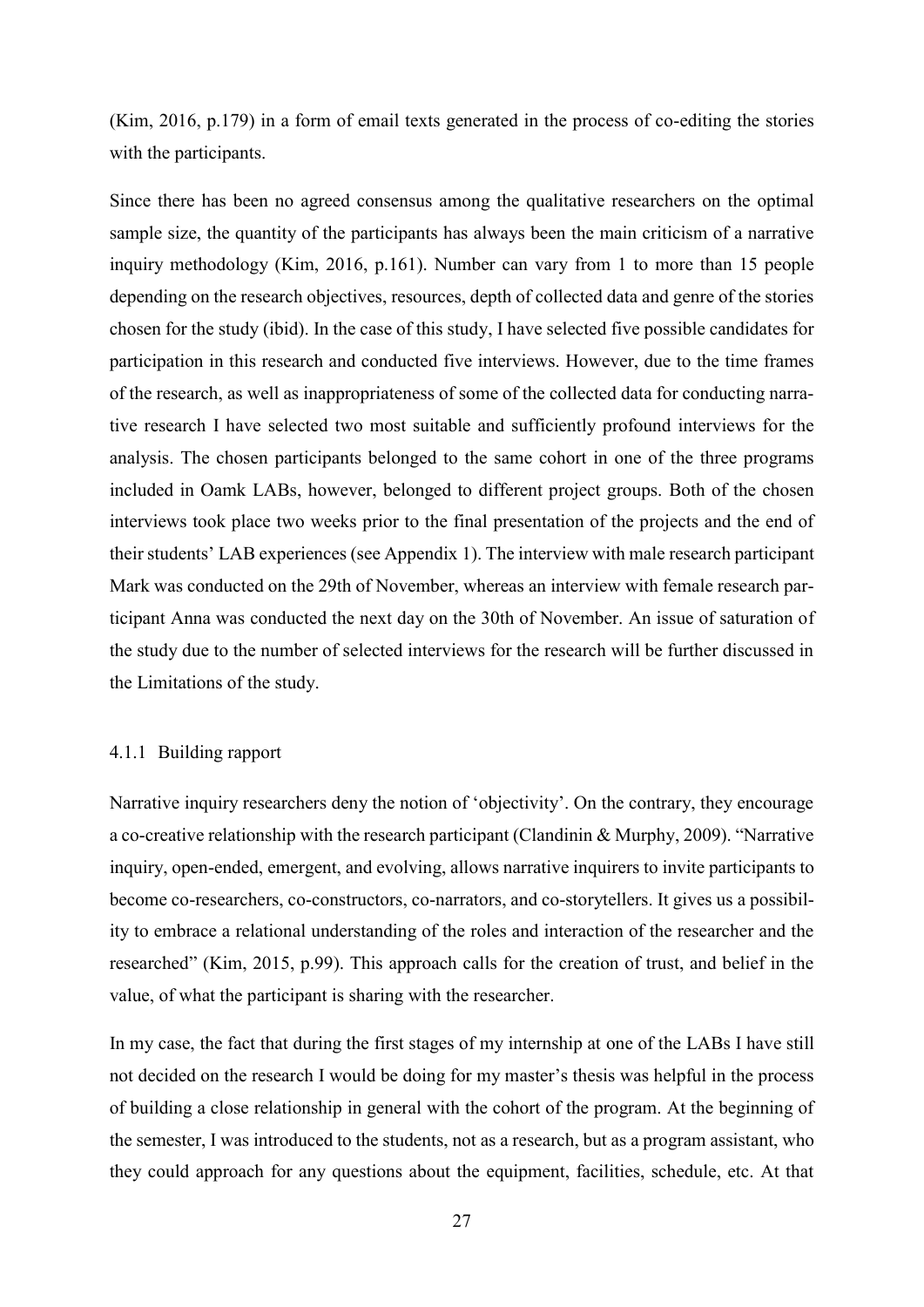moment, I made sure to be clear about the fact that I myself am an international student and I am around the same age that most of the cohort was, which is why they could feel free to discuss with me about any non-program related questions. Even though, I was a staff member I was not necessarily involved in their daily team workflow, throughout the whole semester students would see me every day in the Oamk LABs facilities; my work responsibilities included regular interaction with them via online group chat to inform about changes in the schedule, tasks they had to complete and documents that they had to fill; students would approach me with questions about the equipment, ticket booking, and even invite me to their meetups. Moreover, I also had a chance to participate in a few exercises of the introductory workshops aimed at building trust and reliance among students.

In addition, the fact that LAB staff themselves have created a strong trust relationship with the cohort and the feeling of openness they had created by sharing the working space with students, has only supported a good comfort level of my future research participants, to talk about their experiences in the program later.

#### <span id="page-27-0"></span>4.1.2 Ethical issues

Certainly, I did not have an equally close relationship with all 27 students of the cohort; with some, I had an opportunity to interact more, with some less. For this reason, I had a clear understanding of which of the students I could ask to participate in my research, and who would be able to share their stories with me more openly and freely than others. With that being said, I am highly aware of the ethical issues related to the questions of people being research 'subjects'. Therefore, in order to prevent possible criticism of my research for using close friendship with the participants of my research and benefiting from the possible vulnerability caused by it (Kim, 2015, p.102), I would like to be clear that as close as my relationship with the students of the cohort could get, it would be yet hard to call it friendship, but rather a good acquaintance. Moreover, I strongly believe that the level of comfort, and yet formal distance with students that I have asked to be my research participants was a strong foundation for our interviews.

Another way of approaching the 'human research' issue, is being clear with the participants about the research purpose and methodology. Put well in the words of Kim (2015):

Placing a relational ethics at the heart of narrative inquiry, the researcher endeavors to obtain data from 'a deeply human, genuine, empathic, and respectful relationship to the participant about significant and meaningful aspects of the participant's life' (Josselson, 2007, p.539). We need to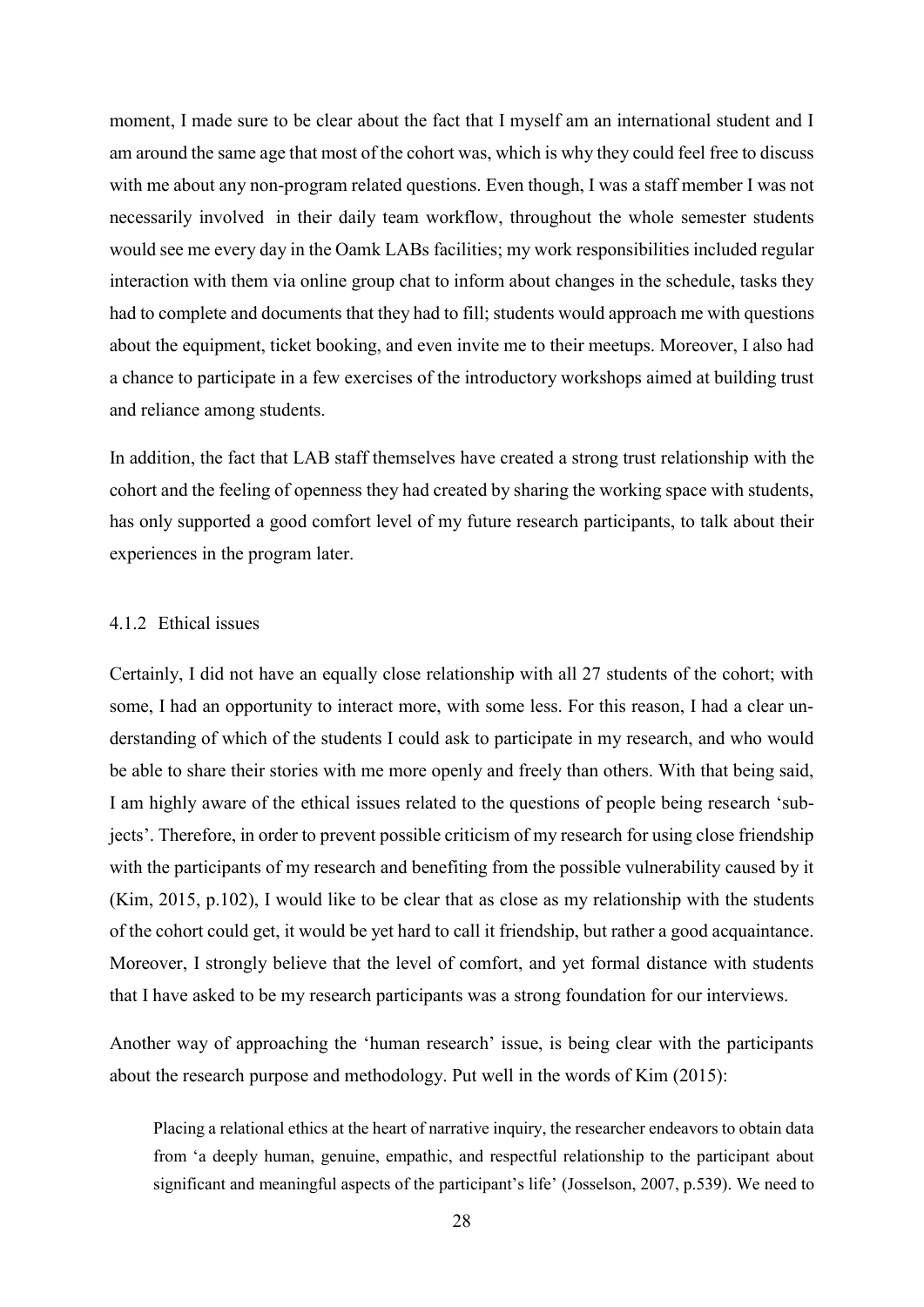be transparent about our research interests and purposes so as to make an alliance and a trustworthy relationship with the participant. Good narrative practice, according to Josselson (2007), requires ethical practice that involves the need to respect the dignity and welfare of our participants and intense collaboration with them about the area of the participants experiences and stories that are of interest to us. (p.103)

When I was settled about the research I want to conduct for this paper and its methodology, I have shortly approached my targets asking them whether they would like to participate. A successful approach of interviewing a person is a willingness to understand, respect and thankfulness towards the agreement of a participant to access their lives, worldview, and opinions by providing them with informed consent and confidentiality (Kim, 2016, p.158). Therefore, my participants were informed about the program I am studying at, the aim of my research, as well as the specifics of the methodology I will be using. Afterward, I have provided them with the pre-interview research consent form (see Appendix 5) containing all the information about the research, in order to familiarize themselves with the text beforehand. The research consent form was approved by my academic and internship supervisors.

At the interview itself, I had a checklist including two steps, before starting the interview session. This checklist included, firstly, once again a description of my research purpose and methodology, and, secondly, singing the pre-interview research consent form. Participants, were free to ask and discuss with me any questions, concerning their role in the research process.

#### <span id="page-28-0"></span>**4.2 Data analysis**

As pointed out by Kim (2016) while being not identical data analysis and interpretation are additive concepts in the narrative research studies:

We analyze narrative data in order to develop an understanding of the meetings are participants give to themselves, to their surroundings, to their lives, and to their lived experiences through storytelling. Narrative researchers try to interpret meaning through an analysis of plotlines, thematic structures, and social and cultural referents. These meetings are to be analyzed and interpret concurrently in a transitional period to the research text. (pp.189-190)

Therefore, after collecting the interview data I have started a process of what Kim (2016, p.192) refers to as 'narrative smoothing', meaning the subjective interpretation and presentation of the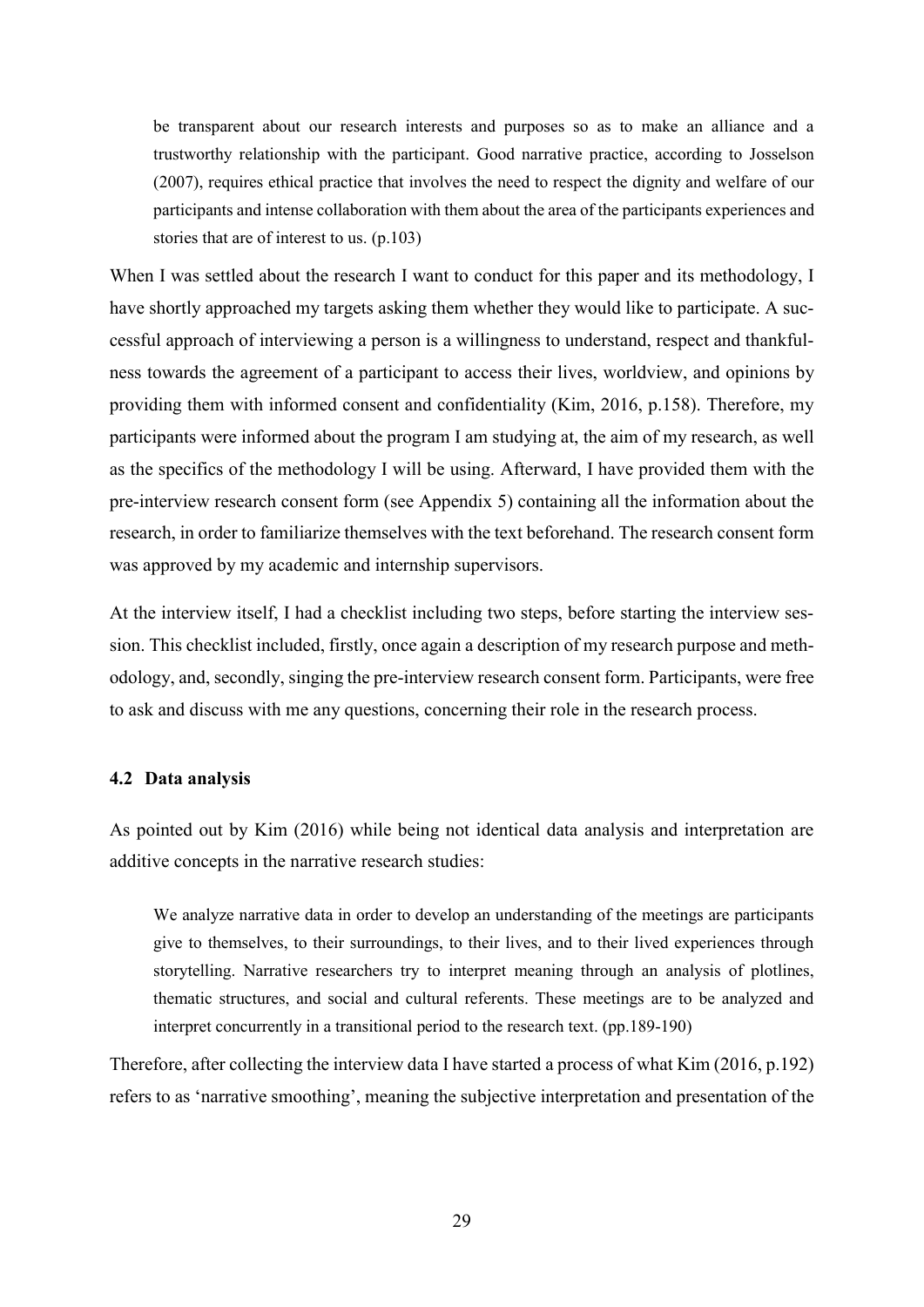collected data in an interesting and engaging way for the readers, by connecting the gaps between the unprocessed data, creating context for better understanding, as well as filtering out the irrelevant data.

Drawing upon Polkinghorne, Kim (2016, pp.195-197) distinguishes two data analysis strategies that are used in narrative research: analysis of narratives, as a traditional pragmatic mode of analyzing qualitative data through fitting the codes found in an individual narratives into the bigger categories and patterns; and narrative analysis mode that "is based on narrative cognition that attends to the particular and special characteristics of human action that takes place in a particular setting" (Kim, 2016, p.197). The latter approach suggests compiling unique data of one narrative into a wholesome unit while staying faithful to the storytelling techniques in order to build a platform for empathy between reader and research participants:

The purpose of the narrative mode of analysis is, then, to help the reader understand why and how things happened in the way they did, and why and how are participants acted in the way they did. The final story configured through the narrative mode of analysis has to appeal to readers in a way that helps them empathize with the protagonist's lived experience as understandable human phenomena. (Kim, 2016, p.197)

For this study, the narrative mode of analysis has been a guiding approach for the creation of the participants' individual stories presented in the Findings section of the paper, while the pragmatic analysis of the stories through the theoretical frame has been done in the Discussion section of the research.

One of the ways to analyze data through the narrative approach is by using a combination of methods that lead to the balance between the notion of telling and the notion of told, where "the telling means the researchers narrating, and the told means the data that are told by the participant" (Kim, 2016, p.200, italics in original). Those include recapitulating the told in the telling by distinguishing six pillars of personal narrative from the data (abstract, orientation, complicating action, evaluation, results, and coda), reordering the told in a storyline through telling, identifying a telling story pattern in the told of several participants and inferring a story from a nonverbal data (Kim, 2016, pp.198-205).

After transcribing the interviews and examining the raw data all of these methods have guided in some way the analysis for this research. Creating the stories comprised of following main steps starting with, highlighting, coding and reordering participants words into a temporal line according to the chronological structure of the LAB semester. Here the nonverbal data in a form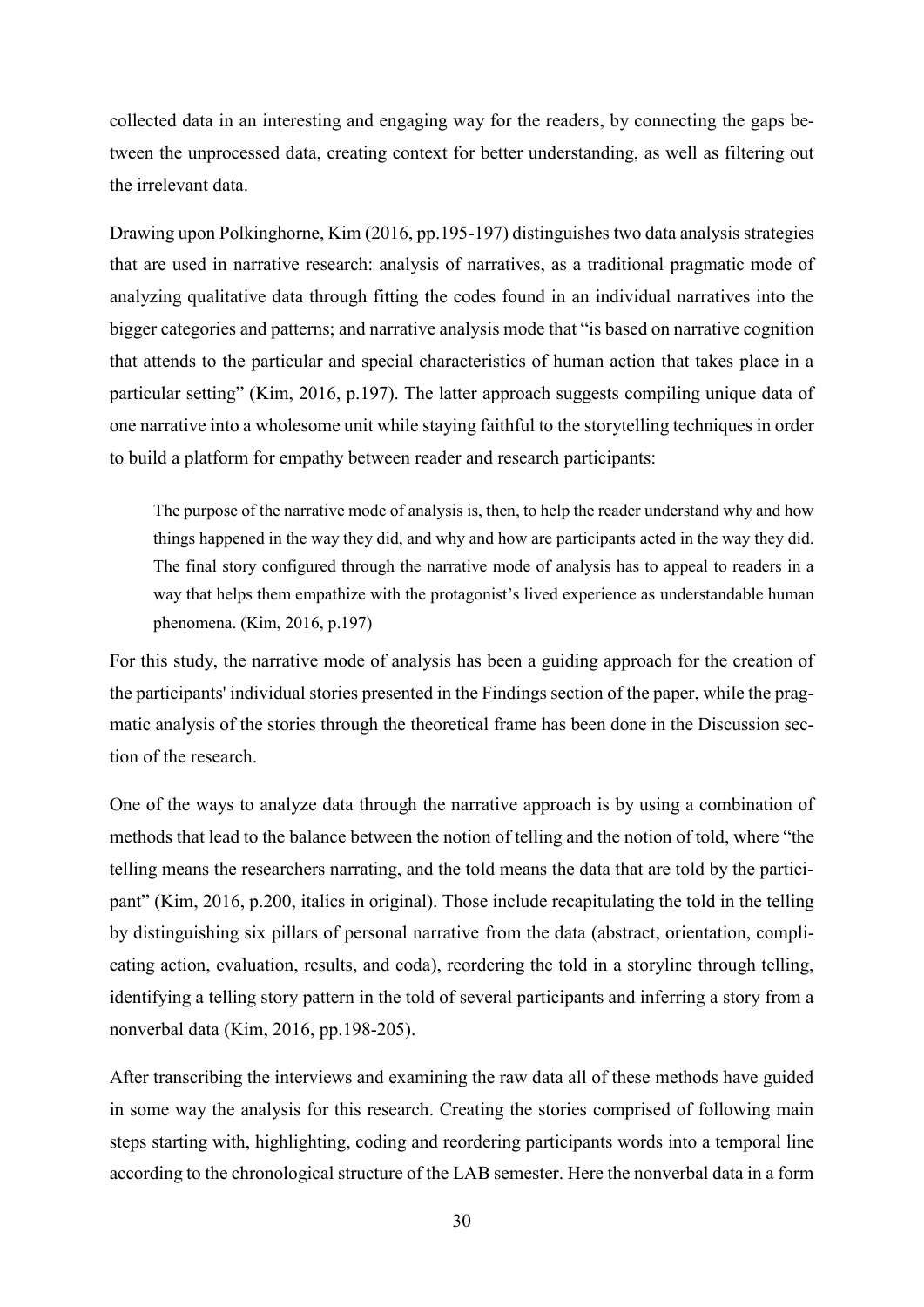of the sketched LAB journeys collected from the participants have helped to ensure the correct placement of the 'told'. The next step involved shaping the stories by using the means of 'narrative smoothing'. This implied my subjective interpretation of the selected data from the form of 'told' into the form of 'telling' keeping some of the data in a form of quotes in order to support the narrative with participants' own voices.

During this phase I was also able to identify a shared plotline for both of the stories consisting of six sequential periods: a 'Preface' providing a background for participants' reasoning to enroll in the program, 'Start' depicting the first two and a half weeks of the semester, 'Gate 1' describing the period of three weeks after the first presentation of the projects, 'Gate 2' describing the time between the second presentation and the interview for this research, 'The interview' respectively reflecting the participants state, thoughts and learning outcomes at the moment of our discussions, and 'Epilogue' representing the last two-three weeks of participants' experience of the program including the final presentation of the project and the end of the semester (see Appendix 1).

The first version of the stories included only the first 5 stages of the story due to the time frame of data collection. However, staying in contact with the research participants throughout the process of story writing, have gradually been able to add the ending of the stories by analyzing the digital data from the email conversations with participants. The last step of the story creation phase was co-editing the stories with their "protagonists", which has ensured the reliability of my research process by verifying that the stories pose truthful information and accurately reflect their perceptions, worldview, and opinions.

At the end of every story, I have placed a small 'Postface' sections dedicated to the researcher's reflection on the narrative, with its short summary and defining points. The creation of the Postface sections did not involve participants.

After the phase of storytelling creation, I have conducted a pragmatic analysis based on the theoretical themes that have been uncovered in the participants' stories, which can be found in the Discussion section of the research.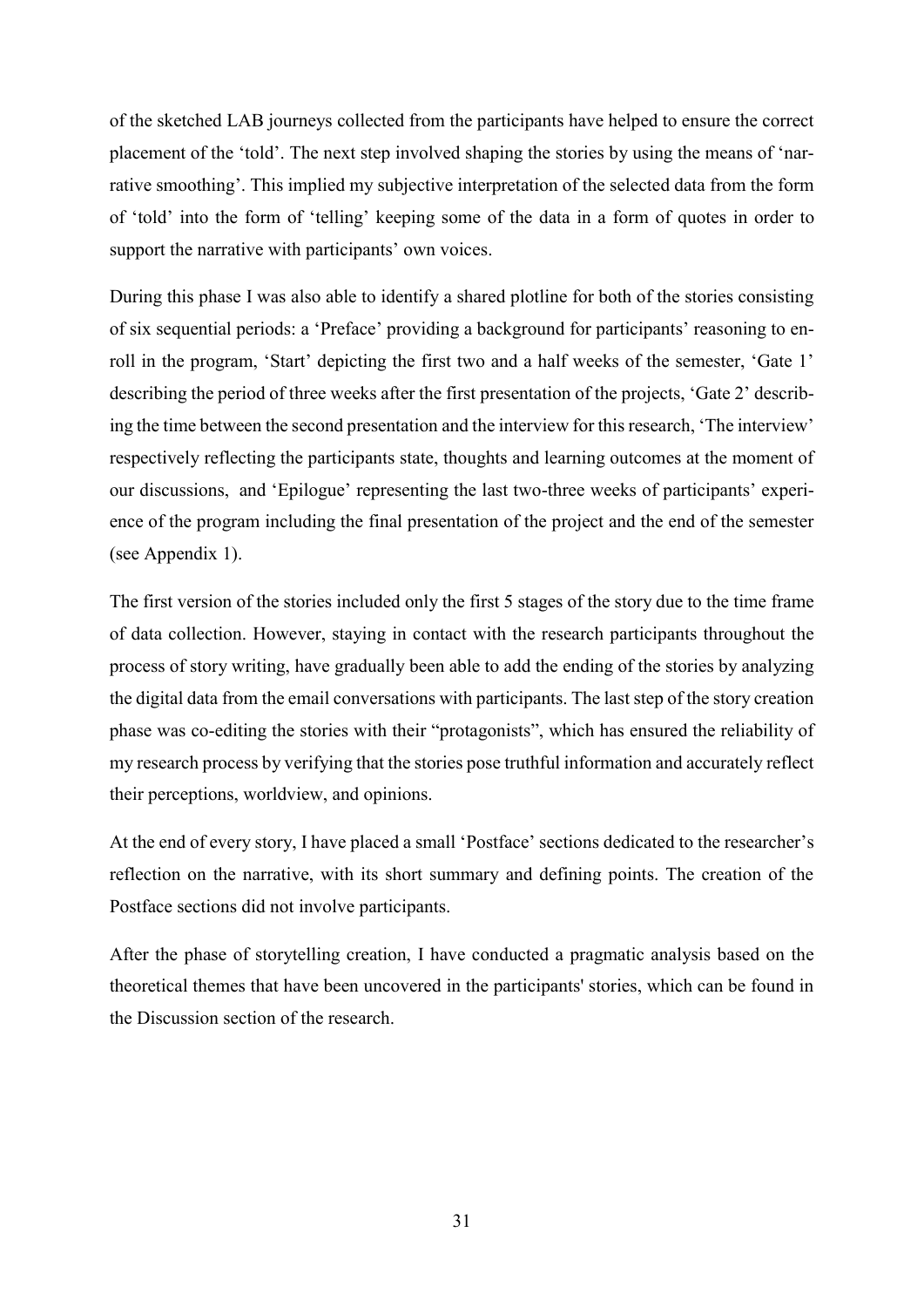## <span id="page-31-0"></span>**5 Findings**

This section presents stories of two participants enrolled in the same cohort in one semester of the Oamk LABs and worked on different group projects. Participants were given pseudonyms 'Anna' and 'Mark' in order to keep their identities confidential. Both of the participants have reviewed the text of the stories and verified that following narratives represent their experience in the program and reflect their thoughts and opinions.

Stories share the same plotline that was developed during the narrative mode of data analysis. This includes six phases that were placed in an order according to the chronological progress of the LAB semester (see Appendix 1): a 'Preface' provides a background for participants' reasoning to enroll in the program; 'Start' depicts the first two and a half weeks of the semester; 'Gate 1' describes the period of three weeks after the first presentation of the projects; 'Gate 2' describes the time between the second presentation and the interview for this research; 'The interview' respectively reflects the participants state, thoughts and learning outcomes at the moment of our discussion; and 'Epilogue' represents the last two-three weeks of participants' experience of the program including the final presentation of the project and the end of the semester. Short summary of the stories together with my personal reflections have been placed after every story at the 'Postface' section.

## <span id="page-31-1"></span>**5.1 Anna's story**

## **Preface**

Anna is a foreign resident who has been living in Oulu since 2016. She moved to Finland to live with her Finnish husband, whom she met during her doctorate studies in Helsinki in 2012.

In her home country, Anna received a four-year degree in English language studies, literature and linguistics. This later led to four more years of doctorate studies in translation and two more years of working as a university teacher. However, after living in Finland for more than two and a half years Anna was still searching for a job:

*I have applied for a lot of jobs, and I haven't got anything. I have applied for some studies here, distance studies, tried to become a language teacher in Finland. But so far it has been very unlucky. In some cases, it was due to the lack of experience, and in other, employers have selected internal candidates, which is disappointing. I was expecting that with my curriculum I will find a job very fast. But, of course, this didn't happen.*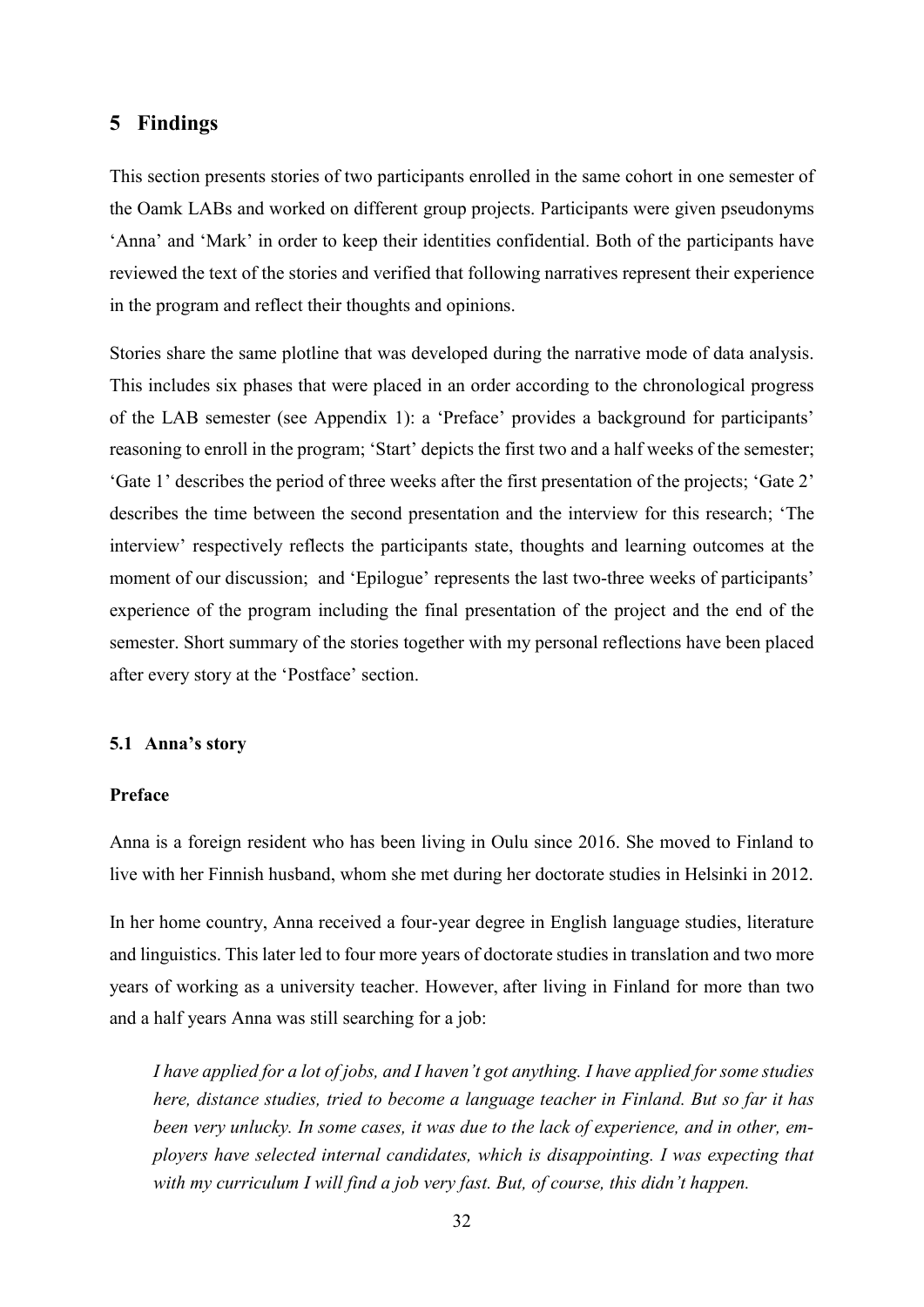While trying to see what else her curriculum needs, Anna applied for one master's degree program at Oulu University of Applied Sciences. She later received an email that she was not accepted into the program. Although, the author of the email suggested applying to another one of the available LAB programs. When Anna was explained how LAB studies were organized, she decided to participate:

 *It sounded so interesting. Now, with the activation model of unemployment, you have to do a certain number of days every 65 working days. So, LAB also helped with not getting my unemployment money cut. That was a little positive thing. … Also, it was very interesting, because during my doctorate I was always working on my research alone. So, working as a team was a new experience for me.* 

#### **Start**

When the program began Anna discovered that she was almost 10 years older than all of the other participants in the program. This was a shock to her, since she expected that the program was for the retraining professionals, unemployed people and master's degree university graduates who had not found a job yet:

*I think that it's a really helpful concept and I have learned a lot. But I have felt a bit out of place in many situations. Precisely because of not being the same age as the rest of the students.* 

The problem given to Anna and her first teammate as a starting point for their solution sounded very vague and was related to one of the public services provided by local municipality. After meeting the employees of the organization a few days later, they have understood that their expectations for the project were different:

 *It was the digitalization of the social services in Finland and I thought it was a super interesting project, super big. We could do something for the society. In this sense, I really liked the LAB, because many of the projects are for the society.* 

Being a foreigner who lives long-term in Finland Anna has experienced many issues with local services. So, unlike her teammate, who came to the country for a limited period of time, Anna has taken the project seriously. She wanted to make sure that she shows her best performance from the first time and so she tried to control most of the processes. She started taking on most of the tasks, that she had to share with her 20-years-old teammate: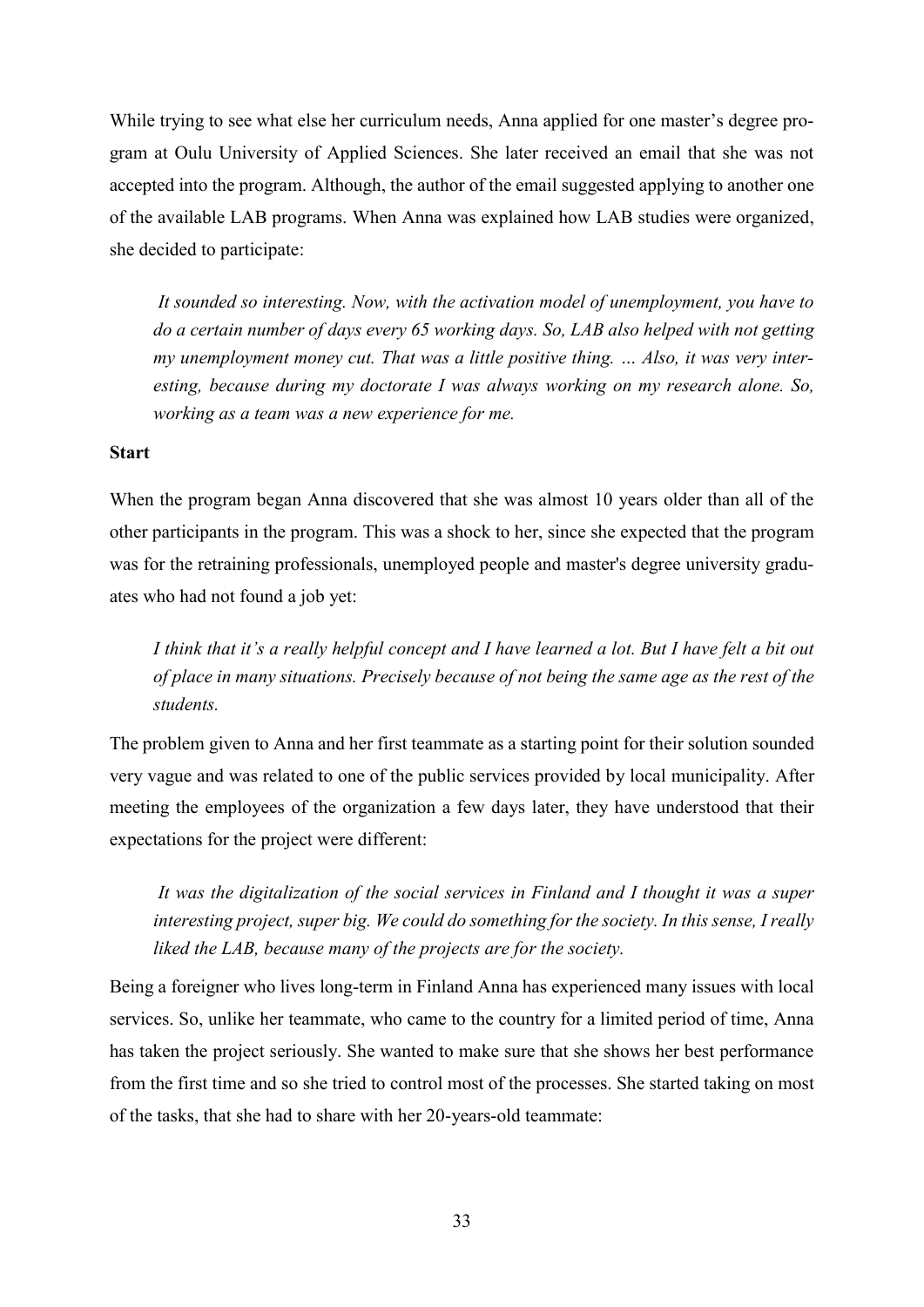*I guess age influences a lot. I feel basically too self-assured with my knowledge and my experience. I'm 32 and I know how to do these things. You are 20, so just come along.... and as I said I like taking control of things. I'm a control freak, so if I'm allowed, I always take control of the things.* 

For this reason, the main goal that Anna set herself, together with the LAB master for further studies, was to avoid taking over the control in the teamwork. She was advised not to respond to the question when she knew the right answer, but rather let the members of her team think, give their opinion, and learn by themselves.

## **Gate 1**

At the first Gate, Anna's idea got eliminated:

*That was very shocking. I had super high expectations, that I have to do better everywhere. Also because of being unemployed for so long, I have to show myself and everyone that I can do it, that my diplomas are worth it, and all these kinds of things. So, I was putting a lot of pressure on myself, I was very demanding.* 

Despite this disappointment, Anna hoped that the connections she gained during the last two weeks of work with the organization would be beneficial for finding a job in the future. So, after Gate 1, Anna emailed the employees to let them know that the project did not go through. She also mentioned that if they needed any help, she would love to work with them in the future:

*It was that kind of projecting into the future work, that the project could bring. Which, once again, I think was coming from unemployment.* 

At the first meeting with the new team, Anna was surprised to hear that the night before Gate 1 the two original members of the project stayed up until midnight working on the presentation. They then followed-up with the question of how committed were the new members of the team to the project. Anna was impressed and concerned by this question. She was ready to commit as much as the project required, but she knew she was not going to agree on working 24 hours per day.

Even though working with the second team was much easier than with her previous one, Anna still felt like she didn't fit in with the team, mainly because of her age. She asked herself how she could relate to these people, despite having different interests and expectations from the program. She could clearly see that, for example, one of the teammates considered LAB only as a school project that would be over at the end of the semester. Anna could see that this was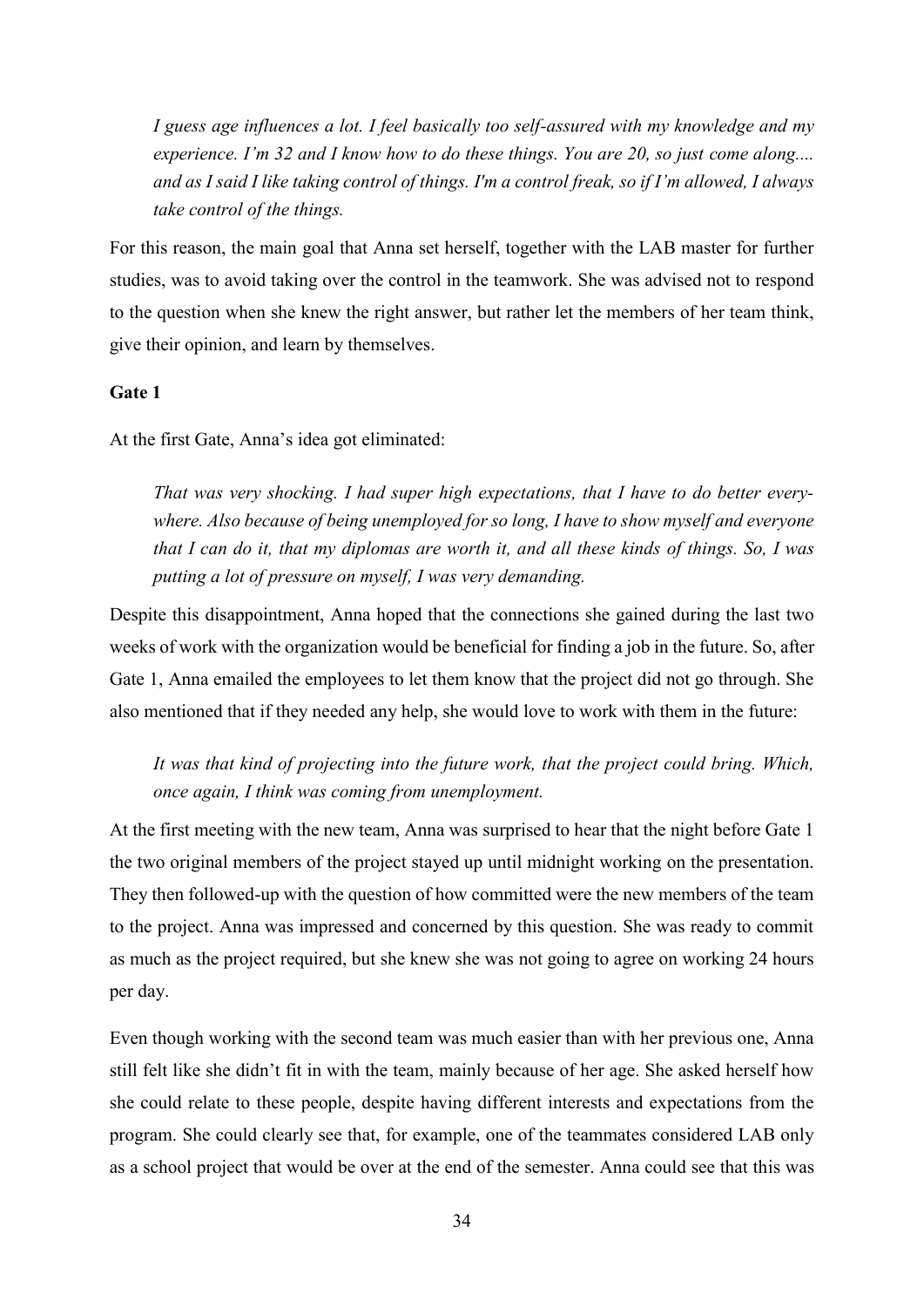a similar trend among all of her teammates. Their sense of responsibility was looser because they were younger and because the LAB project was a required part of their studies:

*I am a person that really likes to work and when I'm working, I'm doing my 200% and probably because of my experience, all my career, I am at least ten years ahead of these kids. So, my idea of responsibility is much stronger than the one that they may have. They feel that they have responsibility for the project, and they have to study... Let's say it like this: they don't have so much in their mind that I do.*

She took the project so seriously sometimes that the master of the LAB had to remind her: "Remember it is not important, whether or not the project succeeds. It is the process that matters". So, Anna knew she had to adapt and change her mindset.

A bigger issue for Anna turned out to be the division of tasks and roles in the team. They could clearly define roles for most of the members based on their field of studies. A graphic designer was responsible for the design of their product and the visual material. A business student was making market research and competition analysis. But how could she contribute to the project with the background in translation studies? She has little experience in the IT field, so she tried to work on a website. She also went out of her comfort zone and took it upon herself to meet with people she did not know:

*I never consider myself the best socializing person, so I was trying to avoid the task of going to [talk to] a group. Then many times I noticed that we would always talk that we have to go to meet someone, but nobody got the task. Everybody was kind of scared of going out and asking.* 

But then Anna started noticing that her teammates were trying to compensate for the lack of some roles in the team by assigning to her that nobody else has taken responsibility for:

*On many occasions, I had a feeling that I was the lady for everything. We divided tasks and the last one is for Anna. Because nobody knows how to do it, or nobody wants it. So as such, it's not a problem, because as I said I like working… But my role was very vague, very blur. So, I felt as part of the team, but at the same time I didn't find an identity inside the team.* 

This was the moment when the LAB master pointed out to them that the lack of communication in their team had created a different level of expectations. He suggested that members of the team not just work on their tasks, but discuss daily were doing, how they are doing it, how much time it might take them, what were their thoughts, ideas, and expectations: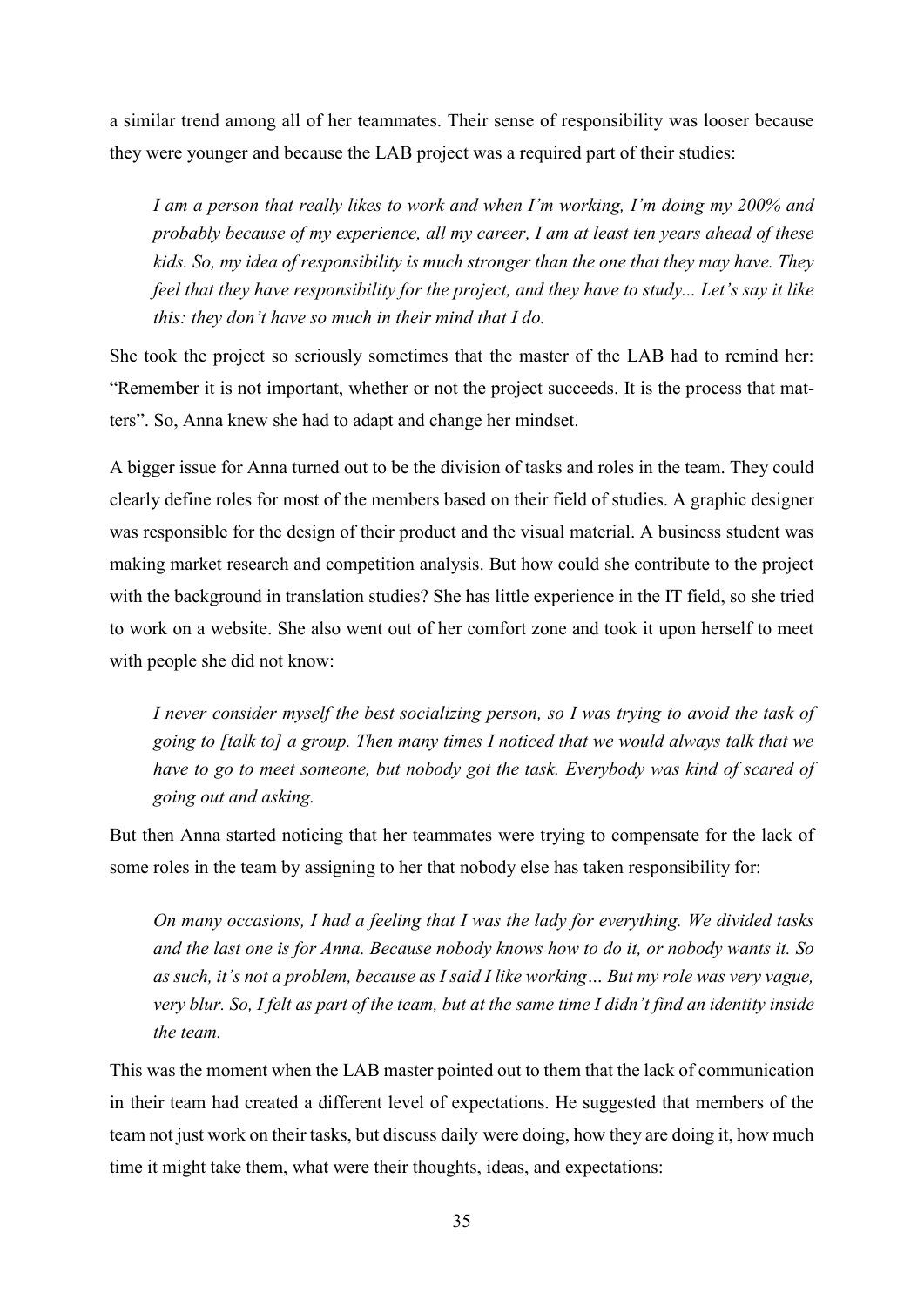*And of course, in the team, there has been a big problem of communication, and I myself I have to be blamed for it because I don't know how to maybe come and communicate with another person. But since in many cases we are working alone, and we think that because we're sitting in the same area, we are transferring information to one another. … So indeed, teamwork is teamwork and not working alone in a team.* 

#### **Gate 2**

At Gate 2 things took a positive turn for Anna's team, which helped Anna relax and feel good about the progress of the project. The team has received good feedback and passed the Gate. One of the judges even suggested that they could apply for the grant. This was the point when Anna felt that she strongly related to the project, since working as a researcher herself she knew how to apply for grants and deal with similar formalities. In addition, it made her feel that the project was real:

*It really felt like I can do something for the society, I feel very motivated with it. And I was learning a lot about the team. Even if I was exigent with myself and with my team not being constantly exigent. Learning to relax, have fun, enjoy. Learn what other people can do and what they cannot do and so on.* 

The first week after Gate 2 Anna was able to lower her stress level. She felt quite positive about the possibilities of the project. After the Gate 2, the team had to sign the LAB team agreement (see Appendix 2), which revealed a lot of undiscussed issues in the team, as well as the future plans of the members related to the project. One of the teammates was clear that he/she was returning back to his/her home country and was not interested in continuing with the project. However, another teammate who was also leaving Finland insisted on continuing work on the project. But Anna was unsure about her plans:

*It has been difficult to communicate and to advance in certain tasks while being all in the same city, in the same room. Imagine when we are spread over two or three countries or two or three cities. So, I started feeling not so sure of continuing in January.* 

Moreover, the problem of measuring the contribution, and therefore the percentage of ownership of the project, added to the disagreement within the team. Some people suggested measuring hours of work. However, depending on the case, an important task could be accomplished within 5 minutes whereas less important one could take a few hours. Anna herself spent a lot of her time working on things that were not used later. Ann began to wonder if this meant that her contribution was worth less than the others: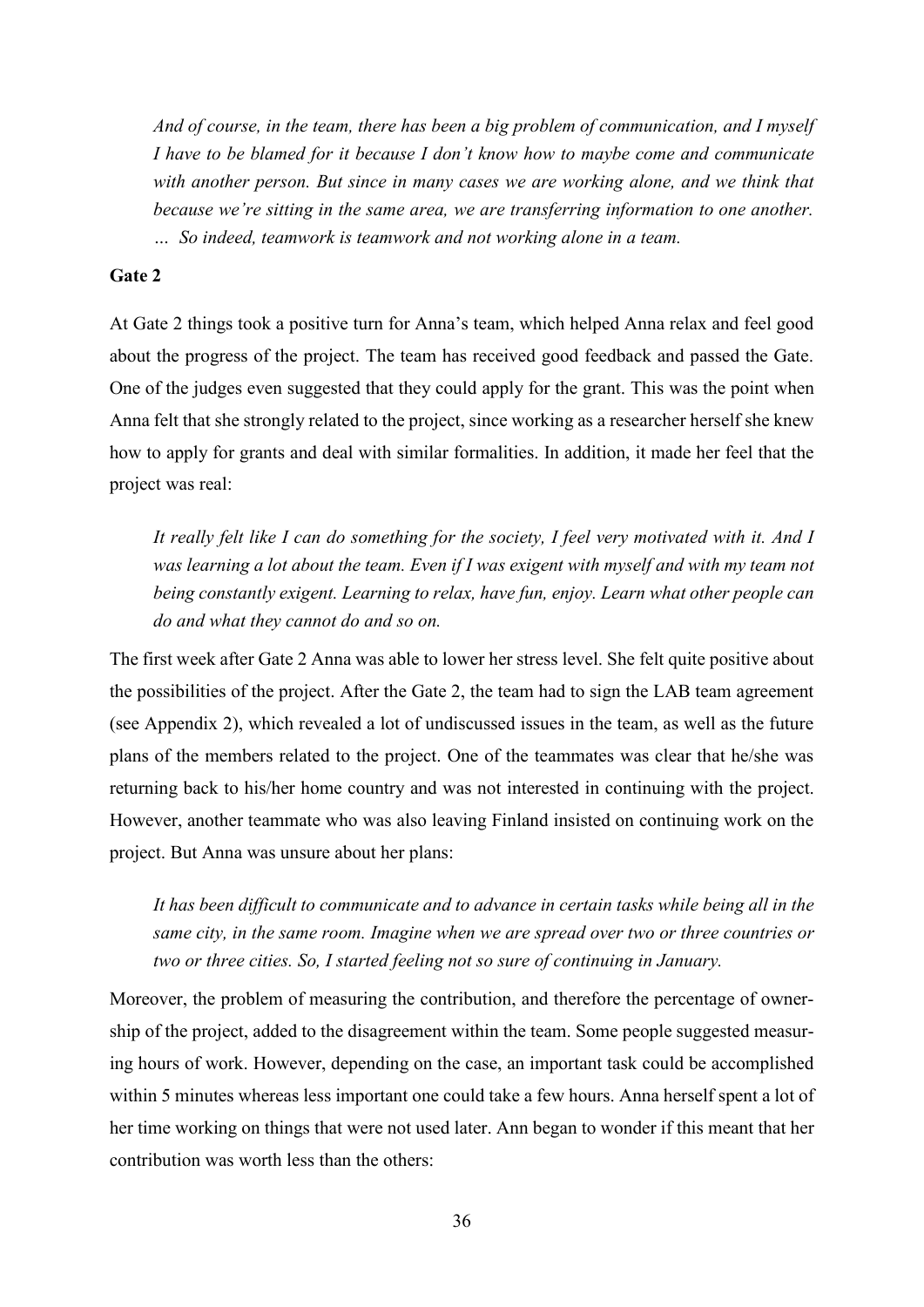*And one of the team members insisted that his/her task has been mainly thinking. And I*  was like "Yeah, but we all think". And he/she was like "Well I have great ideas. Without *ideas, there's no project". And I was like "Yeah, without actions ideas are worthless." So, I started to feel very unhappy about the situation I decided not to have a discussion at that moment. Because everyone started taking it too personal.* 

Soon after this discussion Anna caught a cold and had to work from home for four days. When she came back to the LAB, she was surprised to see that some of her teammates had marked her the individual assessment tool as "working too little":

*Who said that? I was just home, and I was actually working, I wasn't just laying down on the sofa. ... that situation, it was compared to someone missing hours because he/she went on a trip. Well, it's not really the same, but I understand.* 

Despite the internal conflict things were going well for the project. They received word that they may have gotten a possible partner. This was one of the most memorable moments at LAB for Anna. In particular, because she was really happy for the original member of the team, who had initially suggested the idea for the project, instead of taking the LAB offered at the start of the program. Team and the master of the LAB were celebrating the occasion:

*It felt very very good. ... Whenever I had work, it has been with contracts of the universities. And this idea of getting someone to give you money was interesting. It was a big victory.* 

Finding someone who was ready to invest in the project made Anna feel good about the reality of starting your own business and having someone ready to pay money for your idea. However, while trying to build a common platform for the collaboration with a possible partner Anna started noticing that the team started lowering standards of the project and slowly eliminating many features of the final product. She felt the team was getting too relaxed:

*And that has created a bit of chaos in my work team. Because suddenly we have all seen that all of our problems are solved. Someone is going to come, invest money and tell us what they want, and we would do it.* 

It took almost three weeks of discussions and meetings to come to the conclusion that the partner would not be able to help with the project. Meanwhile, Anna felt that the team had gotten stuck in a routine of not making any decisions and there were hardly any tasks in order to proceed with the development. For example, when the team had to make a workshop for university students as a part of their product testing and it took two whole weeks to plan. However, after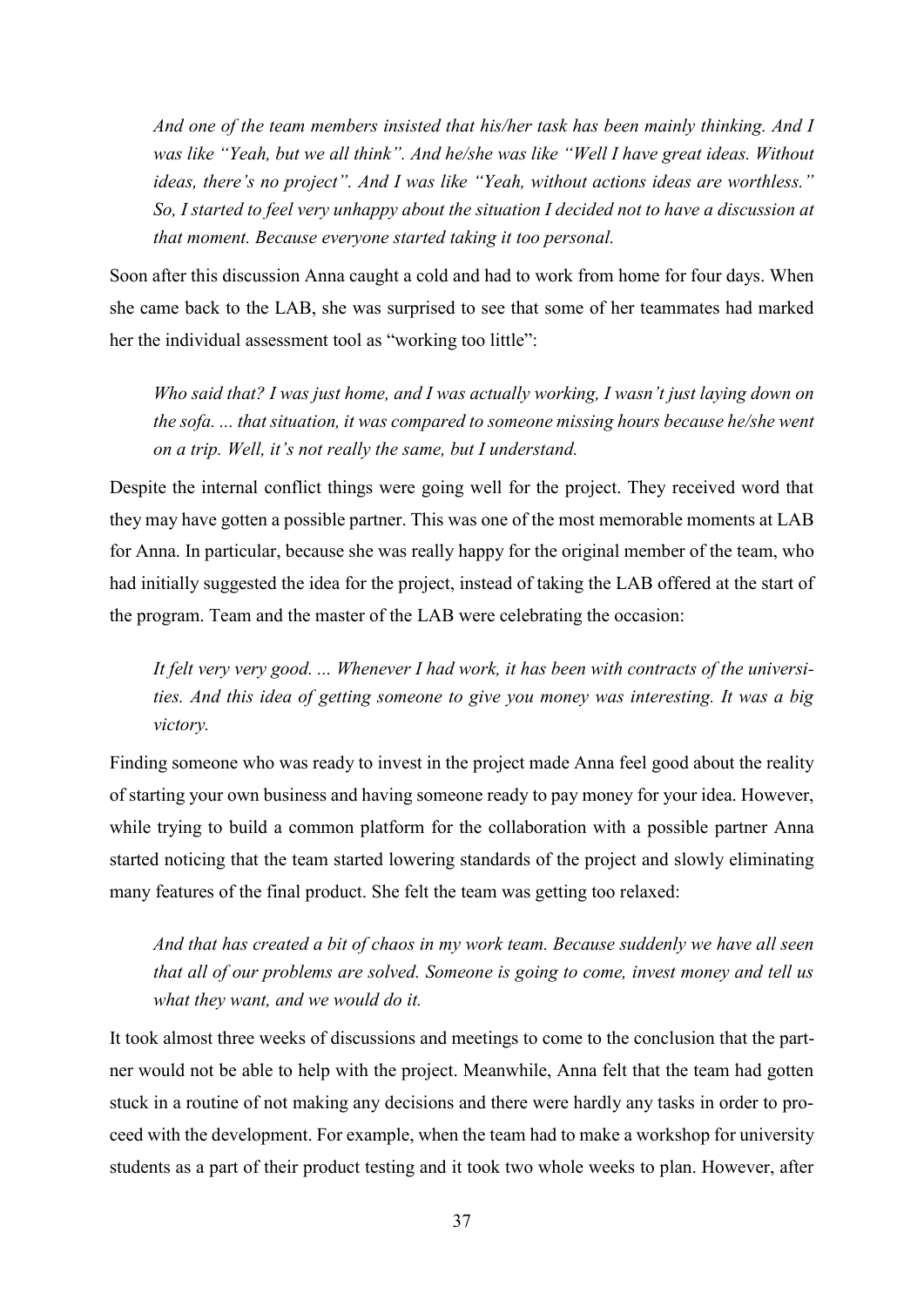receiving feedback from one of the LAB mentors, the team reevaluated the plan and decided to have it redone:

*I have said very openly that since I have designed three versions of this workshop, I cannot have more ideas. I need someone to take charge of it and I can help. And it has taken like a whole week to simply start deciding which exercises were going to be in the workshop. ... It's constant on everything we have made: "we have to decide, we have to decide, we have to decide.* 

It was at this point that Anna reached her lowest point in the program. She did not know how to motivate her teammates, how to push them to make a decision and at the same time she could not do anything on her own because then they would not learn:

*If I don't allow them to fail, they cannot learn. So sometimes allowing them to fail means that things get delayed for a whole week or half a week. For me, it was waiting and waiting until they fail, in order to be able to do something.* 

Anna began to understand that she was disappointed not so much with the team but with how the program was run. She did not agree with the teacher's role as a guide, who does not intervene in the teamwork. She knew why the program was organized that way, but she still felt that the students needed to be directed more:

*I remember that our tutor said in a meeting that we should have this kind of timeline for the rest of the semester. And that we should draw it, and every time that we have a meeting and some things happen, we have to redraw it. He never came to check it if we had the timeline. And of course, we never did it. We just tried to do it and we had a paper with a line drawn and dates, but we have never written anything else… I guess that I have suffered because I know you noticed those things. And as I said, since I have been a teacher, I put myself in the role of teacher.* 

The further the less work Anna had, the tasks were very small, and she was able to complete them in half of the day when her team thought it would take her a week:

*The whole week for this? And what am I going to do for the rest of the week? Coming every day just to sit in front of the computer? So, that has created a lot of anxiety* 

The presentation at Cycle 3 was the main moment when Anna could see the results of her team compared to others. In her opinion, over a six-week period, the project had degraded from being the best at Gate 2 to being the worst at Cycle 3. Anna was also frustrated by the fact that her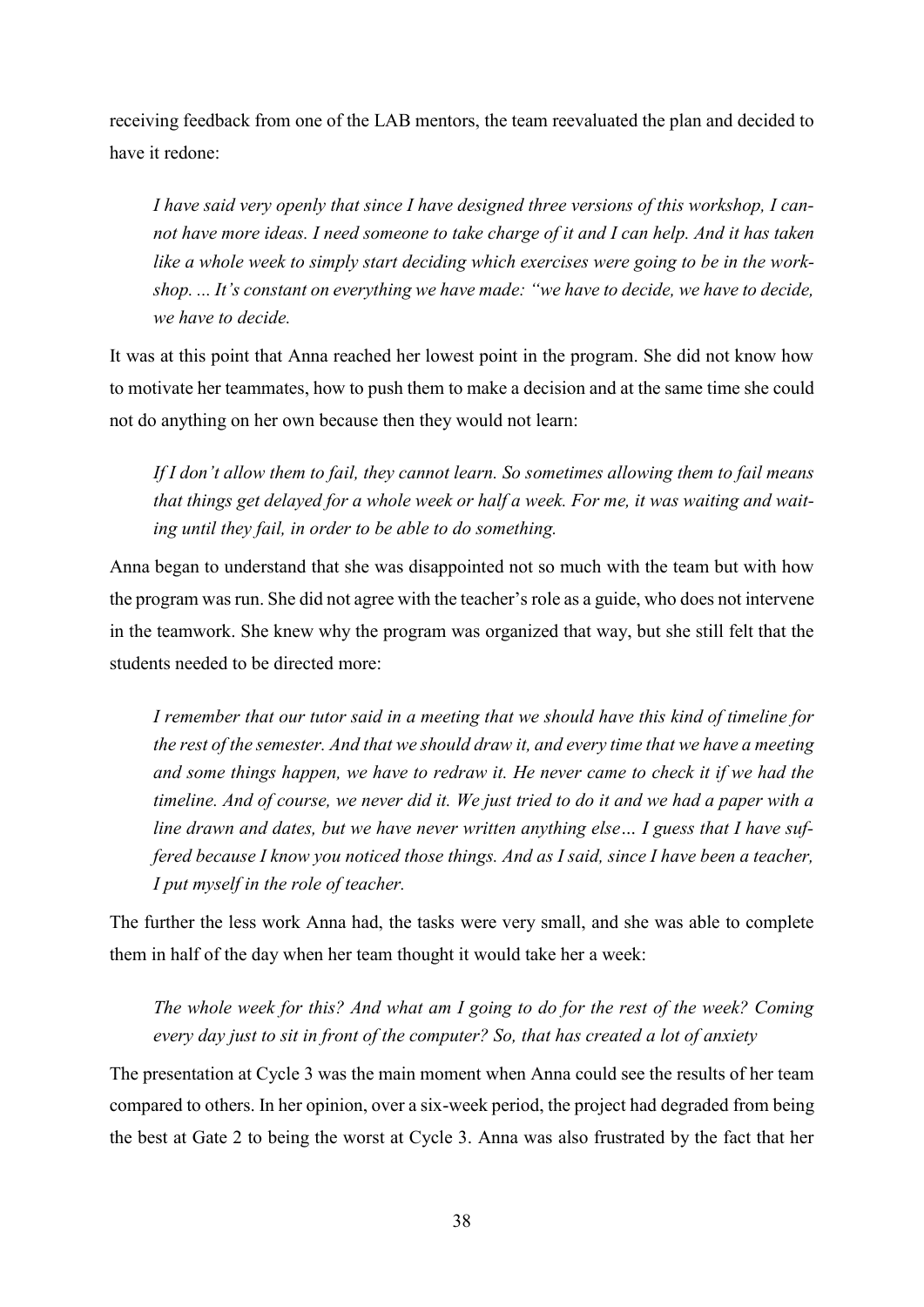teammates seemed satisfied with the situation and did not make any reflections on the state of the project:

*I have been constantly justifying them for things that I expected them to be better. And of course, I cannot blame them because it is me who has created the justification and has not told them 'Why don't you try to do better?'. But at the same time, I don't want to be the nanny of the team.* 

## **The interview**

*So, why I am on medical leave now is because last week I had a lot of a pressing heartbeat. I had to go to the doctor and he said that I have just a lot of anxiety and I need to relax.* 

Anna took a week of sick leave away from LAB, in order to step back and lower the level of stress caused by the studies. At the time of the interview, she was not sure what her team thought about her sudden leave, but she decided that after the week she would come back with a positive attitude, in spite of everything. Anna was also happy to see that the team was slowly proceeding with the project.

The last weeks of LAB Anna described to me in an email after the interview. She said that with the ending getting closer her motivation seemed to grow smaller and her team did not advance much: "After all, if you can't finish what you're doing, at least partially, there's not much enthusiasm left," she said. The workshop they had designed did not go well due to the lack of students and the insufficient data they had collected from their participants. The team had a couple of good ideas at the end, but they were impossible to put into practice before the final presentation.

## **Epilogue**

At the final presentation, Anna's team received mixed feedback from the jury. They thought the team had a good idea, but some members of the jury pointed out problems, which Anna had foreseen weeks earlier. She was also disappointed because some of her teammates were unable to justify their reasoning in a clear way to answer the jury's questions:

*At times it almost felt like this or that member of the team could just talk of the beautiful design of the application rather than the actual problem we wanted to solve. In that sense, I think that was one of the problems of our project precisely: we got blinded by the possibilities of how it would look like, instead of focusing on all the work behind the scenes.*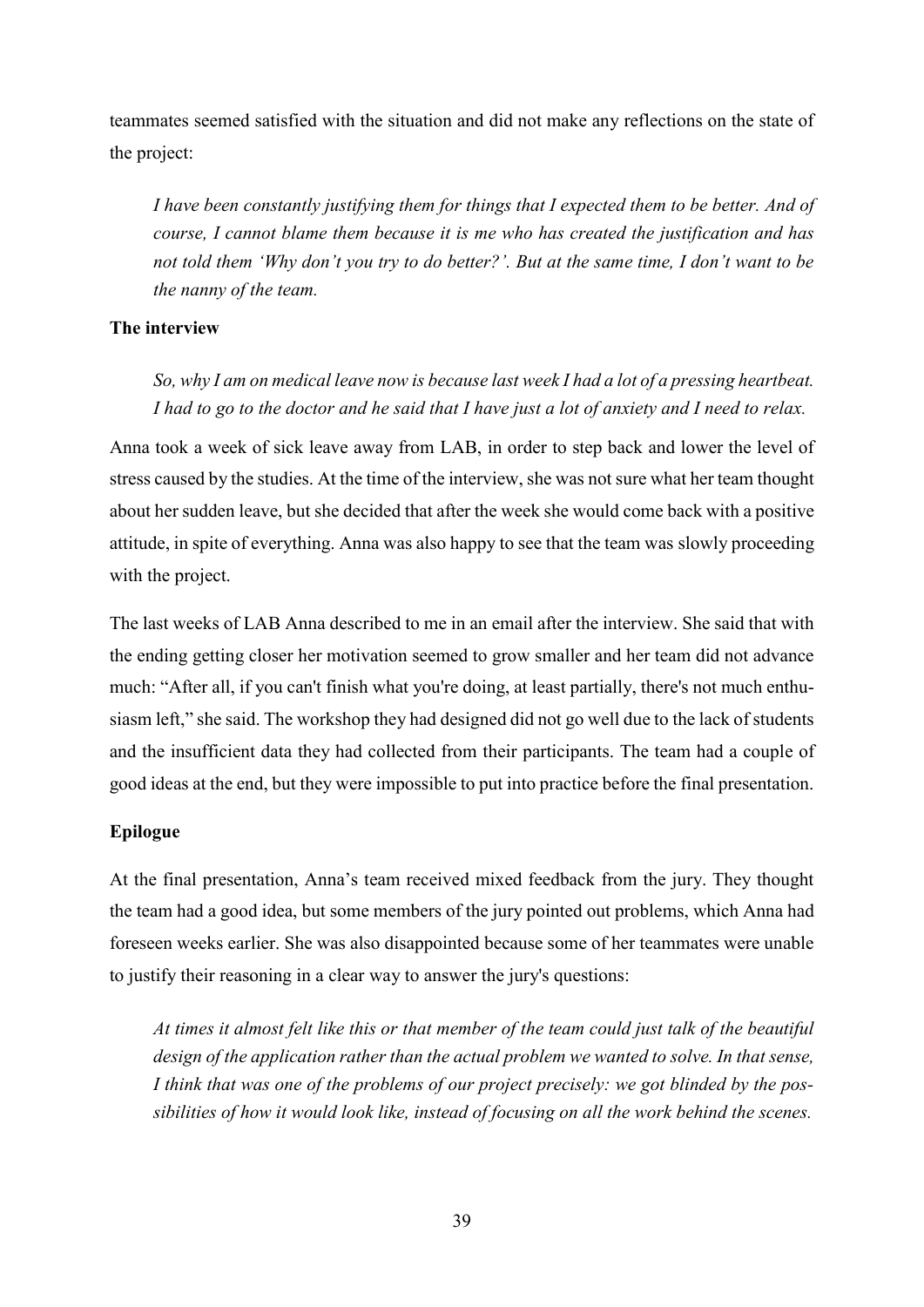At the last meeting with the LAB master the team had to do some self-criticism during which Anna received some comments from her teammates about taking medical leave without a previous warning. Some teammates mentioned that Anna should have talked openly about her emotional state before leaving:

*It was a bit painful for me. First, because of their lack of understanding about how psychological/emotional issues work or even about working rights. Second, and more importantly, because they had not been aware of my state before, even if I had showed signs of burnout. They only seemed to react when I disappeared from the LAB and they realized the actual workload of our project.* 

Anna did not continue with the project after the LAB studies, but she did share with me her takeaways from the program ending her email it with the following words:

*As an older person, I have had many more opportunities to live all these kinds of situations, and for my teammates was probably the first time. I am sure that they have learned a lot from the LAB period! I have myself too, and now that I am doing a new course, with expectations on my side and on the side of the teachers and colleagues, I am handling the stress and my own energy. The LAB was a shock therapy for me: I was thrown to the lions, but I survived with some scars and wounds, and I learned enough for the next time to face new lions.* 

<span id="page-39-0"></span>5.1.1 Postface: "I didn't find an identity inside the team."

Anna's story represents a unique case for the LAB program since unlike most of the other participants the LAB project was not a part of her studies, but rather an opportunity to improve her CV, find employment and avoid losing financial support from the Finnish government (KELA, n.d.). As discussed in the Research context section of this study, LAB studies are designed to create an environment that would include people of different disciplines, ages, and nationalities in order to achieve a cross-boundary experience during the studies. This explains the open application process in Oamk LABs, which made it possible for Anna to participate in the program. Despite the absence of strong requirements for participation in the studies, it becomes obvious from the story that while enrolled students indeed come from different countries and have different professional backgrounds, the age frame of the program is unintentionally limited to 18- 25 years old students. This made Anna the oldest participant of the program with a ten-year age difference between her and the rest of the participants. At the beginning of the semester, being older than her first teammate led to Anna taking on most of the responsibility for the team's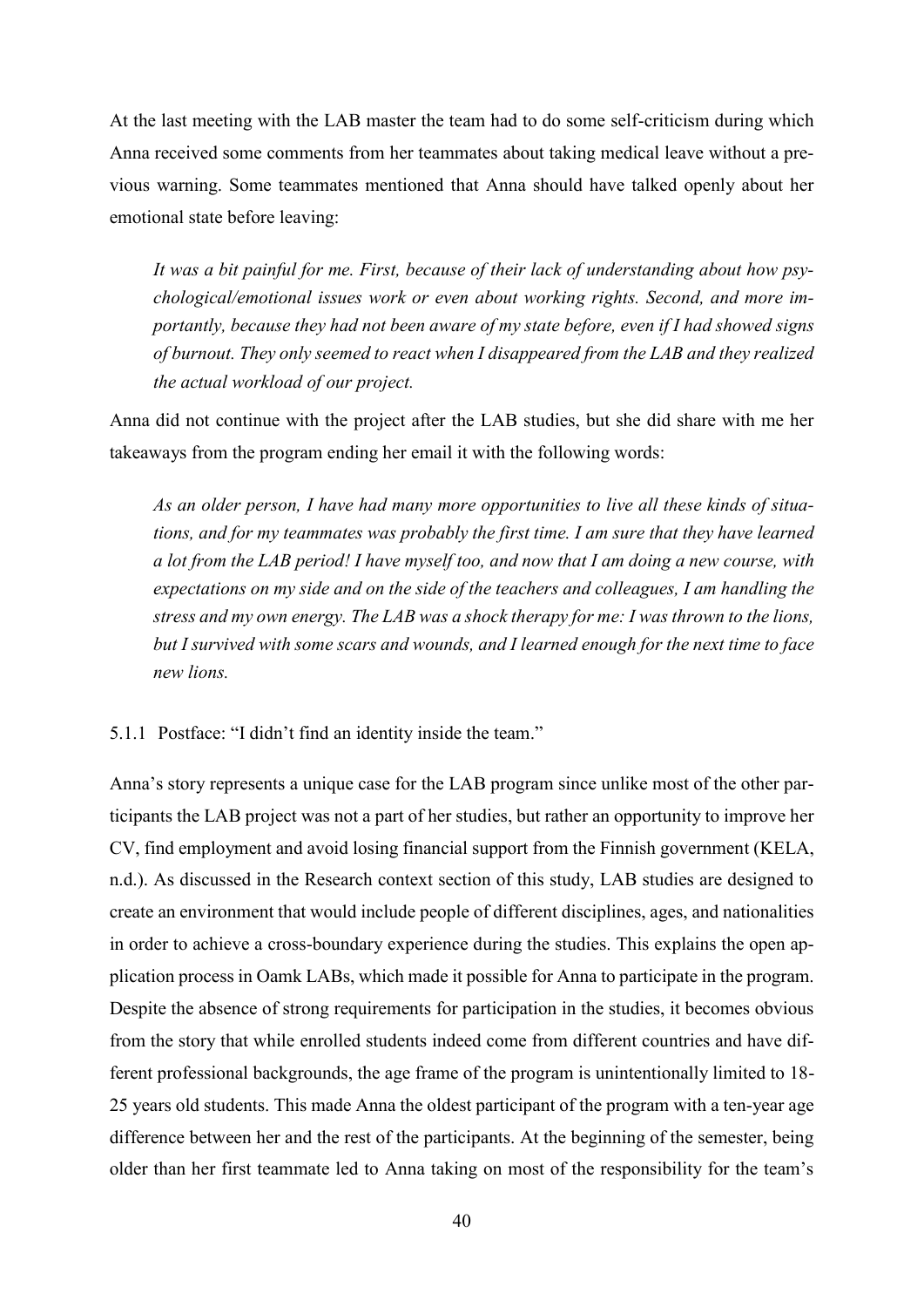achievements. However, after the first Gate, when her concept got eliminated, the age gap became one of the main causes of her highly-stressful cooperation with the new team.

As described in the story, Anna's background of job seeking, shaped her personal objectives for the program, which were different from her new teammates' goals. Since for the majority of participants participation in LAB is just a part of their studies, Anna felt that her teammates had lower expectations for the outcomes of the semester and thus took on different levels of responsibility for the project. This was aggravated by poor communication within the team. Attributing this to her low level of social skills, Anna herself acknowledged that the need to interact with others was a personal challenge during her studies. Following the advice of the LAB master the group had to learn together how to interact in an effective way.

One of the biggest problems for Anna during the semester appeared to be the question of her contribution to the project. Not only was it a complex procedure for the group to measure everyone's contribution, but also being from a linguistic background made Anna's role within the multidisciplinary environment of the team unclear. Anna felt that she did not have enough skills or discipline knowledge that would be valuable for the team. In addition, some of the tasks that she did take responsibility for later appeared to be useless in the project's development.

The lowest point of Anna's studies was caused by the ineffective decision-making process in the group which has slowed down the project progress by the end of the semester. Despite the fact that she wanted to push the process forward, she knew that this would not support a "learning by doing" environment for others, so she felt she had to suppress her opinion. This led to feelings of demotivation and an increase in anxiety, and gradually Anna went on medical leave for a week.

As is shown at the end of the story Anna believes that the LAB studies was a useful experience for her younger teammates to face real-life challenges of teamwork. Anna herself acknowledges that the program did help her to strengthen her communication skills within a team and better manage stress. However, the main trend of the story tends to focus on the challenges of cooperative working caused by the age difference, poor communication within the team and little guidance from the teacher.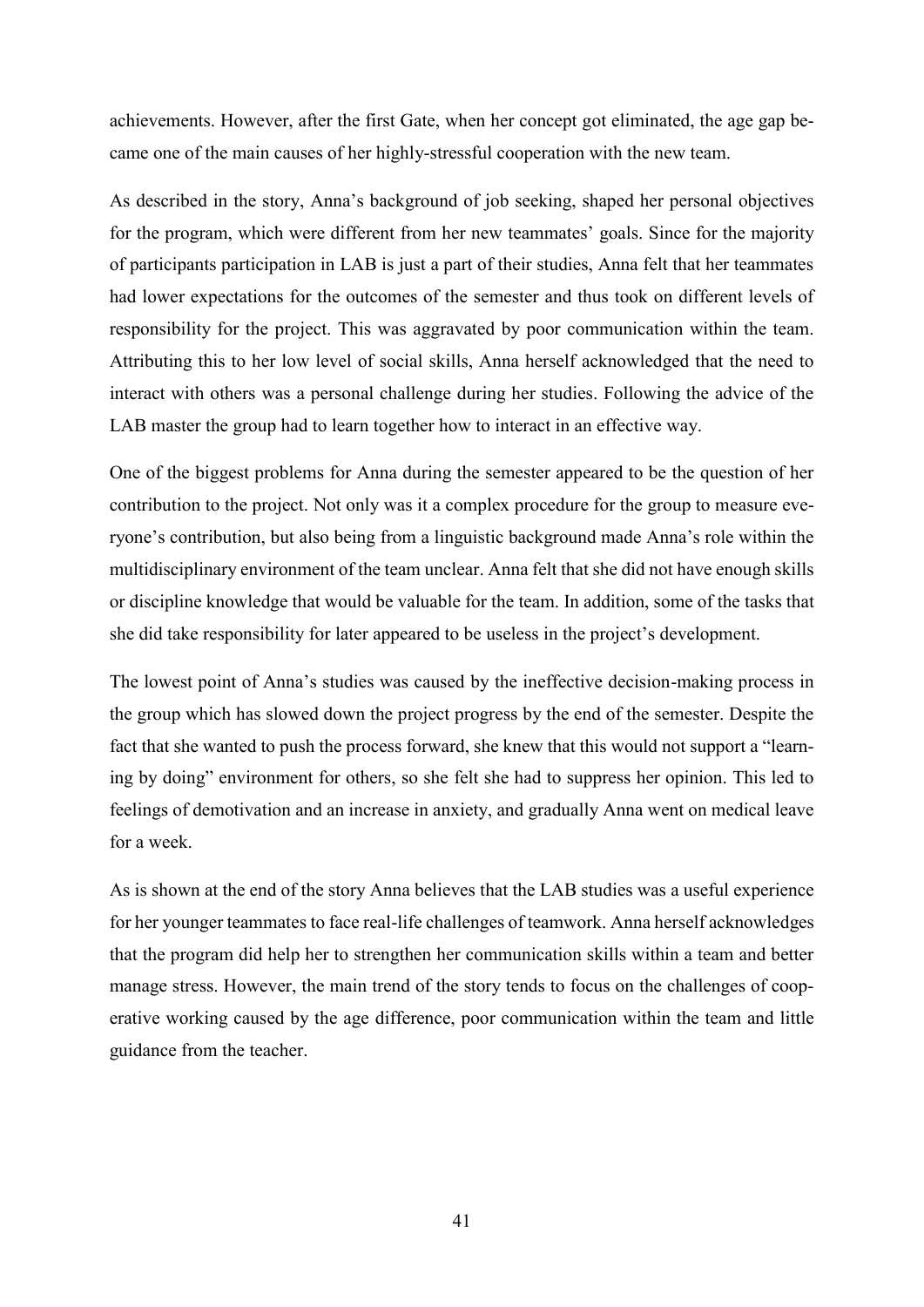#### <span id="page-41-0"></span>**5.2 Mark's story**

#### **Preface**

Mark is an international student who came to participate in the LAB studies as a part of his Erasmus exchange program in Finland. He always knew he wanted to go abroad for one semester of studies and so he decided to do so in the fourth year of his bachelor's degree:

*I always thought that is something I just need to do or want to experience. I always thought if I don't do that I will regret it for the rest of my life. Yeah, I think now I know why. Because, it's just such an experience and so much fun, but also the LAB and the studies. I'm really happy I did*

Mark knew a few people from his university who went for an exchange at Oulu University of Applied Sciences. They were satisfied with their experiences and recommended considering it as an option. Since Mark and his friends were business students, they decided to apply together for a semester of a business program at the Oulu University of Applied Sciences, but it turned out that they could not apply for that program because of the agreement between the universities. However, another option they had was participating in one of Oamk LABs programs. So, as soon as he submitted his documents Mark received an invitation for an interview:

*I was at home and I put on a shirt that could be suitable. But I didn't know what to expect. I was in my room and I prepared what am I going to say. Is it some kind of like a thing I need to pass?* 

The interviewer, who was a LAB master turned out to be nice very friendly, the interview was informal and the interviewer was easy to talk to. From that moment Mark felt good about his choice of program:

*It was a fun talk and he responded saying that we had a very good talk and he will be happy to hear more from me and see me in the LAB.* 

## **Start**

At the beginning of his studies Mark, together with other students, was told to choose a project they would like to develop during the semester. The list included ten problems suggested by the LAB staff and five problems added by the students themselves during the selection process. Participants had to choose the top three problems by their interest without consulting with their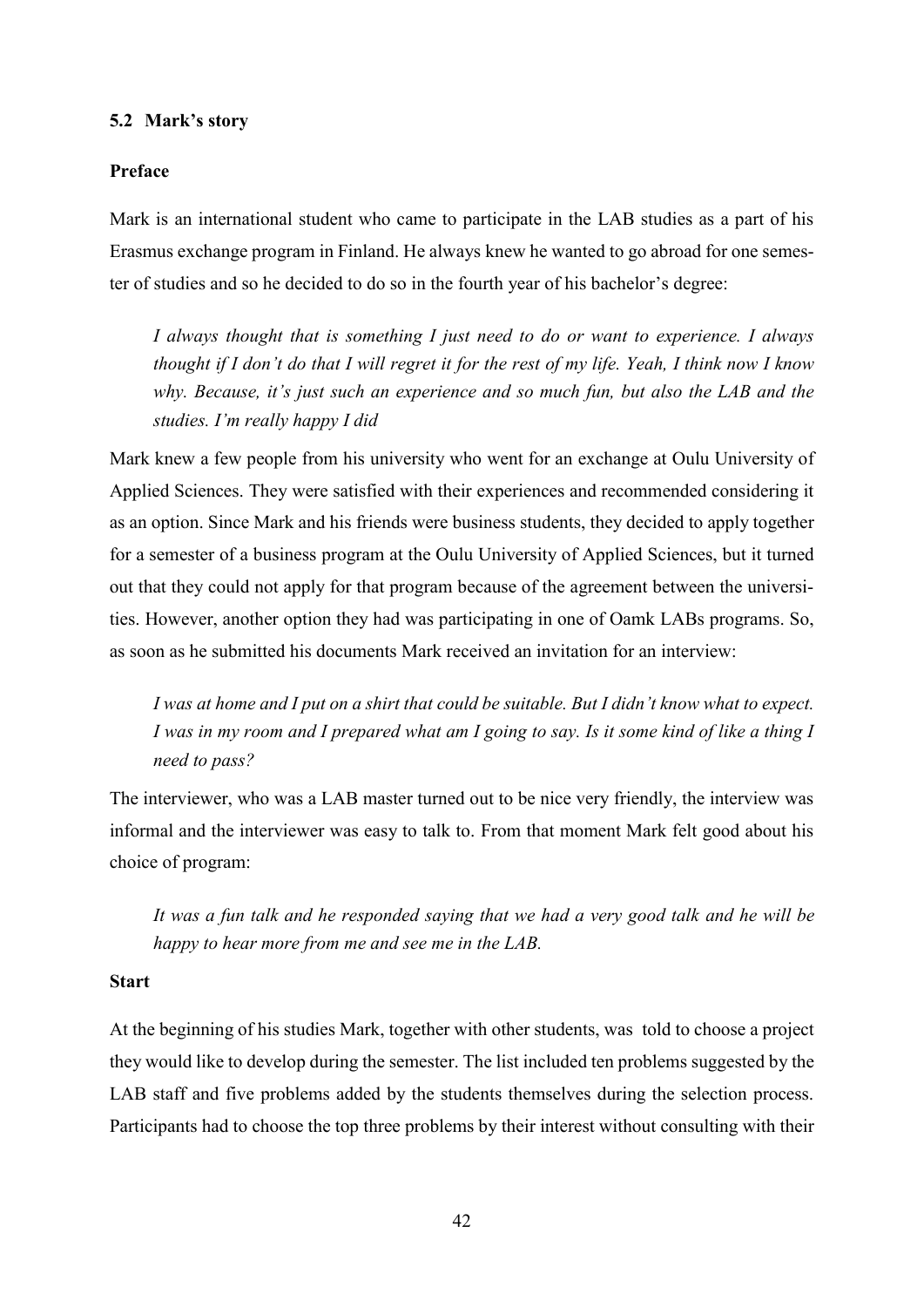friends, based on their choice they were later divided into pairs to start working on the concept for the future project:

*For example, if I got into the team with a friend from my country, it could have been fun, but I have been doing that for the last two years. So, maybe that could also be boring. I got in a team with a person I did not know. We are totally different, he/she is from the other side of the world, with another culture, habits, and communication … I needed to think how am I going to communicate with him/her so that he/she would understand me and could communicate with me. But we figured it out and, in the end, I think we both learned from it. Because it is not something you do every day.* 

When defining their primary idea for a project Mark felt for the first time the cultural differences between him and his teammate. Together they had to research a market of the existing competitors for their future project. Mark knew that this task was not an easy one, so he happily agreed when his teammates suggested that he/she could do research:

*In my home country, when you need to do market research, it's like a report of six components or substitutes, different things you look at. They're really strict and tell us 'Don't say what you think, just say what you see, and what are the facts, and what did you find on the Internet. Read, put in sources.' All the things are very big.*

There was a list of complex questions that they had to answer in order to accomplish this assignment. Mark was surprised and impressed Marks was when his teammate has finished it after 10 minutes of work. Out of curiosity, Mark has asked to have a look at it:

*There was a question like 'Are there competitors in the market?' for example, there is a market of lights and we had to find some competitors for lights. So, on the question 'Are there competitors?' he/she wrote down 'Not that I am aware of'. ... Yeah, I laughed at it and then I thought that maybe should not laugh, because I don't know how it is done in their region.* 

Mark had always heard about cultural gaps in theory and from books but this time he had to confront that situation in real life. It was then that he realized how big the world truly was and that he needed to learn how to carefully navigate these differences and communicate about what was expected of them.

In addition to that Mark could also see that being from a tech-background his teammate was not enjoying doing the paperwork and the research. Mark felt bad but knew he could not do anything about it. This was a part of the project that needed to be done in order to continue with the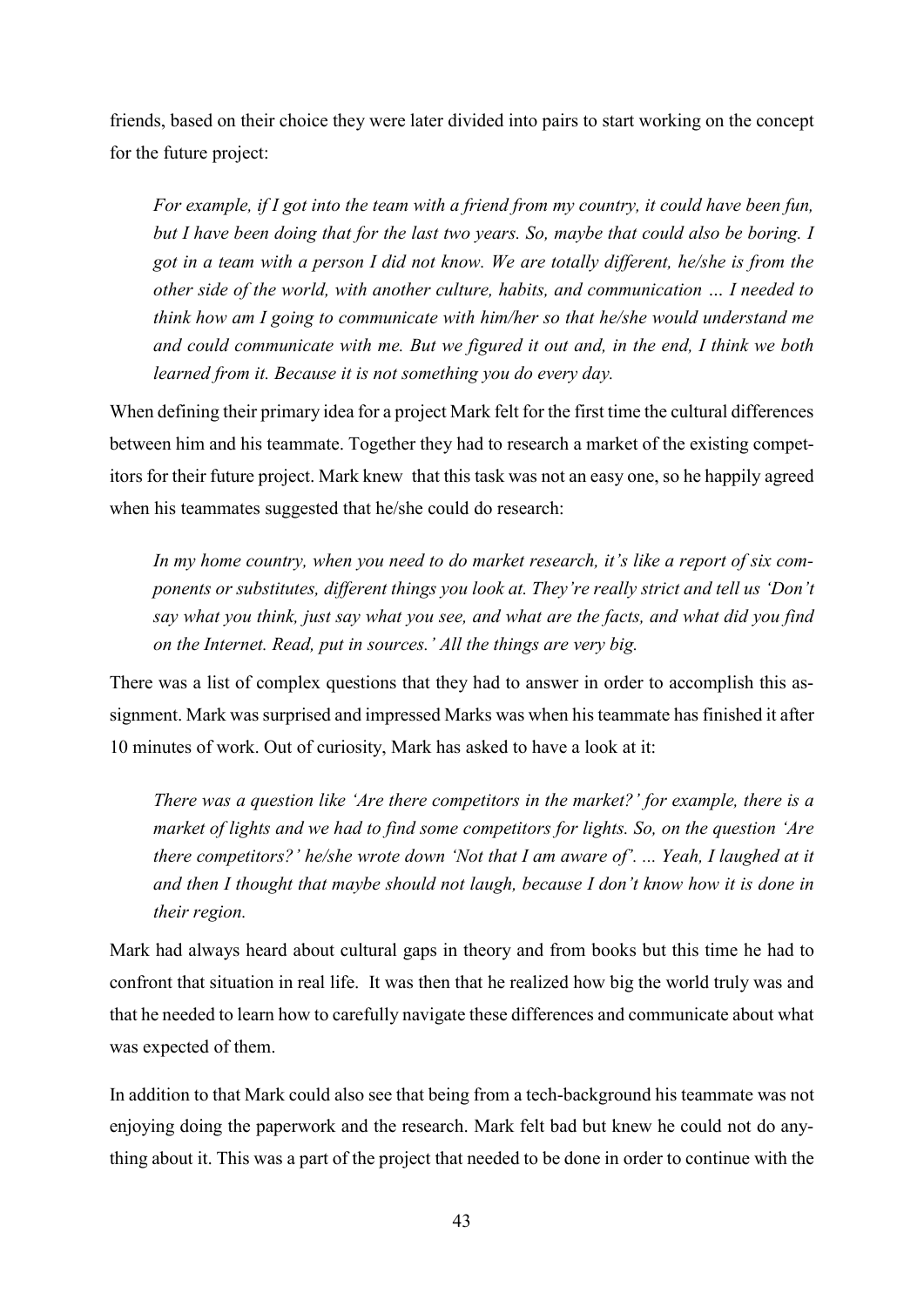project. Despite those challenges, Mark felt very excited about the program. Everything was new to him and he looked forward to continuing with the project.

## **Gate 1**

At first, Mark didn't know what to expect from the first presentation of the project and what the other teams would show. However, this day turned out to be one of the most memorable moments and best experiences for him at LAB. Mark enjoyed presenting, his team got great feedback, and passed through the Gate. He was really happy. The jury told them to better define the project and to leave out all the unnecessary features. So, that was the next step the team decided to do.

After the first Gate, since some of the other projects were eliminated, a new person joined their team:

*The structure they use here, I really like it actually. The way that you start in a very small group, just the two of you, and you need to prepare, and present, and then hopefully proceed to the next phase. I really like the idea that, if you work hard or if you do the right thing, then you proceed, and your group gets bigger, gets more resources … I'm really positive about that. It also stimulates you. For example, when you have a nice subject and nice project you want to keep going the end and succeed.* 

The integration of the new teammate was not too hard for the group. Like Mark, the new teammate was also from a European country, which made the cultural gap seem smaller. In addition, he/she was a design student - a specialist that the team was lacking. Mark felt that everything was coming together. The project started taking shape and the roles were becoming clearer. The design person took over visual tasks, the tech person took responsibility for the technical parts of the project that he/she enjoyed and Mark took the managing role.

While things with the project were falling into place, personally Mark had been facing challenges that forced him to consider leaving the program. When Mark heard that someone from the family back home got sick, he asked himself: 'What am I doing here?'. So, he decided to talk to the LAB master about the situation. During their conversation, Mark felt great support from his mentor, who said "Keep me updated on the situation… If you want to go home for a weekend or a week, just talk about it. We can arrange things; we have done this before. Feel free to talk to me, we can always figure things out":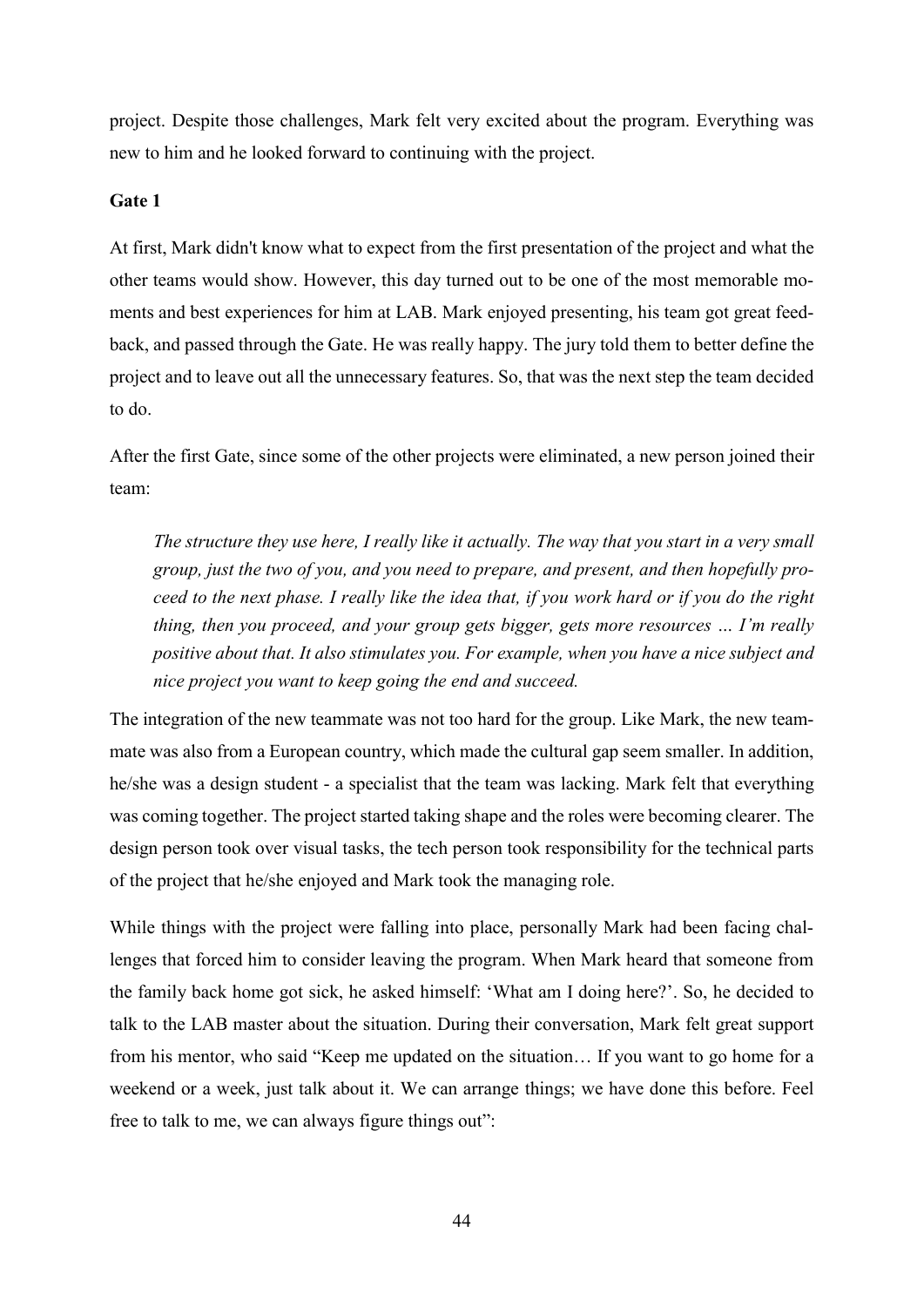*It was a very nice conversation. You get a feeling that it doesn't matter what happens. It will be fine, and we will figure it out. I didn't need to go home after all. Things changed, and things are doing well now. But I learned a lot from this.* 

## **Gate 2**

The project got through the second gate as well and one more person joined the team. However, this time the integration process did not play out so smoothly:

*He/she had a completely different idea about our project. There was a lot of movement in the project group. He/she wanted to do, for example, things my other teammate was already doing. We needed to reform and formulate who is going to do what. It is a good way to learn how to overcome these situations. Because in reality, it is also true, teams change, partners change.* 

The teammates had roughly no knowledge about each other skills, interests, and preferences for the tasks they wanted to do. This was all exacerbated by poor communication within the team. Mark knew that because of the cultural background some people on his team were not much of 'talkers':

*It was possible that I would not talk to someone the whole day... I am at my desk on my computer they walk in in the morning and if I don't say anything, they also wouldn't say anything. And then at 4 o'clock they just walk out.* 

As the weeks passed Mark felt that everyone started working separately on their own project within the team, rather than working as a team. Despite everyone's seeming effort and dedication, the project was hardly progressing forward due to the absence of any structure in their group. Mark felt that the team needed to take a break, sit down and talk:

*Stop everyone. ...We're going to write down what your skills are or what are the things that you want. Then we are going to reform all of the team roles, responsibilities … We're first going to structure our work and structure the team and from there on we're going to work.* 

However, before Mark had a chance to execute this idea the LAB master had called in a team to have a feedback session, which unexpectedly escalates into a 'psychological talk'. During the session, Mark got into an argument with the new member of the team. It seemed that he/she had something on their mind but avoided sharing with the group and just kept rolling their eyes. Mark got really frustrated. He felt that this was unfair and said: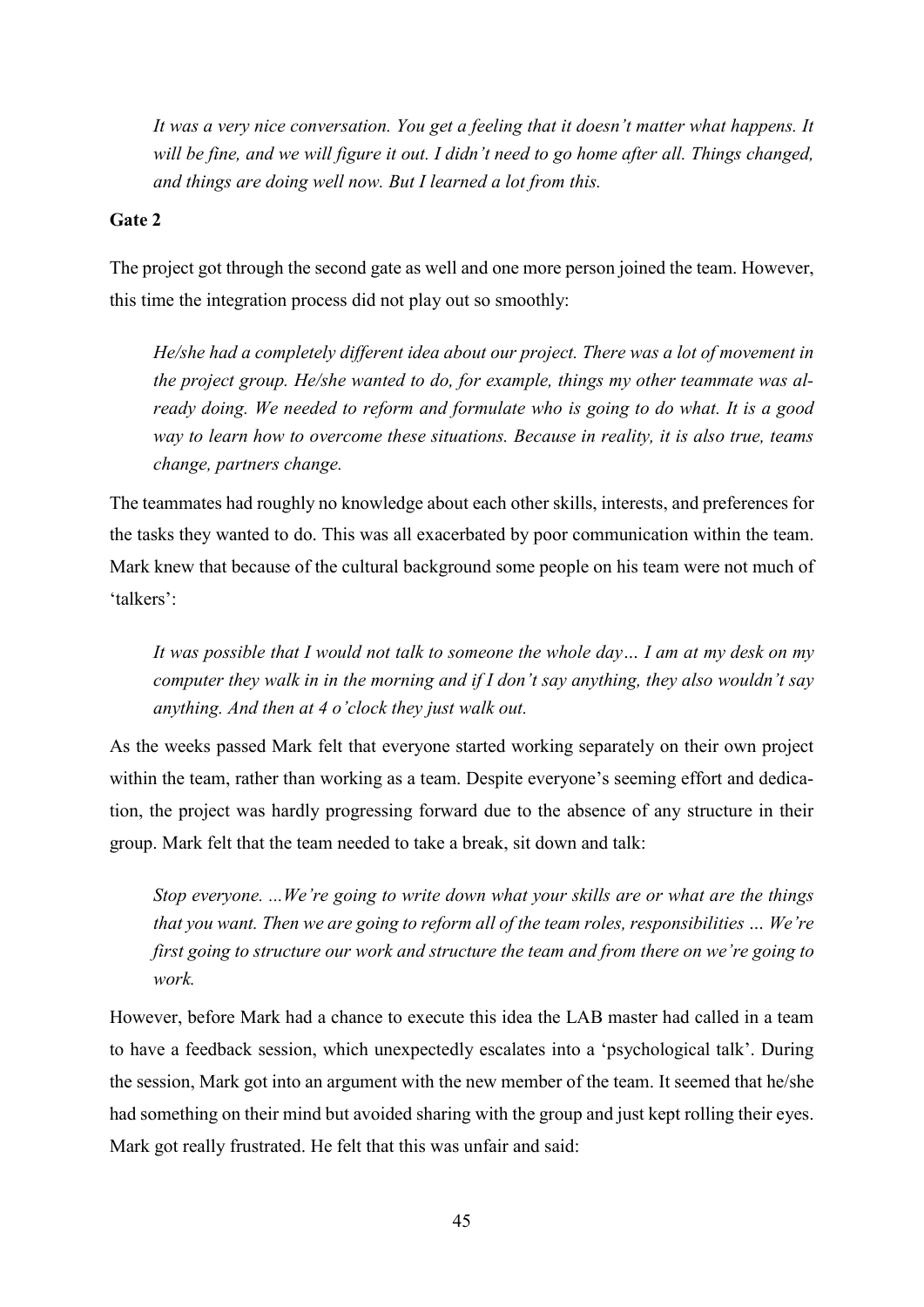*I don't care if you don't like my eyes, or my shoes, or my behavior, or whatever. Just tell me and we can talk about it. Then we can find a solution or work on it. Just, please, talk to me. Everyone needs to say, now is a moment to say what's on your mind.*

Mark was really pleased that the discussion happened under supervision and he realized that at certain moments their tutor became a mediator between the teammates:

*Normally I would have said that we can figure it out ourselves. But it was important that he was there, I think. And at the moment when stress was getting high, he was like 'Calm down, guys'... I don't know what it is about our LAB master, but I like him, the way how he talks and how he inspires people. … Everyone just said what they thought, and he was controlling the situation.* 

The conversation turned out to be a difficult experience for the group. There were a lot of arguments, but finally, everyone started talking and shared what they have been wanting to say. After the conversation, the team decided that they would all go home early, have a good sleep and start the next day on a new page. From then on, Mark felt that there was a big improvement in the workflow. Everyone finally started working as a team, and not as a group of individuals. This experience has also helped the teammates to clearly defined roles in the project with Mark becoming the project manager:

*That was nice to experience, because it's not always black-and-white, that someone is a researcher or a tester, or someone also has experience with the design. Because we didn't know each other for a long time, we needed to get to know what others competencies are and what they like. That was a good experience that we needed to figure it out and how we did figure it out.* 

## **The interview**

At the time of the interview, Mark and his team were steadily progressing with the project. He enjoyed the problem that they were solving, but already then Mark knew he would not continue working on the project after the end of the program.

During our conversation, Mark also shared with me that despite the fact that he was used to working in group-projects from his previous studies, he still had a big takeaway from the LAB program:

*When you work in a project with four people in my home country, everyone has the same culture, same background, same studies. So, it's more easy to know what you can expect from someone else. You don't need to push the communication to stay on the right track,*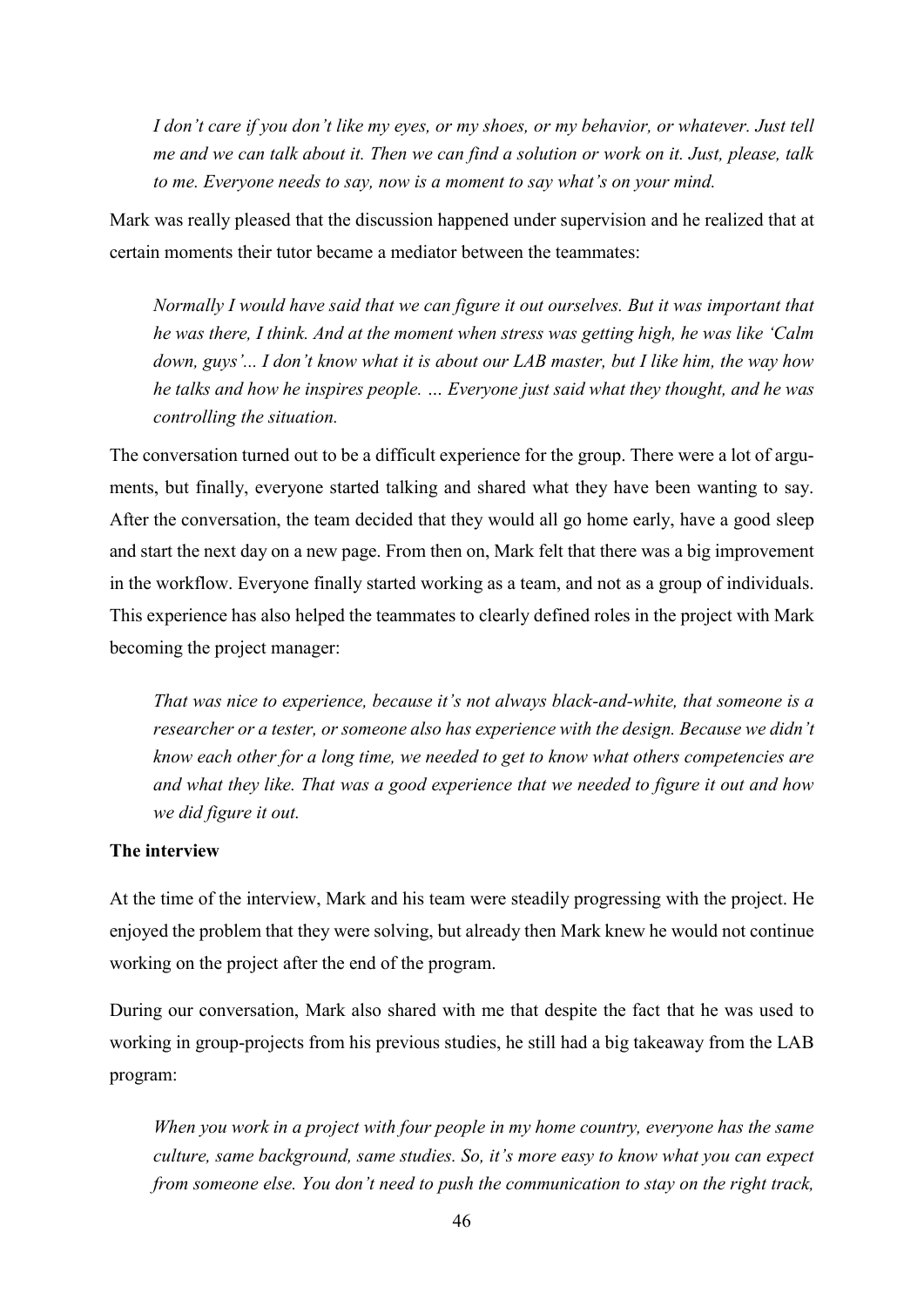*because people are already there. That's way more easy. Also, when you work here on a project teams change. People join the team, but sometimes also leave it for whatever reason possible. So, you need to be flexible, you need to adapt to the situation. I think that's different from what I do at home. Plus, you need to talk in English.*

#### **Epilogue**

The last weeks of studies in LAB went smoothly according to Mark. After the talk with the supervisor "*the team chemistry changed in a positive way*". The new level of communication and collaboration allowed them to create a prototype of the product they were working on. Before the final gate Mark had his last meeting with his tutor to do the evaluation of the semester. They discuss the learning outcomes and the positive sides and the things that skills that still needed an improvement. In his Last email to me Mark has briefly summarized his experience in the program:

*I had a wonderful time in Oulu at Oulu University of Applied Sciences. It was a fun, informative and challenging period. I would do It all over again.* 

#### <span id="page-46-0"></span>5.2.1 Postface: "Just, please, talk to me."

Mark is a third-year business student who enrolled in LAB as a part of his exchange studies through the Erasmus program. This made him, along with many other exchange students, experience a similar educational process of coming to a foreign country for a limited time to work on the project, receiving his credits by the end of the program and then returning home in order to continue his studies.

Thanks to his educational background Mark was not new neither to the project-based learning nor to the teamwork. However, the LAB semester had still provided him with a new learning experience of working in the groups with an international and multidisciplinary environment. Right from the beginning, Mark has faced a cultural and professional gap between him and his first teammate by having different expectations of how certain tasks should be accomplished. Already then, he knew he had to communicate carefully in order to reach effective cooperation. When his team's concept got passed the first Gate, Mark's motivation increased. Not only this meant that the team was on the right track, but also a new student has joined the team and filled the role that the group was lacking in order to continue with the project. To Mark, such a dynamic arrangement of cooperative learning resembled the real working life, where people constantly join and leave the working places.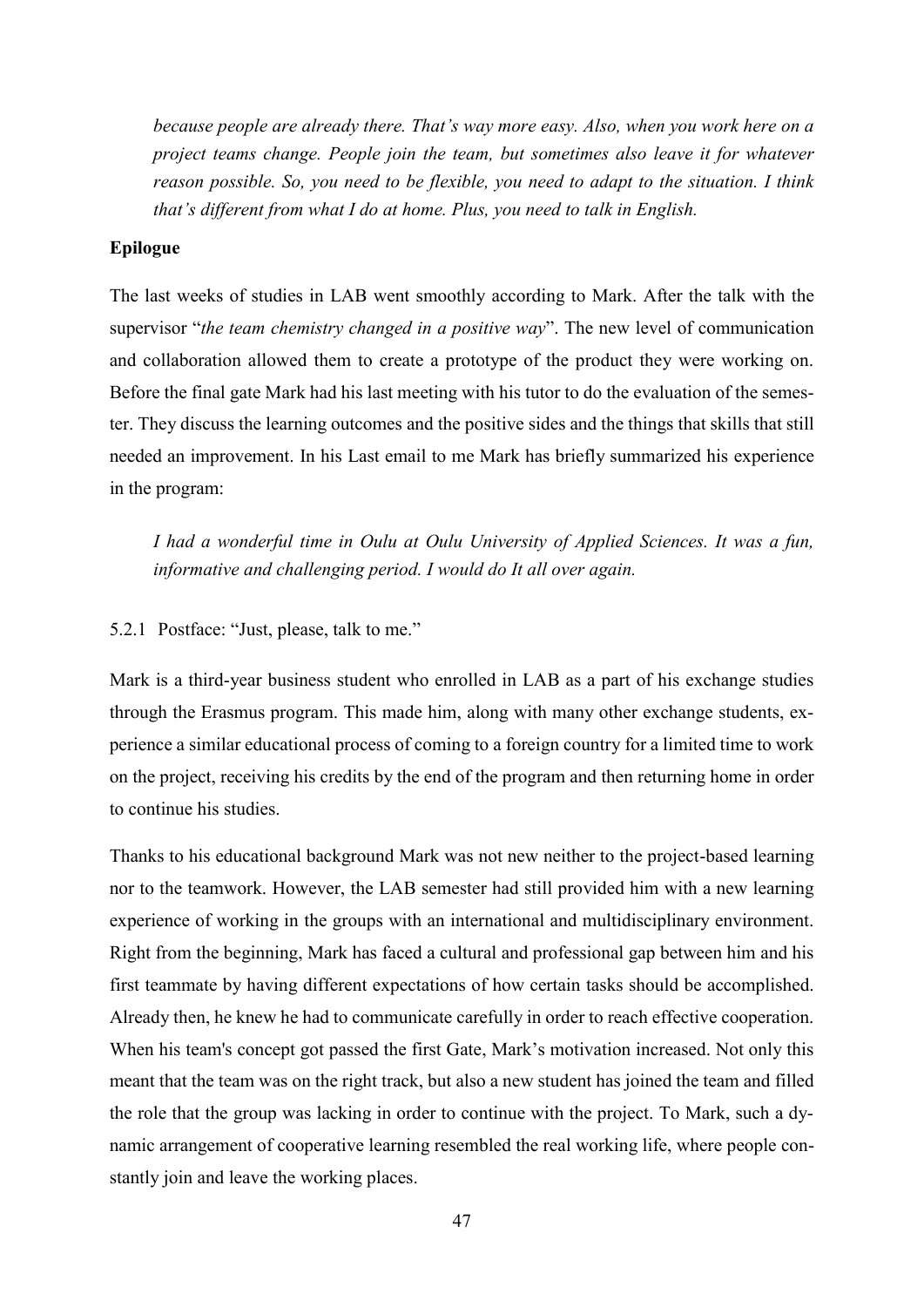While organizing a working process with one and then two people have not been a big issue, after the second Gate when the third teammate joined the cooperation level has declined. The majority of his group had a completely different cultural background and poor interpersonal skills. So, despite the fact that Mark had strong social skills it was yet a challenge for him to build a good level of communication. This has led to an unclear division of tasks and roles within the team and gradually had a negative influence on the progress of the project.

At the lowest point of the group's cooperation, a team meeting with the LAB master was a helpful solution. Under the tutor's supervision, all of the members of the team had finally shared their opinions and expectations from the project. As described in the story, this has later helped the team reorganize the distribution of work in the group and have stable project progress during the last weeks of the LAB semester.

Mark's story presents a case of a positive learning experience with the LAB learning program, with a big focus on overcoming the communication challenges in order to reach effective cooperative learning in a multidisciplinary and international environment.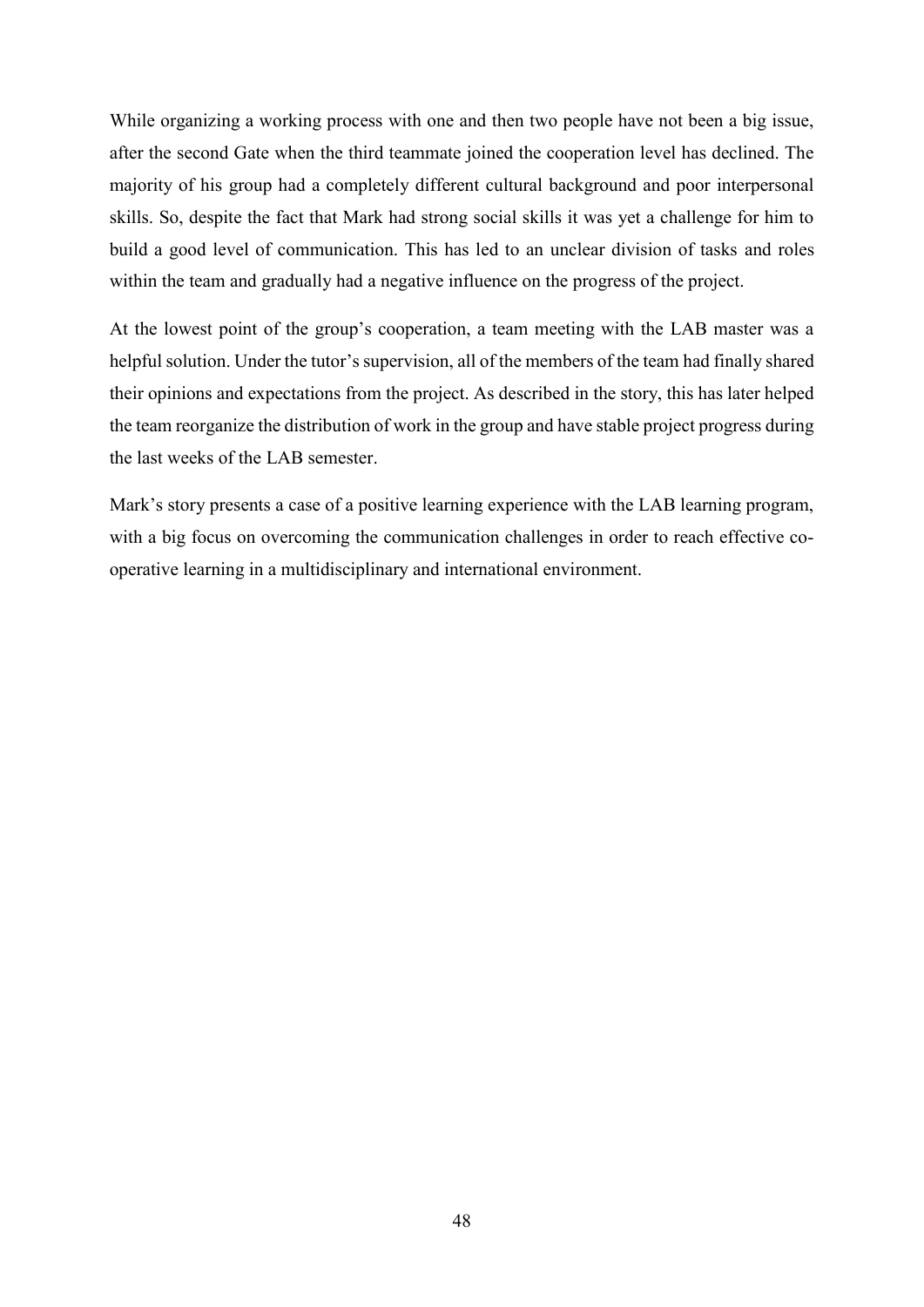## <span id="page-48-0"></span>**6 Discussion**

This chapter reviews aspects of the LAB studies that emerged in the Findings through the theoretical lens of cooperative learning, presented in the second chapter of this study. In addition, it discusses the limitations of the research, questions of validity and reliability and provides conclusions from the conducted research.

#### <span id="page-48-1"></span>**6.1 Cooperative learning as a part of LAB experience**

This study has looked at the experiences of two students enrolled in the same cohort of the Oamk LABs program in order to answer following research question: "How do different participants experience the LAB studio learning model?" The answer to this is presented in a form of two stories placed in the Findings section of the paper. The stories reveal two unique journeys reflecting various opinions on the learning model. Those opinions are shaped by personal and professional background of the participants, as well as the unique circumstances under each participant has studied for the semester. However, despite those differences both stories have covered different aspects of cooperative learning during their LAB studies. Thus, the second research question was formed: "How do participants experience cooperative learning as a part of LAB studio learning model?" The answer to this question is presented in the following section.

Among many aspects of the LAB studio learning model the highlight of the narratives created during this study appeared to be different challenges related to learning in groups. The themes presented below do not directly refer to the five elements of cooperative learning (Johnson  $\&$ Johnson, 2008, 2009), but are rather guided by the narrative data (Kim, 2016; Creswell, 2013). However, I provide a short summary of the way both narratives fit within Johnson and Johnson's framework of cooperative learning at the end of this section is a form of a table (see Table 4). The table is not aimed to compare the narratives nor to generalize the collected data, but rather to reflect on the unique connection of every journey to cooperative learning, taking into account the different backgrounds of participants.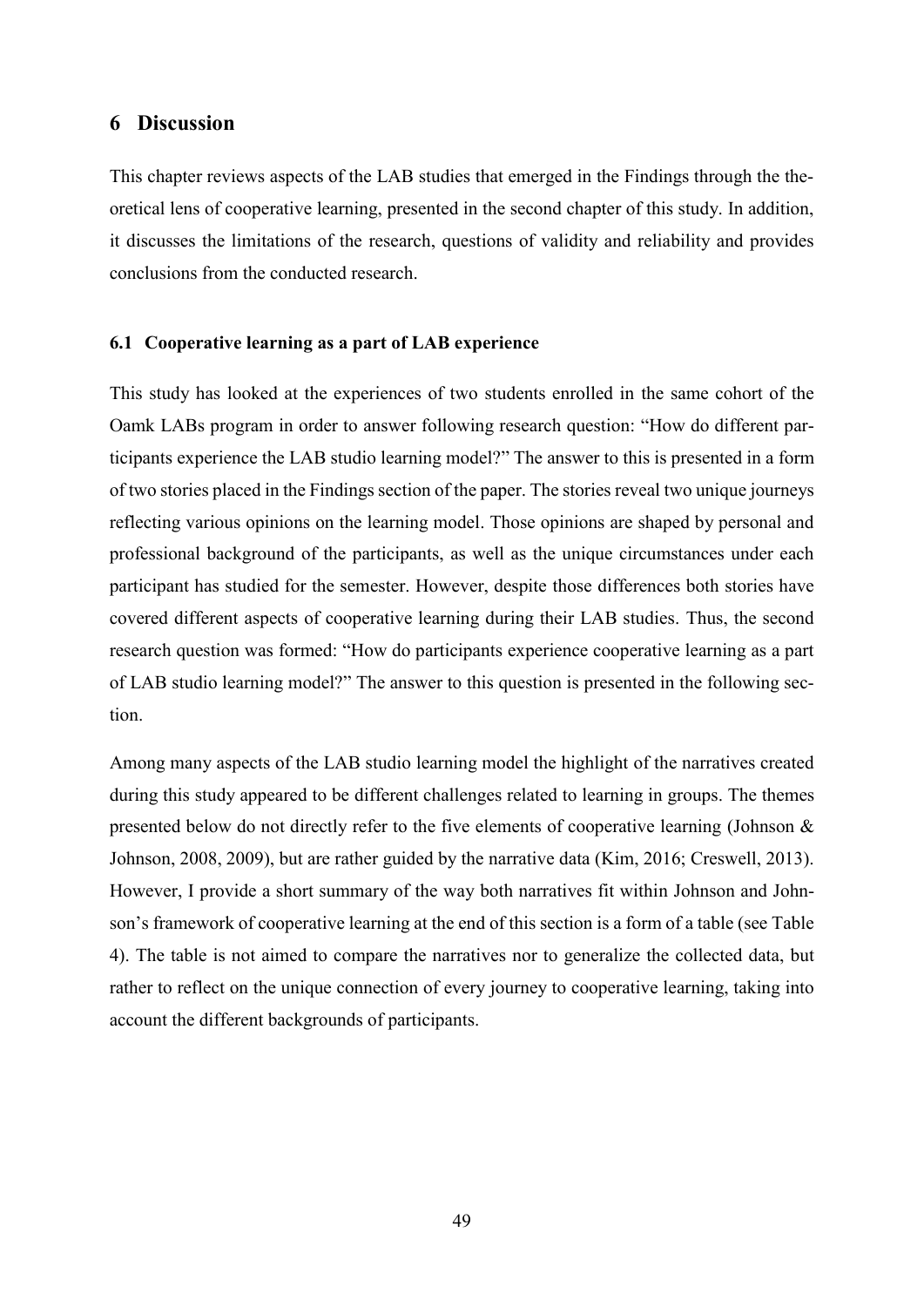#### *Communication issues*

Both of the stories heavily focus on issues of communication within the teams that resulted in problematic cooperation with their groups. In Anna's narrative, we find multiple occasions depicting the problems of cooperation with other participants caused by her lack of previous experience working within a group, and as Anna mentioned herself her poor interpersonal skills:

*And of course, in the team, there has been a big problem of communication, and I myself I have to be blamed for it because I don't know how to maybe come and communicate*  with another person. But since in many cases we are working alone and we think that *because we're sitting in the same area, we are transferring information to one another. … So indeed, teamwork is teamwork and not working alone in a team.* 

In Mark's narrative, we see similar challenges, however, with the focus shifting to other members of the group who were "*not much of talkers*". Based on the fact that Mark enjoyed giving public presentations and had previous experience of working project-based learning in groups, it is natural to imagine him as a socially confident person. Mark attributed cultural differences between him and his teammates to their poor interpersonal skills. He blamed this for the complications in their work process after Gate 2.

*It was possible that I would not talk to someone the whole day… I am at my desk on my computer they walk in in the morning and if I don't say anything, they also wouldn't say anything. And then at 4 o'clock they just walk out.*

These two cases support the notion that the appropriate use of social skills as a basic element of cooperative learning presented by Johnson and Johnson (2008; 2009). According to the researchers, solid interpersonal and small group skills promote better relationships among the members of the group and positively contribute to the group's performance. "Especially when groups function on a long-term basis and engage in complex, free exploratory activities over a prolonged period, the interpersonal and small group skills of the members may greatly influence the level of members' achievement and productivity" (Johnson & Johnson, 2008, p.24).

In order to build strong cooperation within the team, members have to familiarize themselves well with each other, reach a sufficient level of trust, communicate their opinions openly, provide support to each other and reach the agreements in a constructive way (Johnson et al., 2007; Johnson & Johnson, 2008, 2009). Not meeting some of those requirements has been described in both of the stories. In Mark's narrative, it is shown that poor knowledge of each other's skills, interests, and preferences made it difficult for the participants to distribute tasks and roles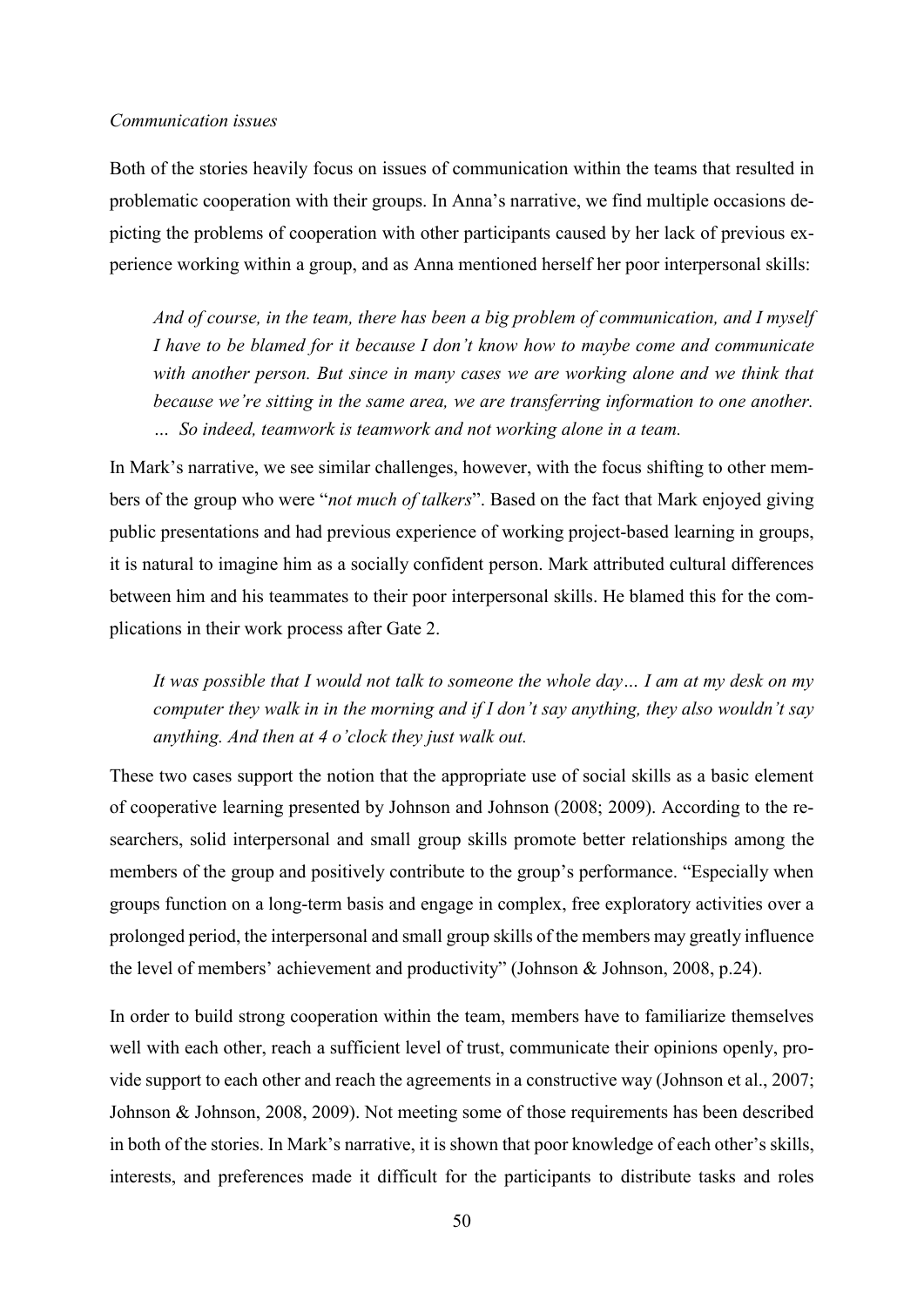among the group when the final team was formed. In addition, at the beginning of the team meeting with LAB master, some of his participants had not been sharing their opinions openly and with trust leading to Mark's frustration:

*I don't care if you don't like my eyes, or my shoes, or my behavior, or whatever. Just tell me and we can talk about it. Then we can find a solution or work on it. Just, please, talk to me.* 

While the inability to resolve conflict constructively appeared in Anna's experience when her group was signing the team agreement after Gate 2. Not only did the participants fail to agree on one way to measure everyone's contribution to the project, but Anna restrained herself from sharing her opinion openly and continued the discussion. Moreover, Anna felt this way during the whole semester, starting at the moment she was advised by the LAB master to take less control over the group work and allow other students to "learn by failing".

## *Expectations gap*

The issue of communication was closely associated with the notion of expectations in both stories. Coming from long-term unemployment, Anna started her studies in the LAB with an aim of improving her CV, avoiding the loss of financial support from the Finnish government and possibly finding future employment (KELA, n.d.). While for many other students, including my second research participant Mark, the LAB semester was only a part of their degree or exchange program. As a result, from the beginning of the program, Anna had set high expectations from the project, more so than other students of the program:

*It was that kind of projecting into the future work, that the project could bring. Which, once again, I think was coming from unemployment.* 

As shown in Anna's story, this created a lot of pressure in the competitive LAB environment with other teams, where negative interdependence is supported by the elimination process at first and second Gates of the LAB semester:

*I had super high expectations, that I have to do better everywhere. Also because of being unemployed for so long, I have to show myself and everyone that I can do it, that my diplomas are worth it, and all these kinds of things. So, I was putting a lot of pressure on myself, I was very demanding.* 

However, similarly, Anna's high expectations were an obstacle to her cooperation with the second team. Johnson and Johnson (2008, 2009) suggest that positive interdependence between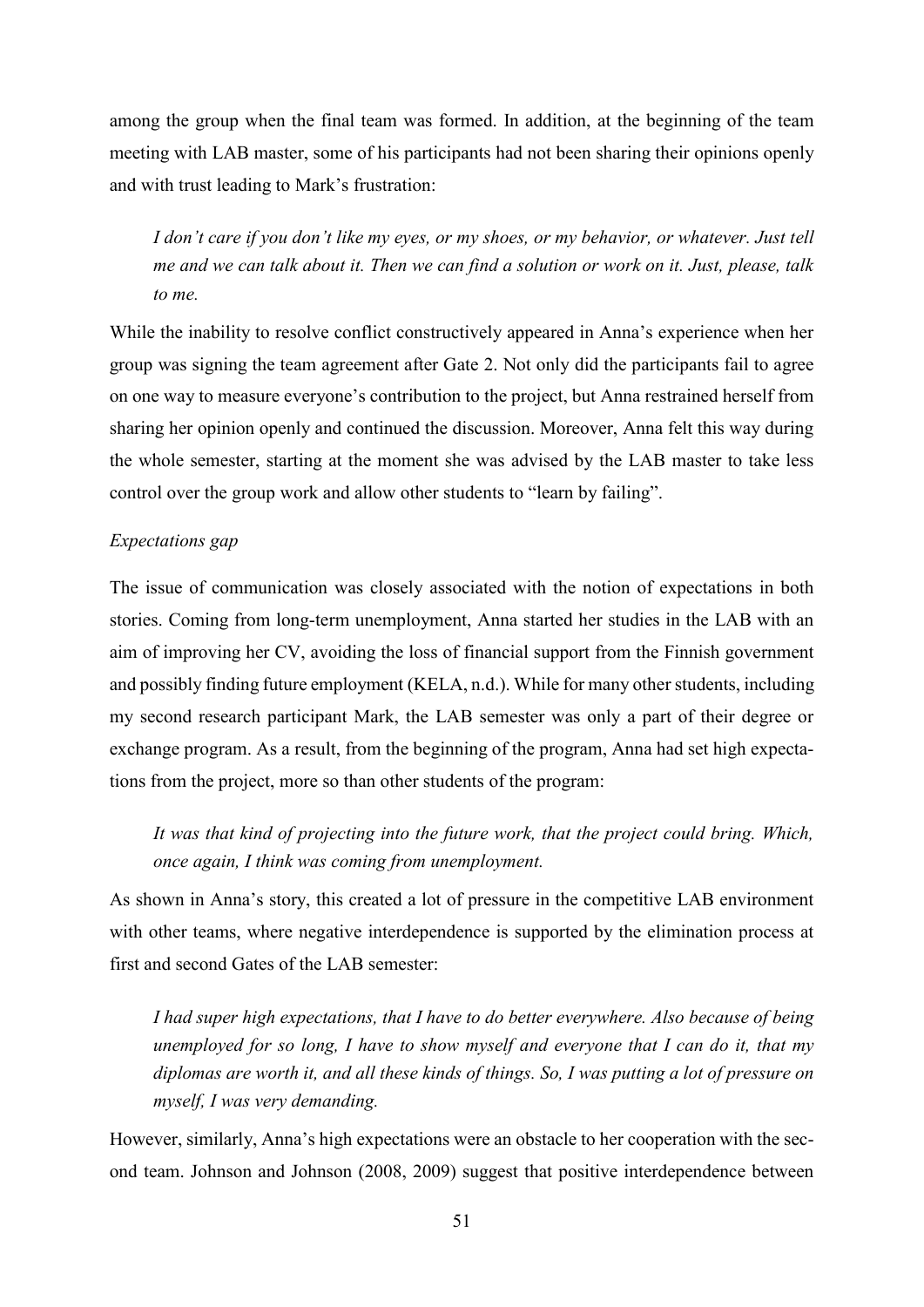the members of the group is one element of cooperative learning. It can be incorporated in the educational process through different combinations of goal interdependence, means interdependence and boundary interdependence. The first refers to the group having a shared goal and reward. The second, to the group having shared resources, where the actions of one person directly influence the actions of another person. The third, to the group sharing a common identity and enemy (Johnson et al., 2007; Johnson & Johnson, 2008, 2009). Positive goal interdependence alone contributes to better group performance. However, resource interdependence alone, causes a decrease in productivity (Ortiz et al., 1996). This was proven to be true in Anna's narrative. Her personal goal, shaped by job seeking experience, had unintentionally separated her from her teammates who had a shared primary goal of completing their studies:

*I am at least ten years ahead of these kids. So, my idea of responsibility is much stronger than the one that they may have. They feel that they have responsibility for the project, and they have to study.* 

#### *Multidisciplinary and international environment*

Anna and Mark mentioned working in teams with international exchange students and people from different professional fields. This refers to two crucial features that distinguish the LAB learning model from other studio-based models, the multidisciplinary and international environment (Heikkinen, 2014, 2018).

Cultural differences did not have a strong influence on Anna's experience of the LAB studies. The only exception is the fact that the international environment of the program was created by exchange students, who stayed for a limited time in Finland and were considerably younger than Anna. As discussed above, this has led to expectations gap between Anna and the rest of the students. Mark's narrative, on the other hand, describes the international environment as a significant part of his learning outcomes from the program. Mark describes, the cultural gap formed different expectations of how certain tasks should be accomplished at the beginning of the semester and later became, in his opinion, one of the causes for the poor communication level in his group.

Multidisciplinary environment, however, had a bigger coverage in both narratives. Anna thoroughly elaborated on the fact that the clear roles of other team members left no space for a person of linguistic background in the group. This resulted in Anna's team members assigning her all of the undesirable tasks: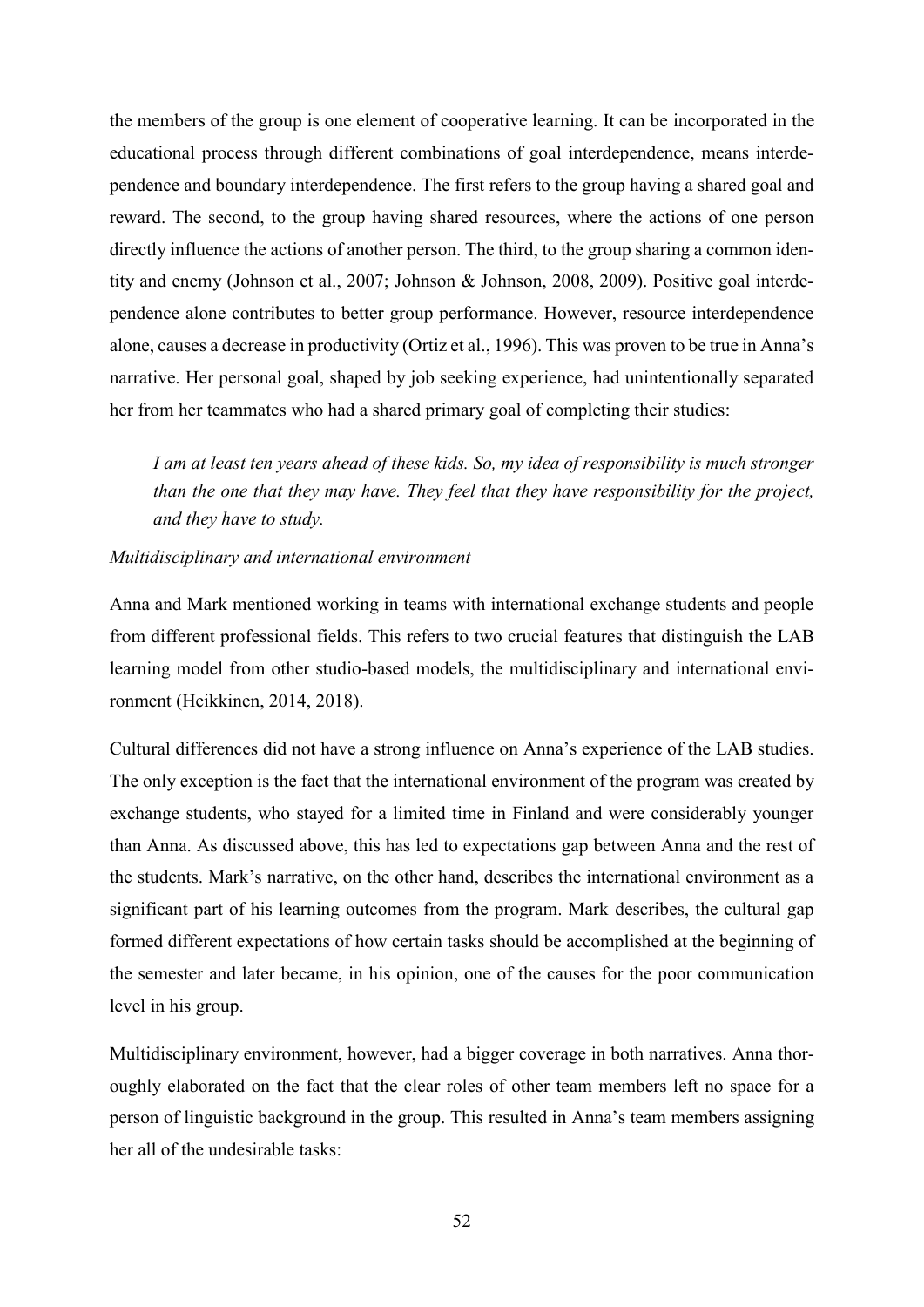*On many occasions, I had a feeling that I was the lady for everything. We divided tasks and the last one is for Anna. Because nobody knows how to do it, or nobody wants it. So as such, it's not a problem, because as I said I like working. … But my role was very vague, very blur. So, I felt as part of the team, but at the same time I didn't find an identity inside the team.* 

Positive interdependence in cooperative learning has been shown to increase an individual's productivity, since they know that action of other members depends on their efforts. However, this also works in the opposite direction, leading to the decrease of an individual's investment when they do not feel that are able to provide a unique contribution to the team (Johnson et al., 2007; Johnson & Johnson 2008, 2009). The latter case is well illustrated in the process of measuring everyone's contribution when defining ownership over the project in the LAB team agreement in Anna's narrative. The approach her team used undervalued many of Anna's efforts, including the time she worked while being home on sick leave. This later became one cause for demotivation and anxiety Anna experienced.

Mark's narrative also discussed the multidisciplinary setting of the program. At first, he mentioned it in a positive light, when team got passed the first Gate and a graphic designer joined the team. A person with new skills gave them the resources to continue the project development, and maintained a good combination of goals and means interdependence within the group (Johnson et al., 2007; Johnson & Johnson 2008, 2009). The situation changed, however, when the fourth participant, who had a technical background joined the group. As described in Mark's narrative, when the final team was formed, the roles and tasks began to overlap. This, in combination with poor communication within the team, led to a decrease in productivity. This refers to the challenges of resource interdependence of the team (Ortiz et al., 1996). "The more complex the teamwork procedures, the more members have to attend to teamwork and the less time they have to attend to taskwork. Once the team-work procedures are mastered, however, members concentrate on taskwork and outperform individuals working alone" (Johnson & Johnson, 2008, p.22). Similar outcomes have been illustrated at the end of Mark's story showing that the "*team chemistry changed in a positive way*" after the team had resolved the problem of insufficient communication. Mark has also mentioned that dealing with people of different professional fields was a big part of LAB learning outcomes, despite having a lot of previous experience with cooperative learning:

*When you work in a project with four people in my home country, everyone has the same culture, same background, same studies. So, it's more easy to know what you can expect*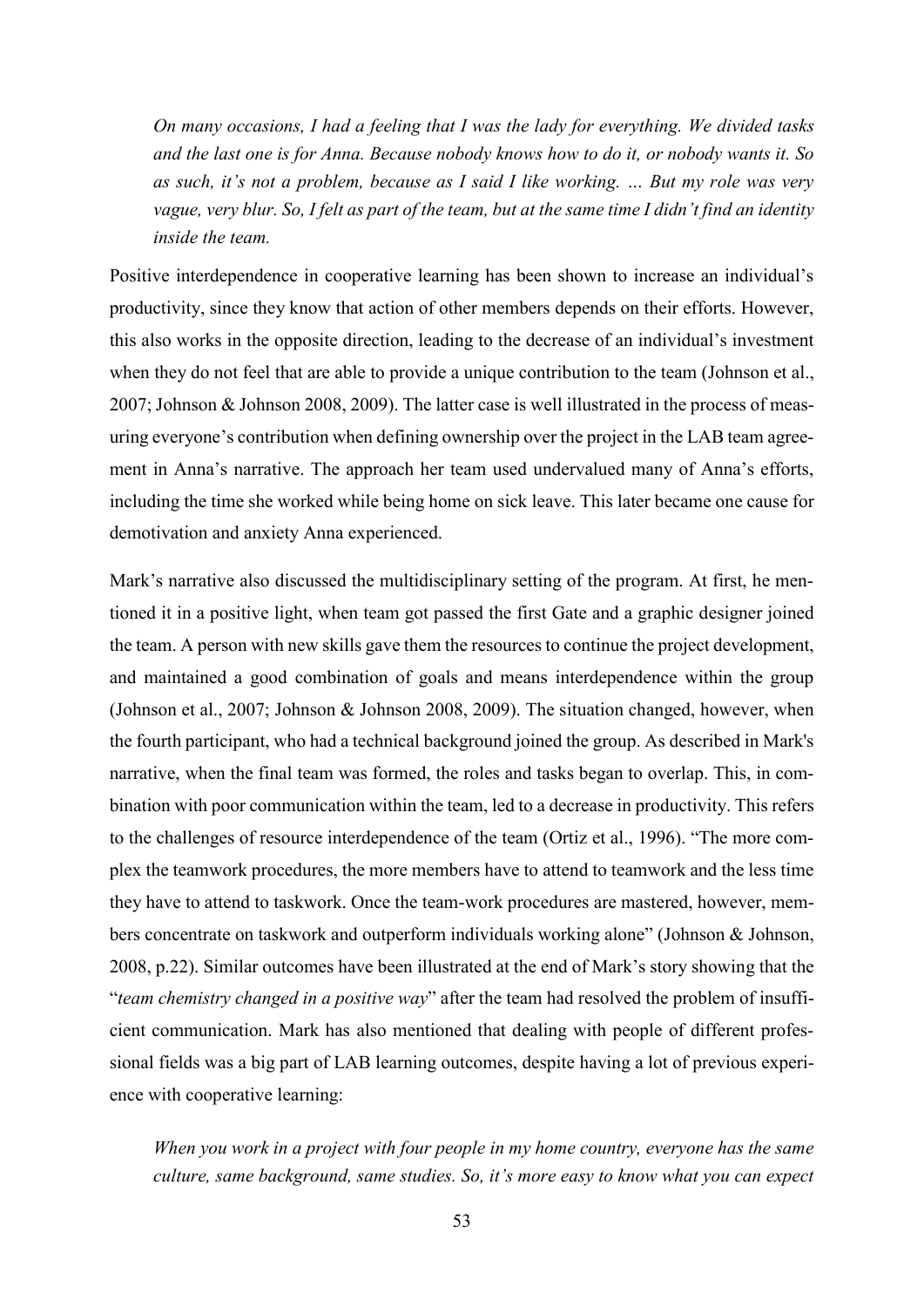*from someone else. You don't need to push the communication to stay on the right track, because people are already there. That's way more easy. Also when you work here on a project teams change. People join the team, but sometimes also leave it for whatever reason possible. So, you need to be flexible, you need to adapt to the situation.* 

| Table 4. Johnson & Johnson's (2008, 2009) framework for basic elements of cooperative |
|---------------------------------------------------------------------------------------|
| learning in participants' narratives                                                  |

| Anna                                                                                                                                                                                                                                                                                                                                                                                                                                                                   | Mark                                                                                                                                                                                                                                                                                     |  |  |
|------------------------------------------------------------------------------------------------------------------------------------------------------------------------------------------------------------------------------------------------------------------------------------------------------------------------------------------------------------------------------------------------------------------------------------------------------------------------|------------------------------------------------------------------------------------------------------------------------------------------------------------------------------------------------------------------------------------------------------------------------------------------|--|--|
| <b>Positive interdependence</b>                                                                                                                                                                                                                                                                                                                                                                                                                                        |                                                                                                                                                                                                                                                                                          |  |  |
| Due to the long-term unemployment ex-<br>pected the LAB experience assist in a pro-<br>cess of job-seeking. Thus, had a personal<br>goal, stronger then the shared goal of the<br>team while being in the means interdepend-<br>ence with the rest of the members.                                                                                                                                                                                                     | Like the rest of the group, participated in<br>the LAB program as a part of his exchange<br>studies. Thus, had the same expectations<br>with other members leading to strong posi-<br>tive goal and means interdependence.                                                               |  |  |
|                                                                                                                                                                                                                                                                                                                                                                                                                                                                        | <b>Promotive interaction</b>                                                                                                                                                                                                                                                             |  |  |
| Due to the age difference did not take per-<br>spective of her first teammate into account,<br>and took over the control for the project. In<br>the second team felt restrained to share her<br>opinion and force other members of the team<br>for better decision-making due to the 'learn-<br>ing by failing' policy. In addition, low level<br>of communication in the group led to poor<br>exchange of information, resources and ma-<br>terials within the group. | Some of the team members did not act in a<br>trusting and trustworthy way, which was<br>reveled during the team meeting with the<br>LAB master. However, after resolving the<br>communication issues, the team was able to<br>provide efficient support and assistance to<br>each other. |  |  |
|                                                                                                                                                                                                                                                                                                                                                                                                                                                                        | Individual accountability and personal responsibility                                                                                                                                                                                                                                    |  |  |
| Did not feel that she could contribute to the<br>multidisciplinary environment of the group<br>with her professional background. Team's<br>approach of defining member's contribution<br>to the group work caused a devaluation of<br>her efforts.                                                                                                                                                                                                                     | Noticed first teammate, who was from tech-<br>nical background not being motivated to<br>work on the concept development stage of<br>the project. However, this issue has self-re-<br>solved as the project passed through Gates<br>and continued further development.                   |  |  |
|                                                                                                                                                                                                                                                                                                                                                                                                                                                                        | Use of social skills                                                                                                                                                                                                                                                                     |  |  |
| Poor interpersonal skills, due to little previ-<br>ous group work experience, as well as big<br>age difference that was an obstacle in com-<br>munication.                                                                                                                                                                                                                                                                                                             | Had strong social skill, but struggled to<br>maintain communication with teammates<br>from different cultural background.                                                                                                                                                                |  |  |
| <b>Group processing</b>                                                                                                                                                                                                                                                                                                                                                                                                                                                |                                                                                                                                                                                                                                                                                          |  |  |
| Regular group processing is a part of the<br>LAB studies. However, there was little con-<br>trol from the LAB master, thus some of the<br>group processing tools were not maintained.<br>In addition, Anna felt constantly restrained<br>to share her opinion in order to allow the<br>rest of the team learn.                                                                                                                                                         | Regular group processing is a part of the<br>LAB studies. However, the effective pro-<br>cessing was reached only when team learned<br>about each other's skills, preferences and<br>expectations.                                                                                       |  |  |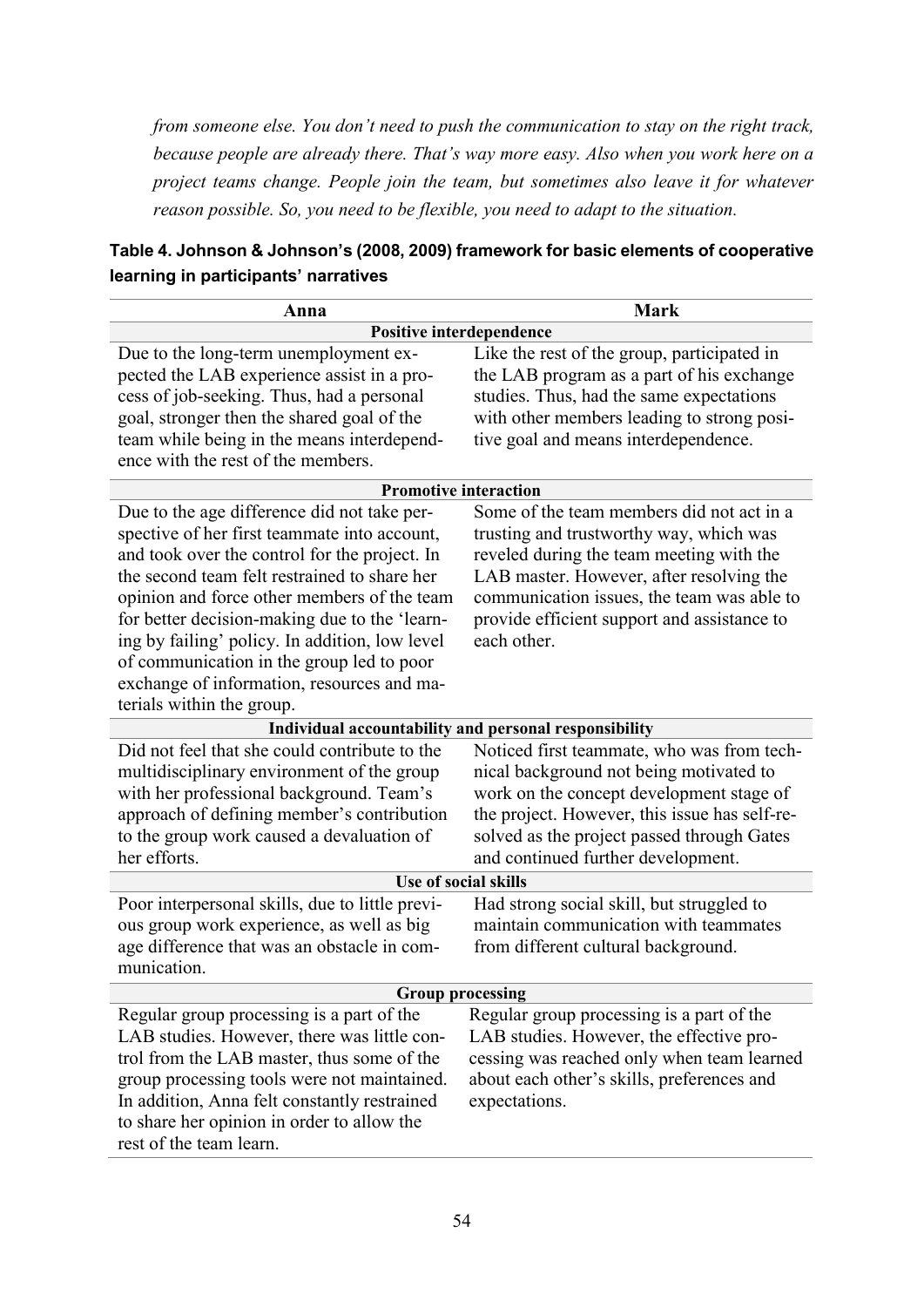#### <span id="page-54-0"></span>**6.2 Limitations of the study**

This study is exposed to potential limitations related to the chosen methodology and research process. Studies done under the narrative research methodology have always been subject to criticism, due to the strong positivistic views still present in modern research (Kim, 2016, p.20). Those include accusing narrative research of "immaturity", "narcissism" or the fact that researchers who use the given methodology are "so taken up by the process, enjoying the doing of it, that they are not much interested in characterizing it inquiry abstractly" (Conle, 2000, cited in Kim, 2016, p.21). I myself have been confronted multiple times by my peers from different professional fields about the objectives of my exploratory study and the justification of using narrative inquiry as the guiding methodology for my research. People have suggested that it is an insufficient way of contributing to the knowledge on the studied matter. Some skepticism towards the methodological approach also refers to the reasoning behind the choice of participants for the research and the question of why someone's story is more worthy than the other's (Kim, 2016, p.21).

In addition, to that the limited time frames caused by being a foreign non-EU student in Finland placed constraining circumstances on my research process. This includes a small sample of participants for the study, data mainly comprised of narrative interviews with the participants and possibly insufficient analysis of the data to uncover the studied learning model. A sufficient sample for the study is also a complex question, where narrative researchers did not reach a consensus (Kim, 2016, p.160). Due to the on-going development of the methodology and its experimental nature, the number of participants can start with one. At the same time, in order to sufficiently uncover the complexity of participants' identity, a researcher needs to collect an extensive amount of data in various forms (Creswell, 2013). Which is why Kim (2016) advises researchers using narrative inquiry to be flexible and realistic. The combination of the sample size and the collected data, has to be sufficient in order to reach saturation, meaning that "depth as well as the breadth of the information has been achieved" (Kim, 2016, p.161). Following this advice, the given study focused on two stories of the participants that, I believe, sufficiently discuss aspects of the LAB studio learning model and cooperative learning. If saturation was not achieved, "it simply means that the phenomenon has not yet fully explore rather than findings are invalid" (O'Reilly & Parker, 2012, cited in Kim, 2016, p.162).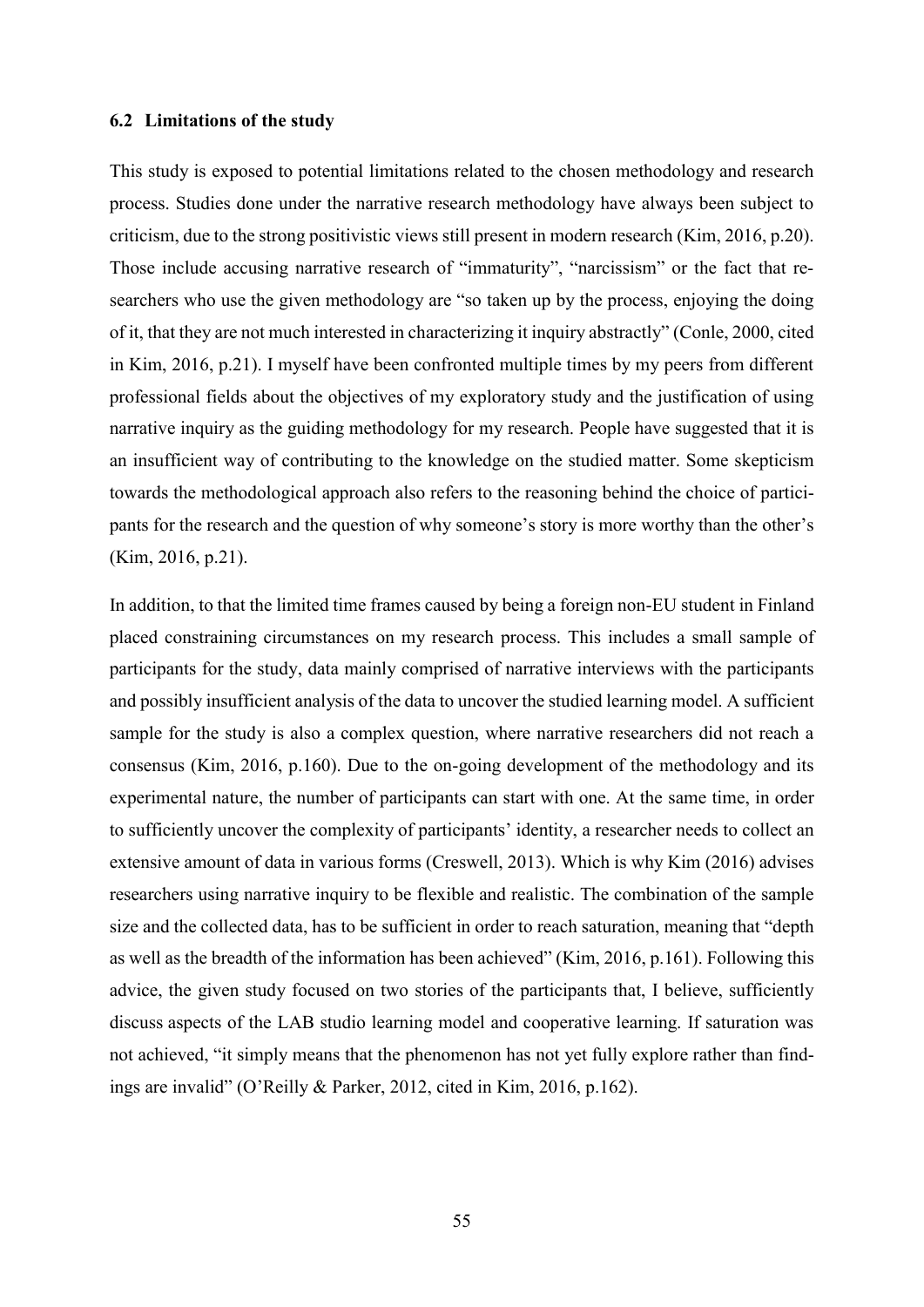Some criticism may also be related to the fact that the data collected from the interviews may have not been interpreted accurately due to English being a foreign language for both the participants, as well as the researcher. However, as described in the Data analysis section participants had an active role in co-editing the stories during my data analysis. In addition, during our post-interview email conversations I have ensured the reliability of my research by verifying with participants that the stories pose truthful information and accurately reflect their perceptions, worldview, and opinions.

#### <span id="page-55-0"></span>**6.3 Conclusions**

In April 2019, it was announced that the Oamk LABs programs would be downsized and eventually shut down (Autio, 2019). This, however, does not imply the end of the LAB learning model's development. As discussed in the Research context, many advantages of the model have been the reason for the establishment of the LABnet all over the world and, perhaps, will still be considered by other educational institutions in future. Thus, there is a need for continuous research involving this phenomenon.

Guided by the narrative inquiry methodology this study looked at students' perspectives on the LAB studio learning model. The findings are presented in a form of stories created in collaboration with two students enrolled in one cohort of the Oamk LABs program. Unlike other qualitative methodologies, narrative inquiry allows research participants to direct the research interest, rather than be guided by a predefined theory (Clandinin & Conelly 2002, p.40). This has also been true for the given study. The LAB studio learning model is a complex pedagogical system that is comprised of many features, including project-based learning, reflection-in-action, studio-space, learning by practice etc (Heikkinen, 2014). However, the narratives analysed in this study were mainly focused on the challenges of cooperative learning, including communication issues, expectations gap, as well as complications caused by the multidisciplinary and international environment.

The issue of communication within the groups was caused mainly by the poor interpersonal skills of some of the participants, either by little previous experience of working in groups or by the different cultural backgrounds of participants. Considering the diverse environment of the learning community in the program, varying levels of participants' interpersonal skills is natural. This suggests that additional training for social and communication skills could be provided in addition to the independent teamwork.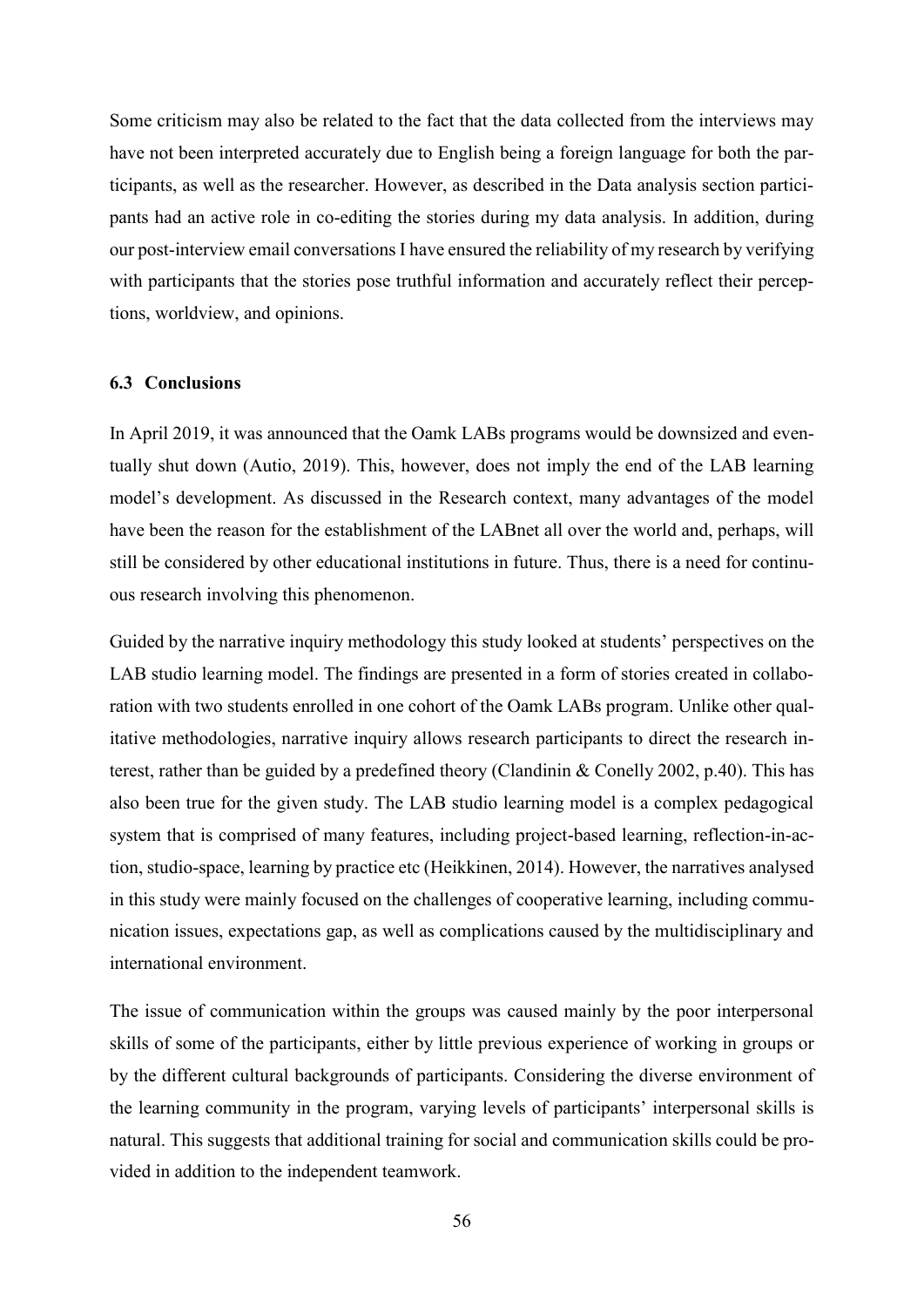In addition, it has been shown that the guidance on the improvement of communication in teams have been provided by the LABs master during the team meetings. However, while Mark's team was able to resolve the communication issue and continue to the end of the studies on a positive tone, in Anna's case it has not been sufficient. Moreover, the LAB master's advice for Anna to allow other students to commit mistakes only aggravated the situation and gradually led to the increase of her anxiety. Therefore, when organizing the learning process in the LAB studies, team guidance on communication should be provided on the basis of equity rather than equality. Where instead of the same level of guidance, teams receive support according to their needs.

As shown in the findings, an expectations gap between participants could pose a big obstacle in the process of cooperation with others. In Anna's case, expectations from the project development shaped by her previous professional background, as well as her job-seeking status. While for the rest of the participants including Mark, the project was solemnly a required part of their studies. In addition, it was harder for Anna to find a common platform for cooperation due to the age difference, unlike for Mark, who fit within the age of most of the students in the program. While students of different cultural and professional backgrounds did create the multidisciplinary and international environment, the age frame of the program is unintentionally limited to 18-25 years old students. This implies, that if LAB programs are open to enrolling professionals for retraining or unemployed specialists, the staff should consider a stronger collaboration with local employment offices.

Lastly, despite the many advantages a multidisciplinary environment it has been shown to decrease participants productivity when they do not feel that their contribution is valuable for the group. In the case of LAB projects, many students felt comfortable filling the roles that are traditional for projects development (i.e. IT professional, business specialist, graphic designer). However, participants from disciplines that do not directly relate to project development, as it was in Anna's case, could receive insignificant tasks and lose their identity within the team. Thus, in order to maintain everyone's equal involvement in the studies, it is important for the LAB staff to provide stronger support to those participant's whose professional background do not directly relate to project development.

Taking into account the objectives of the chosen methodology and the small sample size of the participants, the findings of the research should not be generalized. However, the LAB studies are based on the diversity of the learning community. Thus, every case should be considered as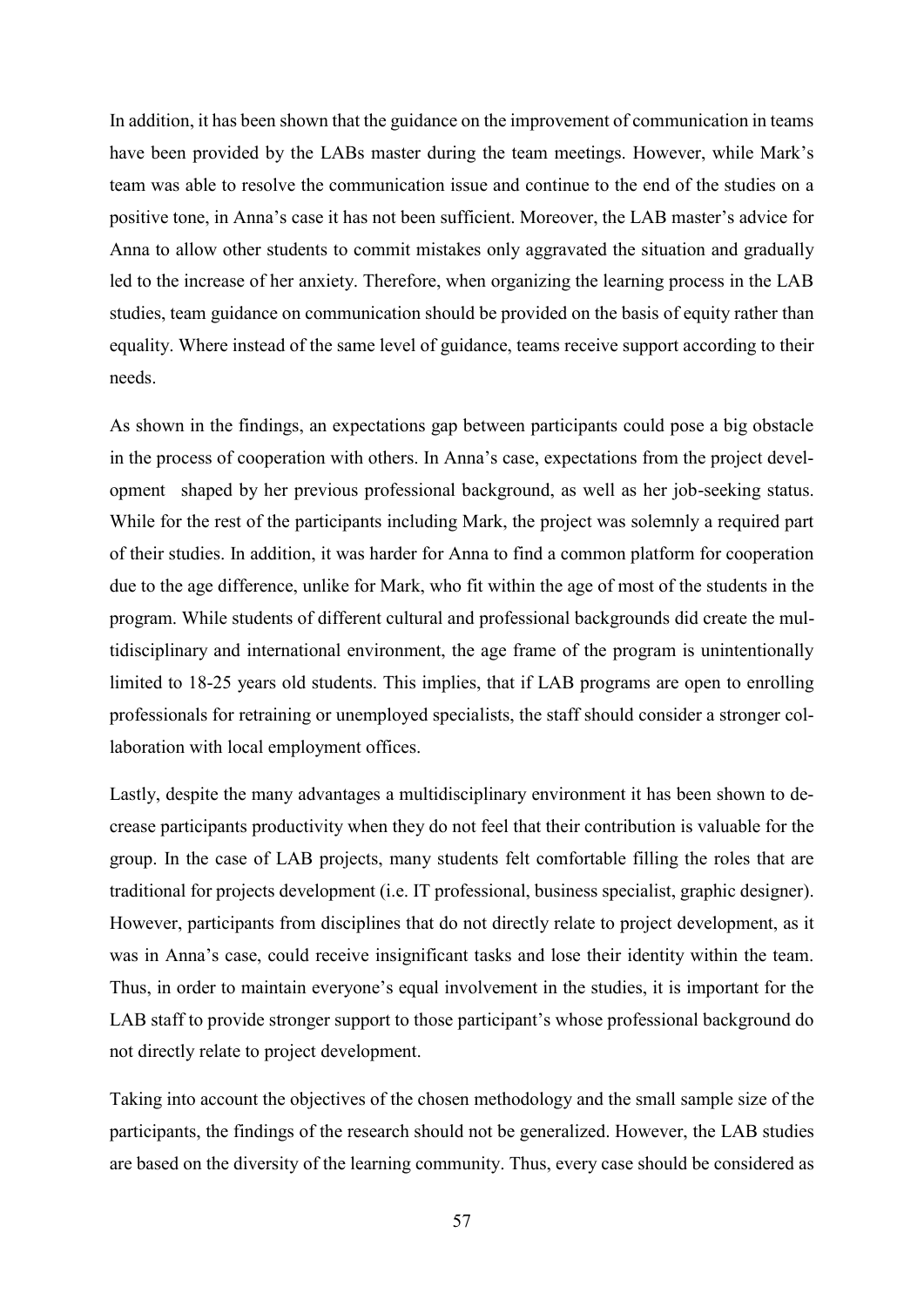significant for the further development of the LAB studio learning model. These two cases disclose individual perceptions that could, perhaps, add to the existing knowledge on the matter and help avoid the negative consequences for some of the students.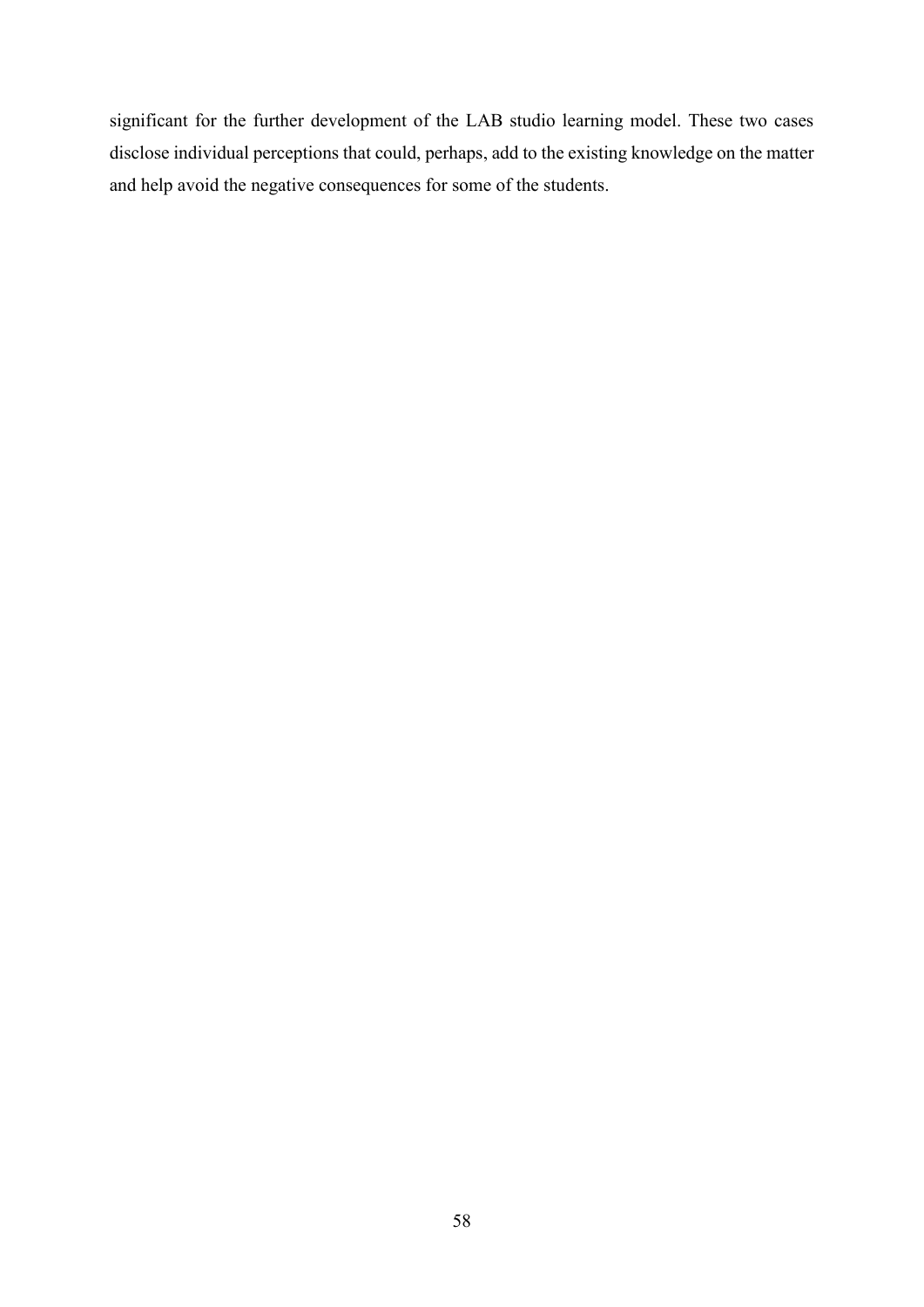## <span id="page-58-0"></span>**References**

- Autio, J. (2019, April 15). Oamk ajamassa maailman parhaan koulutusmallin alas  pelkästään Oulu Game LAB on synnyttänyt kuuden vuoden aikana lähes 20 pelialan yritystä Ouluun. Retrieved May 2, 2019, from kaleva.fi website: [https://www.kaleva.fi/lukijalta/mielipi](https://www.kaleva.fi/lukijalta/mielipiteet/oamk-ajamassa-maailman-parhaan-koulutusmallin-alas-pelkastaan-oulu-game-lab-on-synnyttanyt-kuuden-vuoden-aikana-lahes-20-pelialan-yritysta-ouluun/818505/?fbclid=IwAR1JI2Rhgsfle1PpULT5ho4yYcHWbrfh8OOmWQL2ngV-Oa1O1Flg3jOAXvU#.XLQGsCWufXs.facebook)[teet/oamk-ajamassa-maailman-parhaan-koulutusmallin-alas-pelkastaan-oulu-game-lab](https://www.kaleva.fi/lukijalta/mielipiteet/oamk-ajamassa-maailman-parhaan-koulutusmallin-alas-pelkastaan-oulu-game-lab-on-synnyttanyt-kuuden-vuoden-aikana-lahes-20-pelialan-yritysta-ouluun/818505/?fbclid=IwAR1JI2Rhgsfle1PpULT5ho4yYcHWbrfh8OOmWQL2ngV-Oa1O1Flg3jOAXvU#.XLQGsCWufXs.facebook)[on-synnyttanyt-kuuden-vuoden-aikana-lahes-20-pelialan-yritysta](https://www.kaleva.fi/lukijalta/mielipiteet/oamk-ajamassa-maailman-parhaan-koulutusmallin-alas-pelkastaan-oulu-game-lab-on-synnyttanyt-kuuden-vuoden-aikana-lahes-20-pelialan-yritysta-ouluun/818505/?fbclid=IwAR1JI2Rhgsfle1PpULT5ho4yYcHWbrfh8OOmWQL2ngV-Oa1O1Flg3jOAXvU#.XLQGsCWufXs.facebook)[ouluun/818505/?fbclid=IwAR1JI2Rhgsfle1PpULT5ho4yYcHWbrfh8OOmWQL2ngV-](https://www.kaleva.fi/lukijalta/mielipiteet/oamk-ajamassa-maailman-parhaan-koulutusmallin-alas-pelkastaan-oulu-game-lab-on-synnyttanyt-kuuden-vuoden-aikana-lahes-20-pelialan-yritysta-ouluun/818505/?fbclid=IwAR1JI2Rhgsfle1PpULT5ho4yYcHWbrfh8OOmWQL2ngV-Oa1O1Flg3jOAXvU#.XLQGsCWufXs.facebook)[Oa1O1Flg3jOAXvU#.XLQGsCWufXs.facebook](https://www.kaleva.fi/lukijalta/mielipiteet/oamk-ajamassa-maailman-parhaan-koulutusmallin-alas-pelkastaan-oulu-game-lab-on-synnyttanyt-kuuden-vuoden-aikana-lahes-20-pelialan-yritysta-ouluun/818505/?fbclid=IwAR1JI2Rhgsfle1PpULT5ho4yYcHWbrfh8OOmWQL2ngV-Oa1O1Flg3jOAXvU#.XLQGsCWufXs.facebook)
- Brandt, C. B., Cennamo, K., Douglas, S., Vernon, M., McGrath, M., & Reimer, Y. (2013). A theoretical framework for the studio as a learning environment. *International Journal of Technology and Design Education*, 23(2), 329–348.
- Clandinin, D. J., & Connelly, F. M. (2000). *Narrative inquiry: Experience and story in qualitative research*. San Francisco: Jossey-Bass.
- Conle, R. (2000). Thesis as narrative or "What is the inquiry in narrative inquiry?" Curriculum Inquiry, 30(2), 190-214.
- Connelly, F. M., & Clandinin, D. J. (1990). Stories of experience and narrative inquiry*. Educational researcher*, 19(5), 2-14.
- Creswell, J. (2013). *Qualitative inquiry and research design: choosing among five approaches.* Thousand Oaks, CA: Sage.
- Denzin, N. & Lincoln, Y. (2011). Introduction: The discipline and practice of narrative research. In N. Denzin, & Y. Lincoln (Eds.), *The SAGE handbook of qualitative research* (4th ed., pp. 1-20), Thousand Oaks, CA: Sage
- Deutsch, M. (1949). A theory of cooperation and competition. *Human Relations*, 2, 129–152.
- Deutsch, M. (1962). Cooperation and trust: Some theoretical notes. In M. Jones (Ed.), *Nebraska symposium on motivation* (pp. 275–319). Lincoln, NE: University of Nebraska Press.
- Dewey, J. (1997). *Experience and Education*. New York, NY: Touchstone. (original work published in 1938)
- Goodson, I., & Gill, S. (2011). *Narrative pedagogy: Life history and learning*. New York, NY: Peter Lang.
- Hatch, J. A. (2002). *Doing qualitative research in education setting*s. Suny Press.
- Heikkinen, K-P. (2014). *LAB learning model introduction.* Oulu, Finland: Oulu University of Applied Sciences. Retrieved from:

[http://www.oamk.fi/docs/hankkeet/OGDA/LAB\\_Learning\\_Model\\_Introducion.pdf](http://www.oamk.fi/docs/hankkeet/OGDA/LAB_Learning_Model_Introducion.pdf)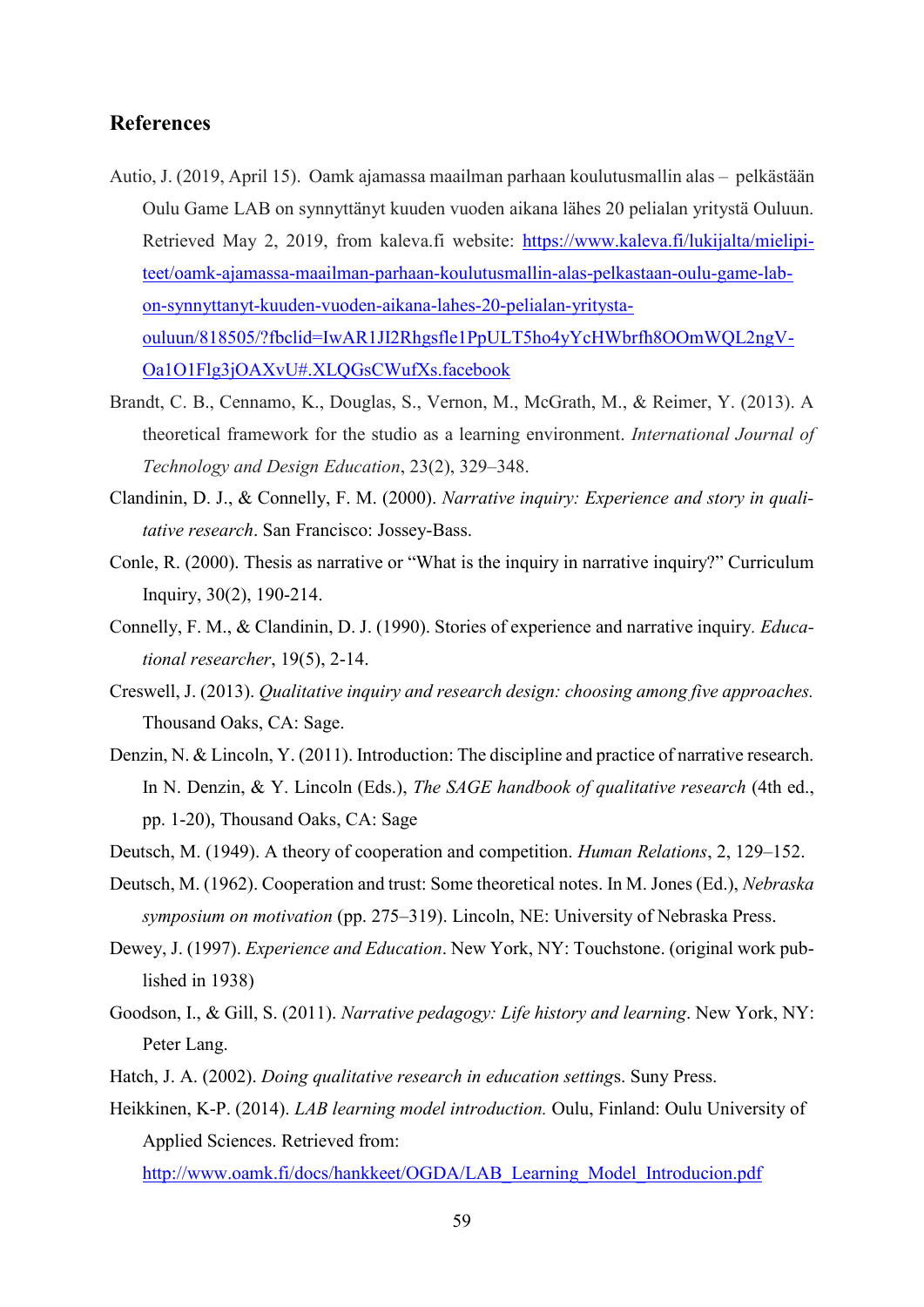- Heikkinen, K-P. (2018). *Exploring studio-based higher education for T-shaped knowledge workers, case LAB studio model.* (PhD Dissertation, University of Oulu). Retrieved from <http://urn.fi/urn:isbn:9789526217451>
- Heikkinen, K. P., & Räisänen, T. (2018). Role of Multidisciplinary and Interdisciplinary Education in Computer Science: A Literature Review. Managing Global Transitions: International Research Journal, 16(2).
- Heikkinen, K-P, Seppänen, U-M and Isokangas, J. (2015). LAB studio model : developing external networks for learning entrepreneurship in higher education. Education in the North. - Aberdeen : Aberdeen College of Education.
- Johnson, D. W., & Johnson, R. T. (2008). Social interdependence theory and cooperative learning: The teacher's role. In *The teacher's role in implementing cooperative learning in the classroom* (pp. 9-37). Springer, Boston, MA.
- Johnson, D. W., & Johnson, R. T. (2009). An educational psychology success story: Social interdependence theory and cooperative learning. *Educational researcher*, 38(5), 365-379.
- Johnson, D. W., Johnson, R. T., & Smith, K. (2007). The state of cooperative learning in postsecondary and professional settings. Educational Psychology Review, 19(1), 15-29.
- KELA, (n.d.). Benefits for unemployed and jobseekers in Finland. Retrieved June 1, 2019, from kela.en website: [https://www.kela.fi/web/en/benefits-for-unemployed-and-jobseek](https://www.kela.fi/web/en/benefits-for-unemployed-and-jobseekers-in-finland?fbclid=IwAR05dM-24-TcdXUABVE7izL81-J5g4j8tkrq1G0mV2sb4PuGmdzAg36wFz8)[ers-in-finland?fbclid=IwAR05dM-24-TcdXUABVE7izL81-J5g4j8tkrq1G0mV2sb4PuG](https://www.kela.fi/web/en/benefits-for-unemployed-and-jobseekers-in-finland?fbclid=IwAR05dM-24-TcdXUABVE7izL81-J5g4j8tkrq1G0mV2sb4PuGmdzAg36wFz8)[mdzAg36wFz8](https://www.kela.fi/web/en/benefits-for-unemployed-and-jobseekers-in-finland?fbclid=IwAR05dM-24-TcdXUABVE7izL81-J5g4j8tkrq1G0mV2sb4PuGmdzAg36wFz8)
- Kim, J. H. (2016). *Understanding narrative inquiry: The crafting and analysis of stories as research.* Sage publications.
- O'Reilly, M. & Parker, N. (2012). Unsatisfactory saturation: a critical exploration of the notion of saturated sample sizes in qualitative research. *Qualitative Research*, 13(2), 190-197.
- Oamk LABs, (n.d.). Retrieved June 17, 2019, from OAMK LABS website: <http://www.oamklabs.fi/>
- Ortiz, A. E., Johnson, D. W., & Johnson, R. T. (1996). The effect of positive goal and resource interdependence on individual performance. *The Journal of Social Psychology*, 136(2), 243-249.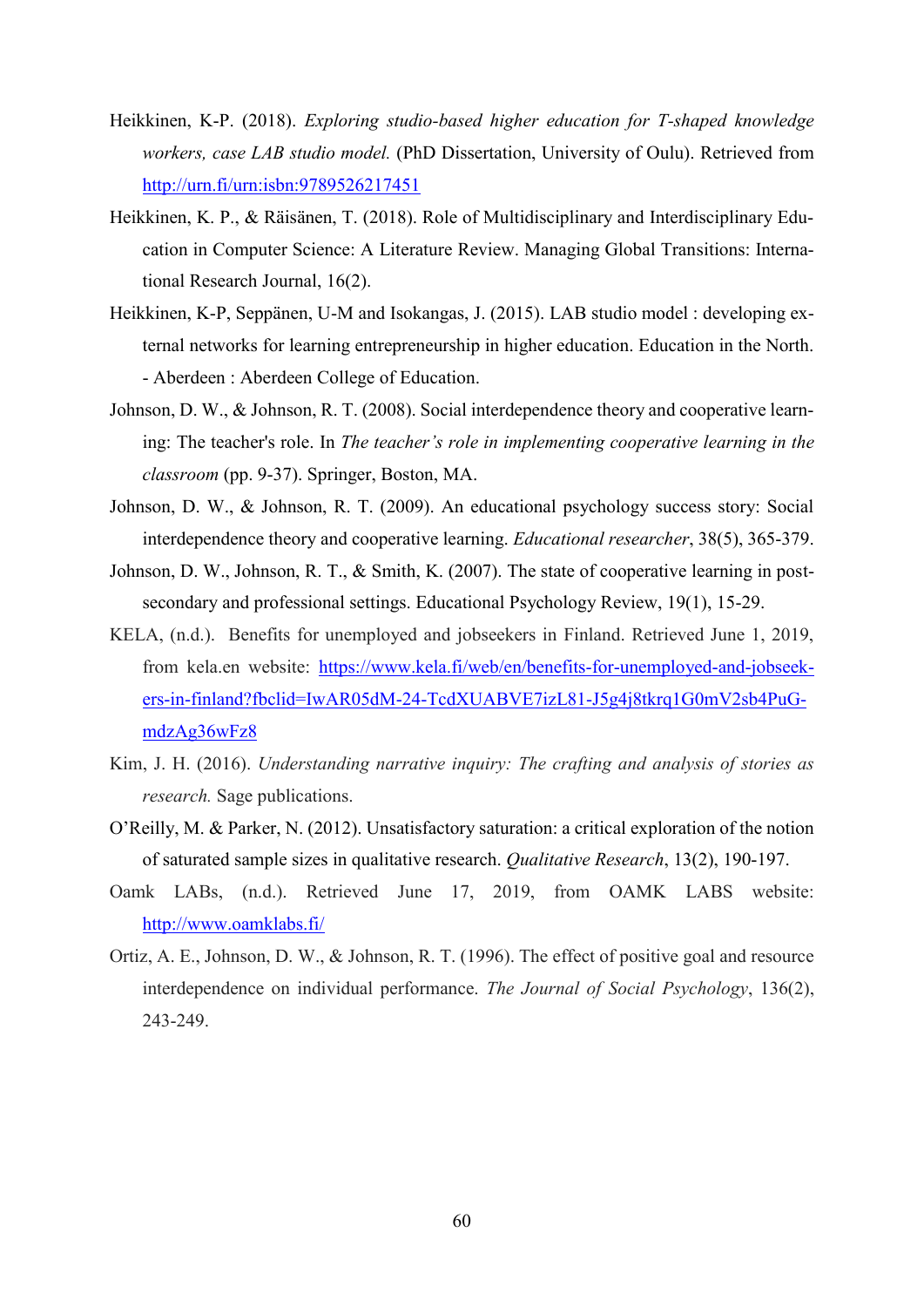# **Appendix 1**

Chronological structure of the LAB semester

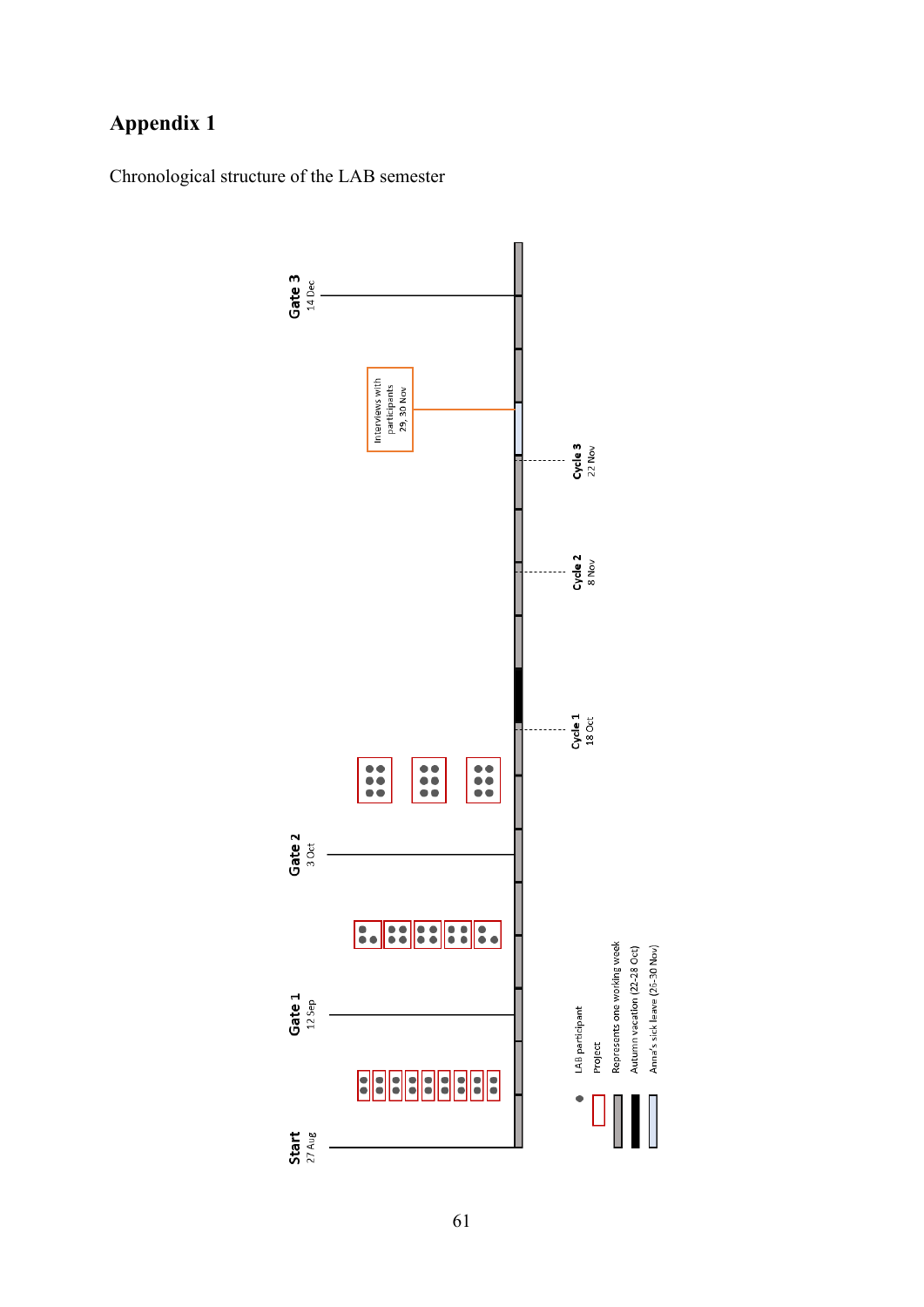# **Appendix 2**

# **LAB TEAM AGREEMENT**

This LAB TEAM AGREEMENT (LTA) is by and between the individuals and entities whom are team members of the LAB team titled [Name of the Team] (later: Team) and Oulun Ammattikorkeakoulu Oy (later Oamk).

The objective of this Agreement is:

- A. To describe the distribution of ownership over the work of the team which is agreed and signed by the team members;
- B. To define the rules for transferring ownership when the amount of team members increases;
- C. To define the rules for transferring ownership if a member leaves the team; and
- D. To define the rules for transferring Intellectual Property Rights (IPR) from Oamk to the team members after Gate 3.
- E. To agree on the confidentiality.

## **1. The distribution of ownership of the team's work is as follows:**

WHEREAS, the parties have agreed to promote the good conduct of the team and to avoid difficulties that might result from the passing of ownership to outsiders, it is desirable to make this Agreement concerning the conduct of the team and restrictions upon the transfer of ownership over shared work.

The ownership of the team's work is as follows:

| Name | Membership % |
|------|--------------|
|      |              |
|      |              |
|      |              |
|      |              |
|      |              |
|      |              |
|      |              |
|      |              |
|      |              |
|      |              |
|      |              |
|      |              |
|      |              |
|      |              |
|      |              |
|      | 100 %        |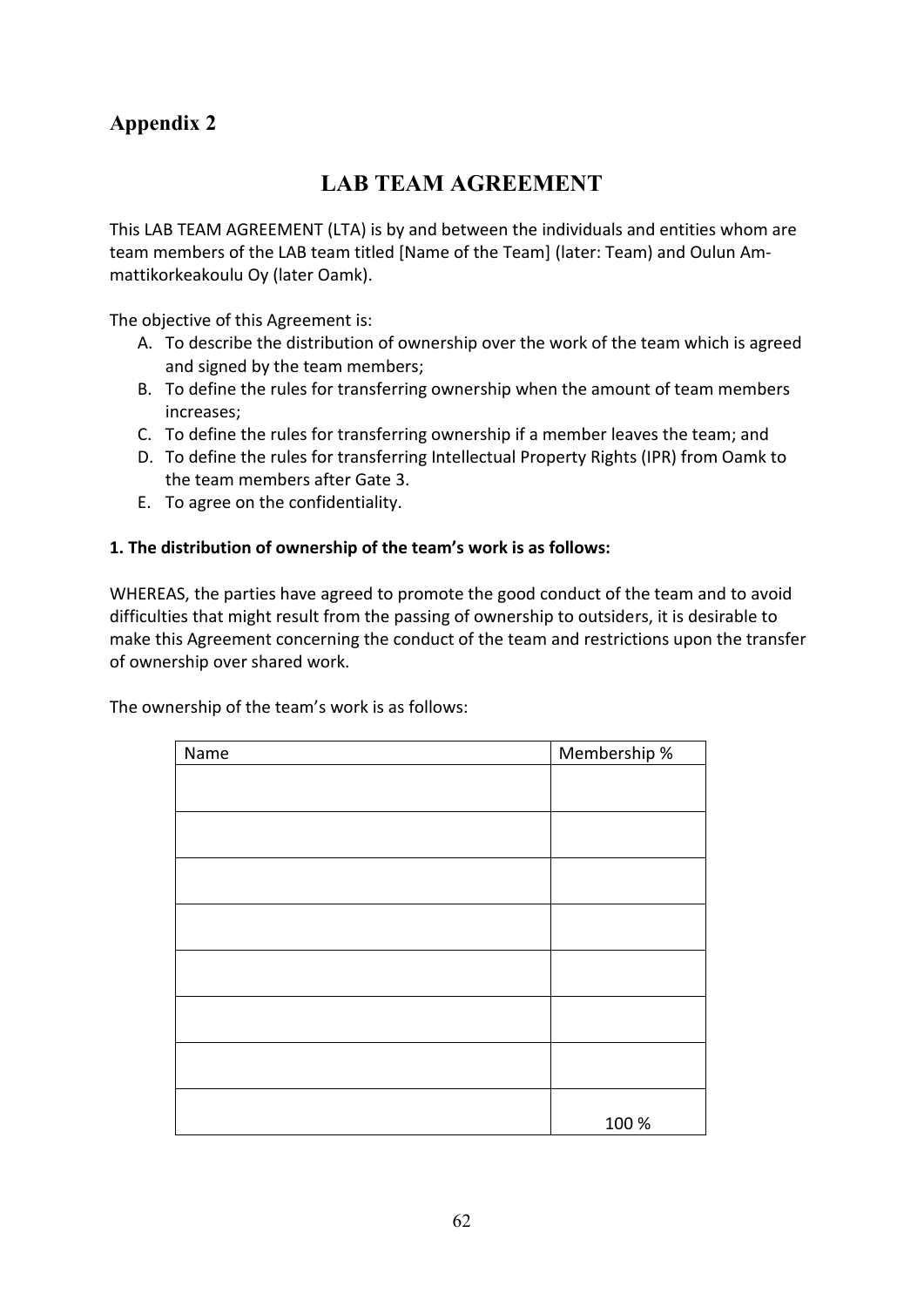THEREFORE, in consideration of the agreement herein made to one another, the receipt and sufficiency of which is hereby acknowledged, the parties agree as follows:

## **2. The rules for transferring ownership if a new member enters the team**

The team may add new members before Gate 2 or during the LAB at any time.

- A. After Gate 1, all new members must demonstrate through their work that they should be considered as new members in this agreement.
- B. The team must participate in a discussion facilitated by a LAB staff member during which time this LTA will be updated and signed before proceeding to the Gate 2.
- C. After Gate 2, all new members must demonstrate through their work that they should be considered as new members in this agreement.
- D. The Team must participate in a discussion facilitated by a LAB staff member where this LTA will be updated and signed at latest 6 weeks after Gate 2.

## **3. The rules for transferring ownership if a member leaves the team**

Any member leaving the Team will immediately forfeit their ownership over the shared work and is not eligible to receive compensation of any kind. If a team member leaves the team, the team shall immediately update and sign a revised LTA.

## **4. Transferring Intellectual Property Rights from Oamk Oy to the team**

Once the LAB program is finished, and if the Team wishes to continue their work as an independent Team or incorporated business according to Finnish Law, Oamk is willing to transfer the Intellectual Property Rights to the team members as follows:

- a) Oamk and the Team or incorporated business create a separate agreement for transferring IPR on the last day of the LAB;
- b) Oamk transfers the IPR without any rights for compensation whatsoever;
- c) The ownership of the IPR will be transferred based on the latest distribution of the ownership in the LTA if the receiving party is a Team; or
- d) The ownership of the IPR will be transferred to an incorporated business owned by the team members if they present a legal documentation.

## **5. Termination**

This Agreement shall terminate and all rights and obligations hereunder shall cease upon the happening of any one of the following events:

- A. A new Agreement is completed and signed by the Team;
- B. The voluntary or involuntary dissolution of the Team by Oamk;
- C. By a written Agreement signed by all team members to terminate this Agreement.

## **6. CONFIDENTIALITY**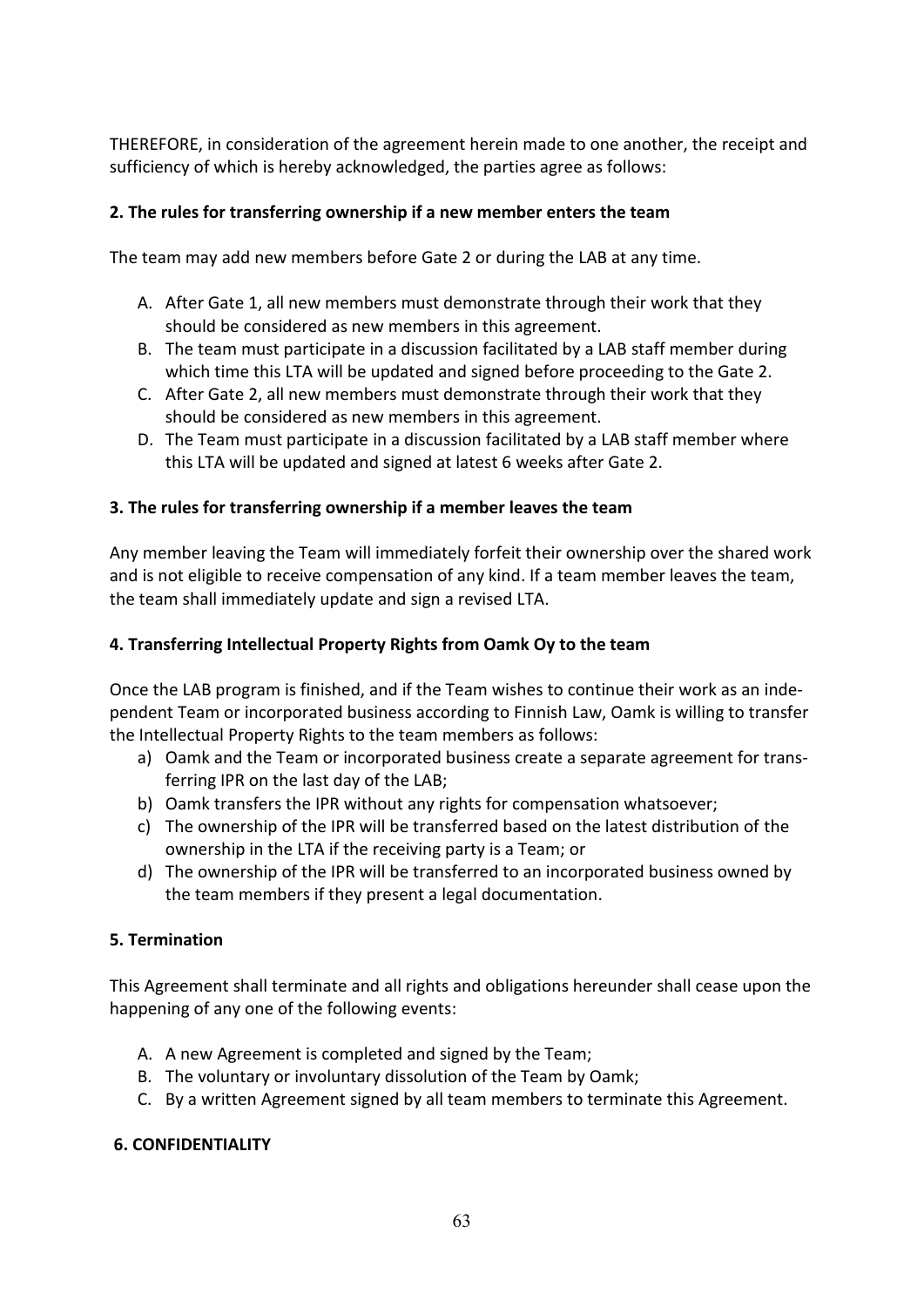The Parties agree on the confidentiality as follows:

In the case of receiving business or trade secrets from the company or organization, with whom the LAB Team is co-operating, all Parties agree neither to utilize nor to disclose any kind of confidential information to third parties.

IN WITNESS WHEREOF, the parties hereto have executed this LAB Team Agreement on the date set out below.

## **7. Signatures**

This Agreement has been executed as \_\_\_ identical copies, with one (1) given to each Party.

[Name of the Team]

**In Oulu**, DD/MM/YYYY

| Team member |
|-------------|
| Team member |
| Team member |
| Team member |
| Team member |
| Team member |
| Team member |
| Team member |
|             |

Oulun Ammattikorkeakoulu Oy

\_\_\_\_\_\_\_\_\_\_\_\_\_\_\_\_\_\_\_\_\_\_\_\_\_\_\_\_\_\_\_\_\_\_ LAB Master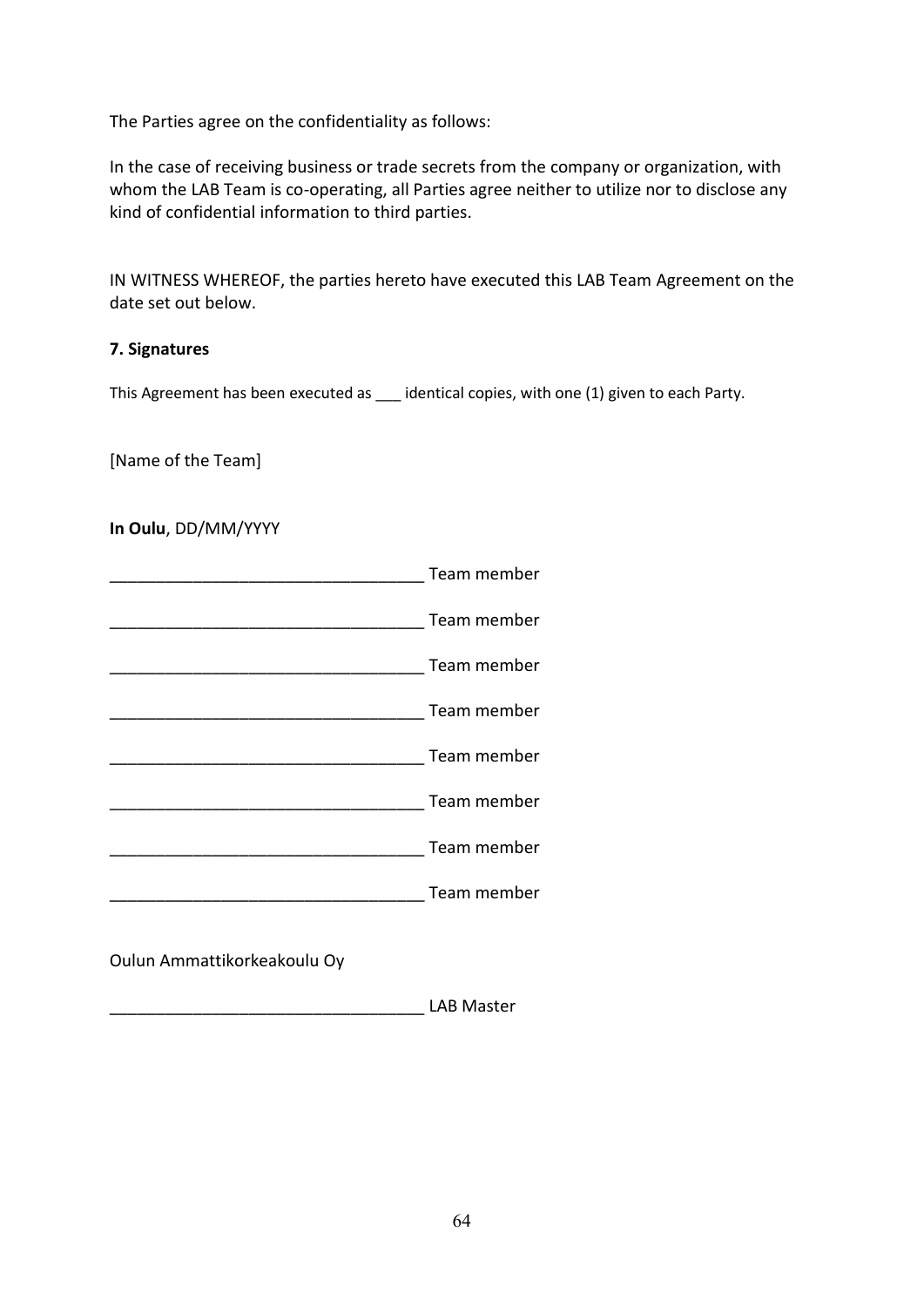# **Appendix 3**

## Interview Phases

## **1. Description of my research and methodology:**

*"Life history researchers Good son and Gill (2011) advise that it is crucial for us to share our research intentions and our methodology with the participants, sharing the importance of the narrative inquiry methodology and our research purpose helps our participants understand and be aware of the value of their own voice and the importance of sharing their own experiences and stories"* (Kim, 2016, p.167)

## **2. Provide a pre-interview research consent form.**

## **3. Ask to draw schematically their journey in LAB**

## **4. Narrative phase:**

| <b>Themes</b>                          | <b>Questions</b>                                                                                                                                                                                                                                                                                                                                                                                                     |  |  |
|----------------------------------------|----------------------------------------------------------------------------------------------------------------------------------------------------------------------------------------------------------------------------------------------------------------------------------------------------------------------------------------------------------------------------------------------------------------------|--|--|
| LAB experience                         | Tell me how did you get into (end up in) LAB?<br>Tell me about your journey in the LAB?<br>How would you describe your LAB experience?<br>What happened at the first gate and after it?<br>What happened at the second gate and after it?                                                                                                                                                                            |  |  |
| Previous educational ex-<br>periences  | How did experience in LAB is different from your previous ed-<br>ucational experience?<br>Did you have any similar learning experiences?                                                                                                                                                                                                                                                                             |  |  |
| Most important learning<br>experiences | What is the most memorable event that happened to you during<br>LAB? How did you feel about it?<br>Tell me about your 'ups' and 'downs' during the experience in<br>LAB<br>What did you learn?<br>Were there any new things that you have learned?<br>What knowledge did you deepen during this experience?<br>What are the most important lessons you learned from this ex-<br>perience?<br>How did you learn that? |  |  |
| Group work                             | Tell me about your journey of creating a team?<br>When were the worst time and the best time for your team?<br>What is your relationship like in the team?<br>What strategies do you use for team building?<br>What is your role in the team?                                                                                                                                                                        |  |  |
| Motivation                             | When did you feel most and least motivated to work and study?<br>Do you feel more confident now than at the beginning?                                                                                                                                                                                                                                                                                               |  |  |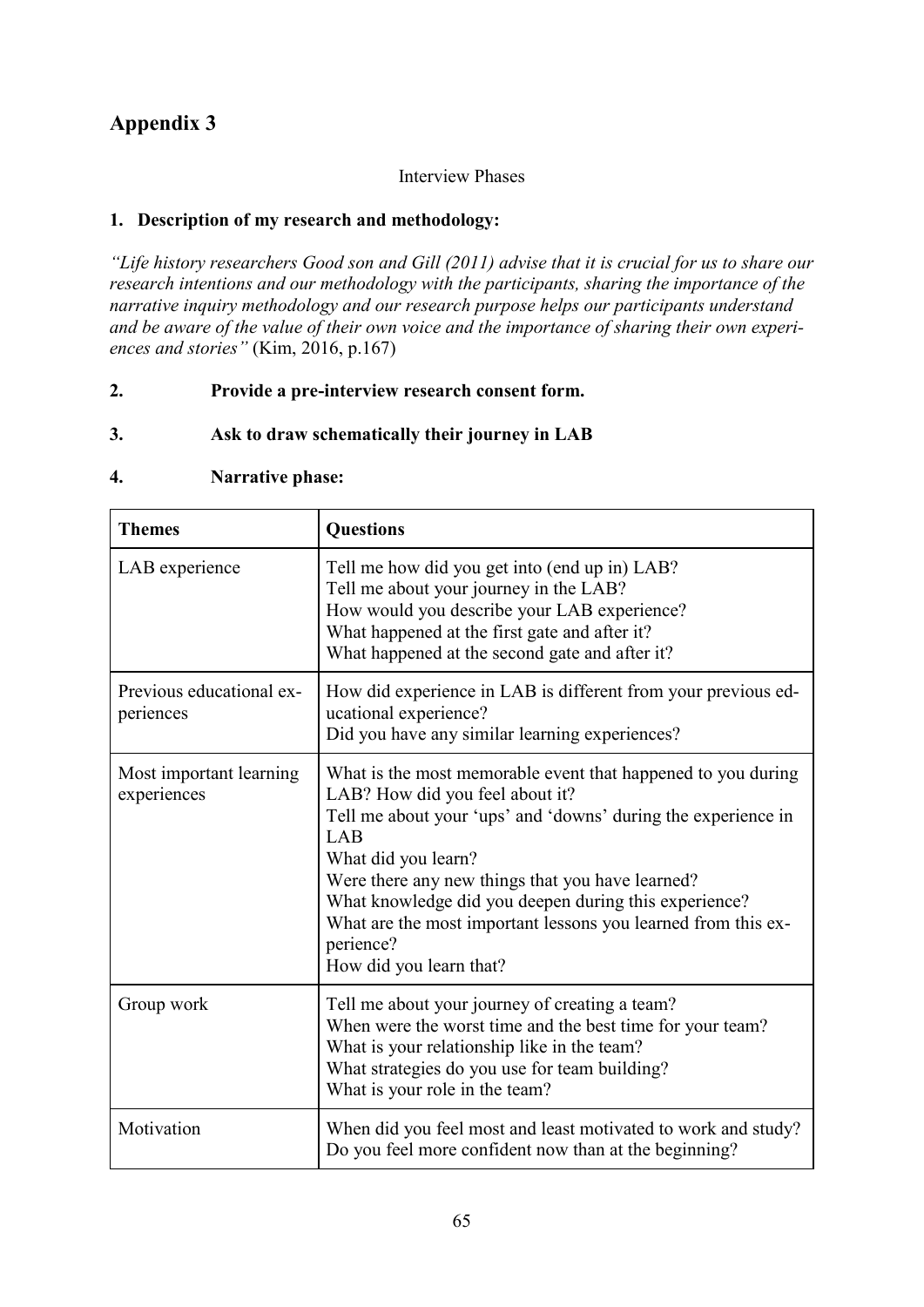| Future plans | And what about the future?<br>What are your plans after the study?       |
|--------------|--------------------------------------------------------------------------|
|              | Have you been planning on your own project since participating<br>in LAB |

## **5. Clarifying questions**

Can you give me an example? What made you think that? You said… what happened here? You mentioned… How did that make you feel? Could you explain why this happened?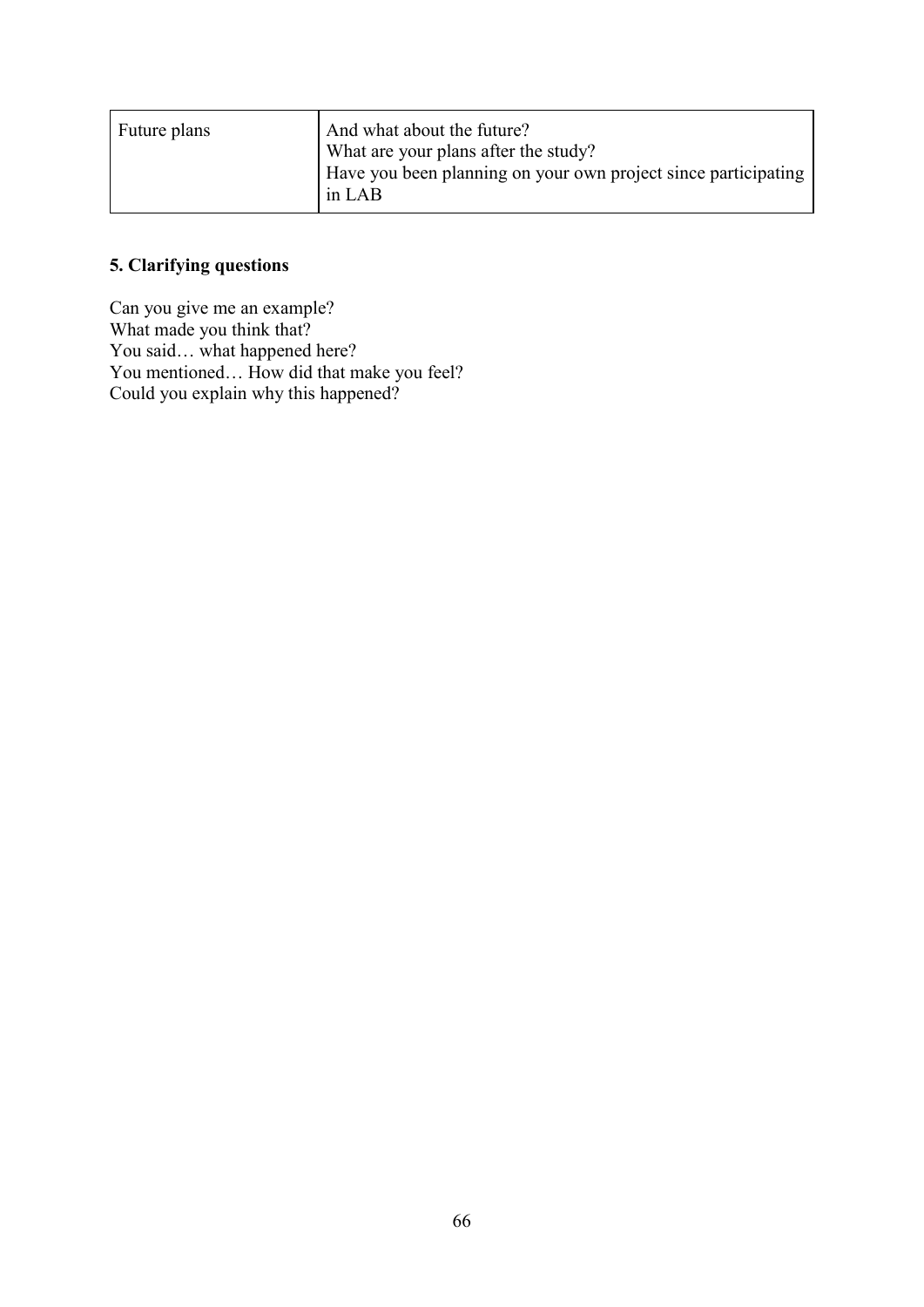# **Appendix 4**

Line given to the participants during the interview in order to support their narrative

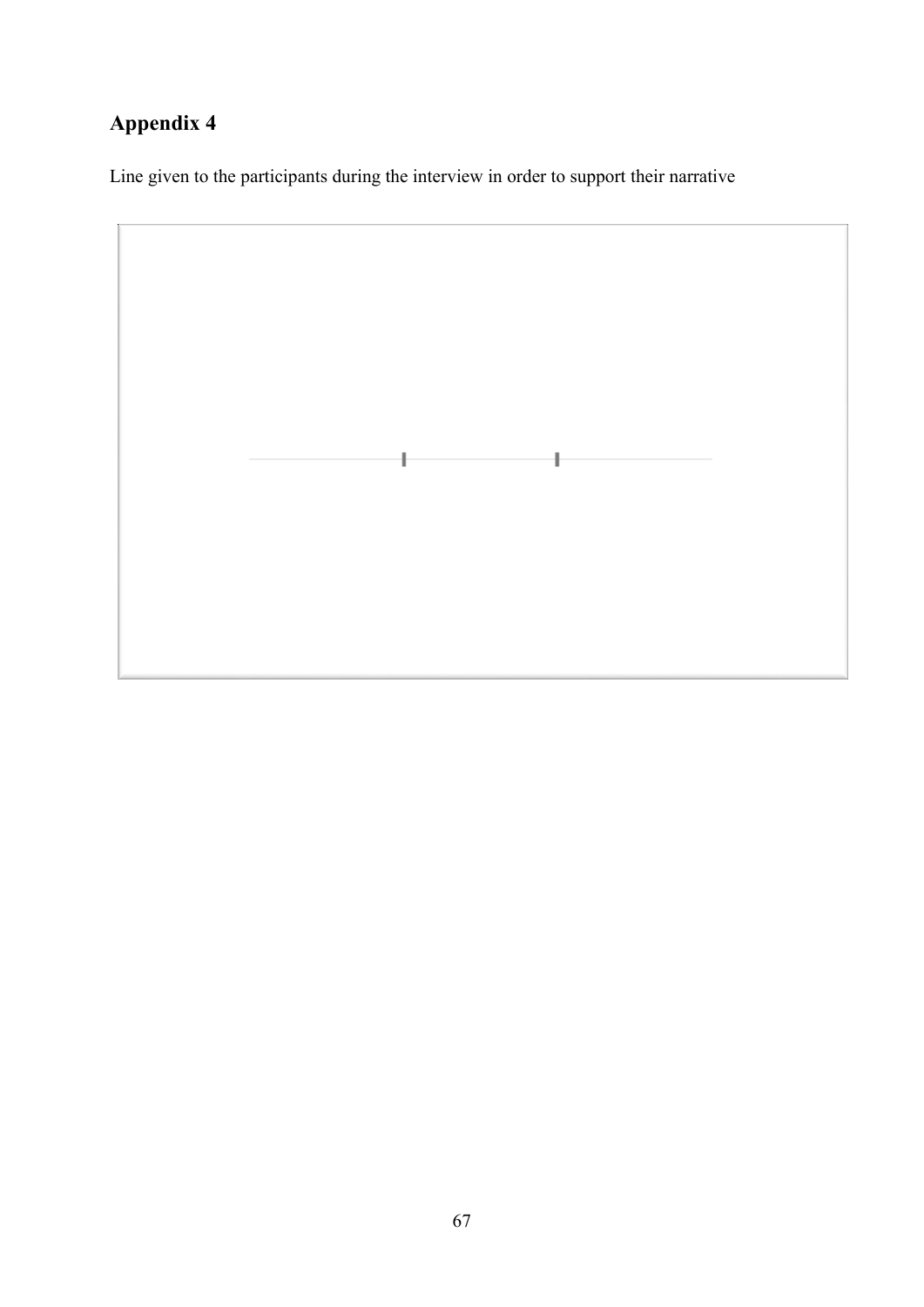## **Appendix 5**

## CONSENT FORM FOR PARTICIPATION IN A RESEARCH STUDY FOR MASTER'S THESES

## **Description of the research**

This research is for my thesis in the master's degree in "Education and Globalization" program at the University of Oulu. The purpose of the research is to learn about individual learning experiences of students participating in the LAB learning model using narrative inquiry methodology.

## **Your participation**

Your participation will involve an interview with the researcher about your experience of being enrolled in EduLAB at Oulu University of Applied Sciences. The narrative created as a result of the data analysis will include researcher's interpretation of the discussion and direct quotes from the interview. You may choose to actively participate in the story creation. The researcher will be in contact with you during the writing process to ensure that the story reflects your opinion.

## **Voluntary participation**

Your participation in this research study is voluntary. You may choose not to participate and you may withdraw your consent to participate at any time. You will not be penalized in any way should you decide not to participate or to withdraw from this study.

## **Risks and discomforts**

There are no known risks associated with this research. Your identity, personality, and opinions will be respected and confidential in the research.

## **Confidentiality**

The information collected and recorded during the interview will remain confidential and no information that identifies you will be made publicly available. Your name will be replaced with a pseudonym, other possible identifiers will be changed as well.

## **Data storage and protection**

Collected data will be stored and protected under the password by the researcher. It will only be shared with people related to the research process, such as first and second supervisors. Collected data will not be used for any other purposes apart from the possible further research.

## **Contact information**

If you have any questions or concerns about this study or if any problems arise, please contact me via following email:

Viera Karam - vierakaram@gmail.com

## **Consent**

**I have read this consent form and have been given the opportunity to ask questions. I give my consent to participate in this study and use data collected during my interview in the research.**

Participant's name: